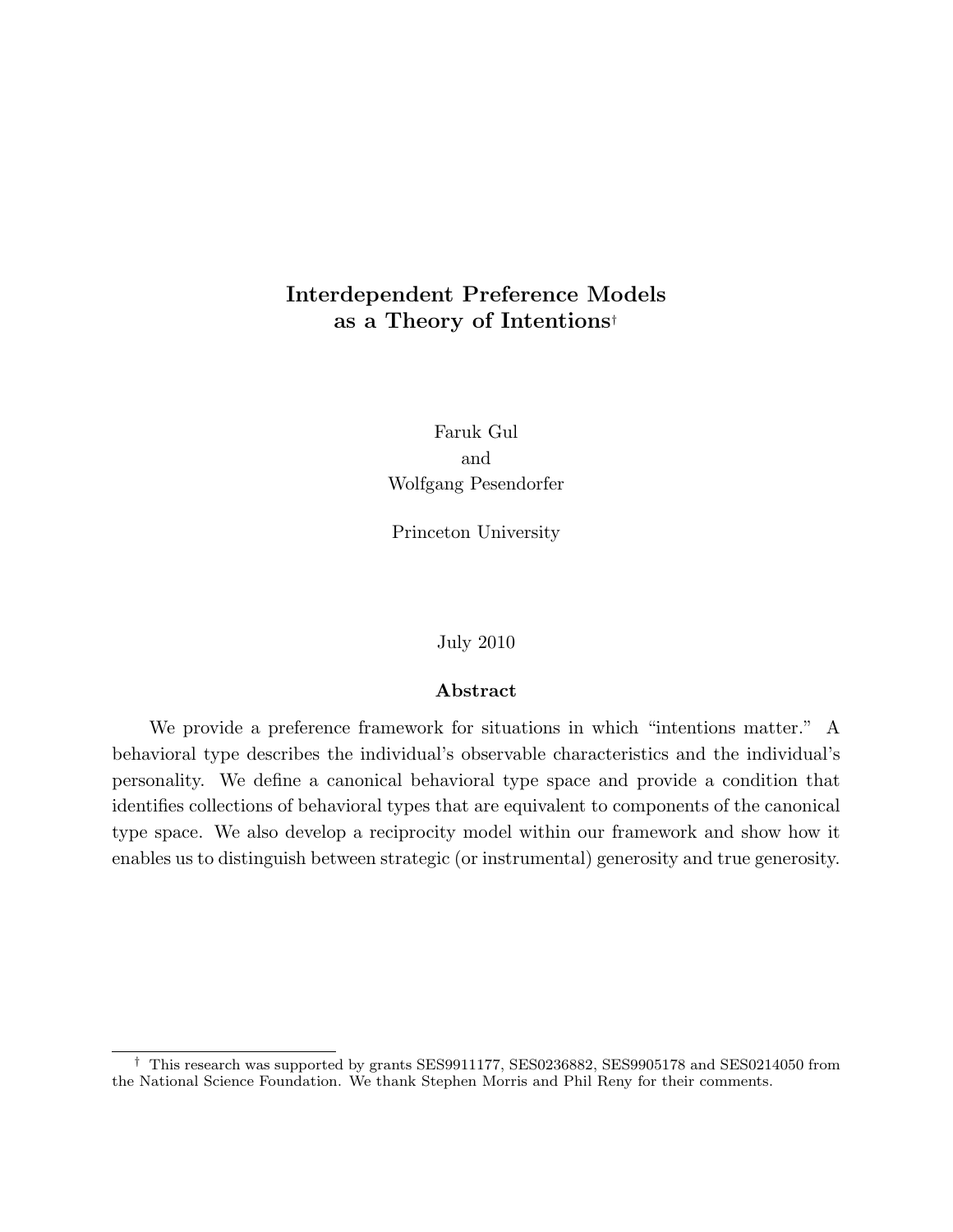## 1. Introduction

In many economic settings, knowing the physical consequences of the interaction is not enough to determine its utility consequences. For example, Blount (1995) observes that experimental subjects may reject an unfair division when another subject willingly proposes it and yet might accept it when the other subject is forced to propose it. Hence, individuals care not just about physical consequences but also about the intentions of those around them. In this paper, we develop a framework for modeling intentions and how they affect others' behavior.

We call our descriptions of intentions *interdependent preference models* (IPMs). In an IPM, a person's ranking of social outcomes depends on the characteristics and personalities of those around him. Characteristics are attributes such as the individual's wealth, education or gender. Personalities describe how preferences respond to the characteristics and personalities of others. Thus, the personality defines a person's altruism, his desire to conform, his willingness to reciprocate or his inclination to be spiteful. To understand how our theory works, consider the following example.

Two individuals are to share a fixed sum of money. There are three possible outcomes: the sum of money can be given to one or the other person or it can be shared equally. There are two possible preferences for each player; either the player is selfish  $(S)$  and ranks getting the whole sum above sharing it equally or the player is generous  $(G)$  and ranks sharing the sum above getting it all. Giving the whole sum to the opponent is always the least preferred outcome.

There are 3 possible types for each person. Each type has the same characteristic and therefore types differ in their personalities only. The nicest type, 3, is generous irrespective of the opponent's type. Type 1 is the least nice type and is generous only if the opponent is type 3. Finally, type 2 is generous to all types other than type 1. The table below summarizes the mapping from type profiles to preference profiles:

$$
\begin{array}{ccccc}\n & 1 & 2 & 3 \\
1 & (G, G) & (S, S) & (S, S) \\
2 & (G, G) & (G, G) & (S, S) \\
3 & (G, G) & (G, G) & (G, G)\n\end{array}
$$

Generous or Selfish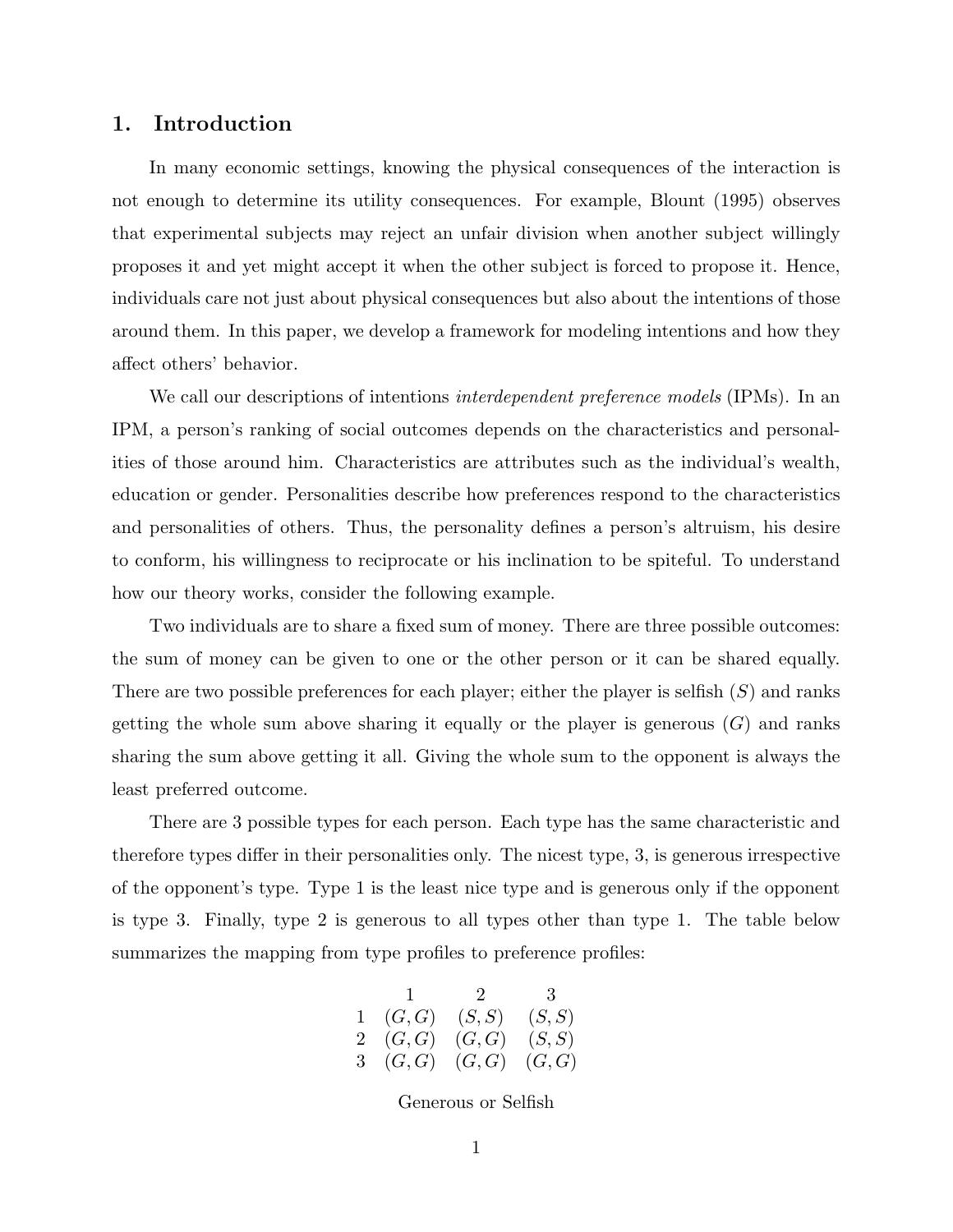We call such a table an IPM. Levine (1998) introduces the first example of an IPM and uses it to address experimental evidence in centipede, ultimatum and public goods experiments.

Three features of IPMs are noteworthy: first, a type describes relevant personality attributes rather than information. These attributes determine both the person's and his opponent's preferences over outcomes, not their beliefs over an uncertain state of nature. To put it another way, IPM's do not incorporate asymmetric information (or interactive knowledge); they only model interactive preferences. Each entry in the table describes the preference the two individuals would have if they knew the other's type; the IPM does not address the question whether an individuals knows the others' type.

Second, an IPM does not describe the available strategic choices; it is not a game. We can study how Persons I and II above would play many different games. We can also use this IPM as the preference model for a competitive economy. Hence, IPMs describe only the preference environment not the institutional setting.

Third, in an IPM, individuals have preferences over *physical outcomes* and these preferences depend on the persistent personalities and characteristics of everyone involved, not on observed or predicted behavior or beliefs. Hence, the interaction of these fixed personalities determines whether each person is generous or selfish. Whether or not a person acts selfishly on a given day or believes the other will act selfishly is relevant only to the extent that these actions affect the physical outcome.

The last two observations highlight the main differences between IPMs and existing models of reciprocity. In our approach, there is a clear separation between the underlying preference framework (i.e., the IPM) and the particular institution (game, market). Geanakoplos, Pearce and Stacchetti's (1989) and the many reciprocity models based on their approach such as Rabin (1993), Dufwenberg and Kirchsteiger (2004), Falk and Fischbacher (2006), Segal and Sobel (2007) and Battigalli and Dufwenberg (2009), model preference interactions through a circular definition that permits preferences to depend on the very behavior (or beliefs about behavior) that they induce.

This circularity enables psychological games to accommodate many departures from standard theory. Some of these departures fall outside the reach of IPMs. For example,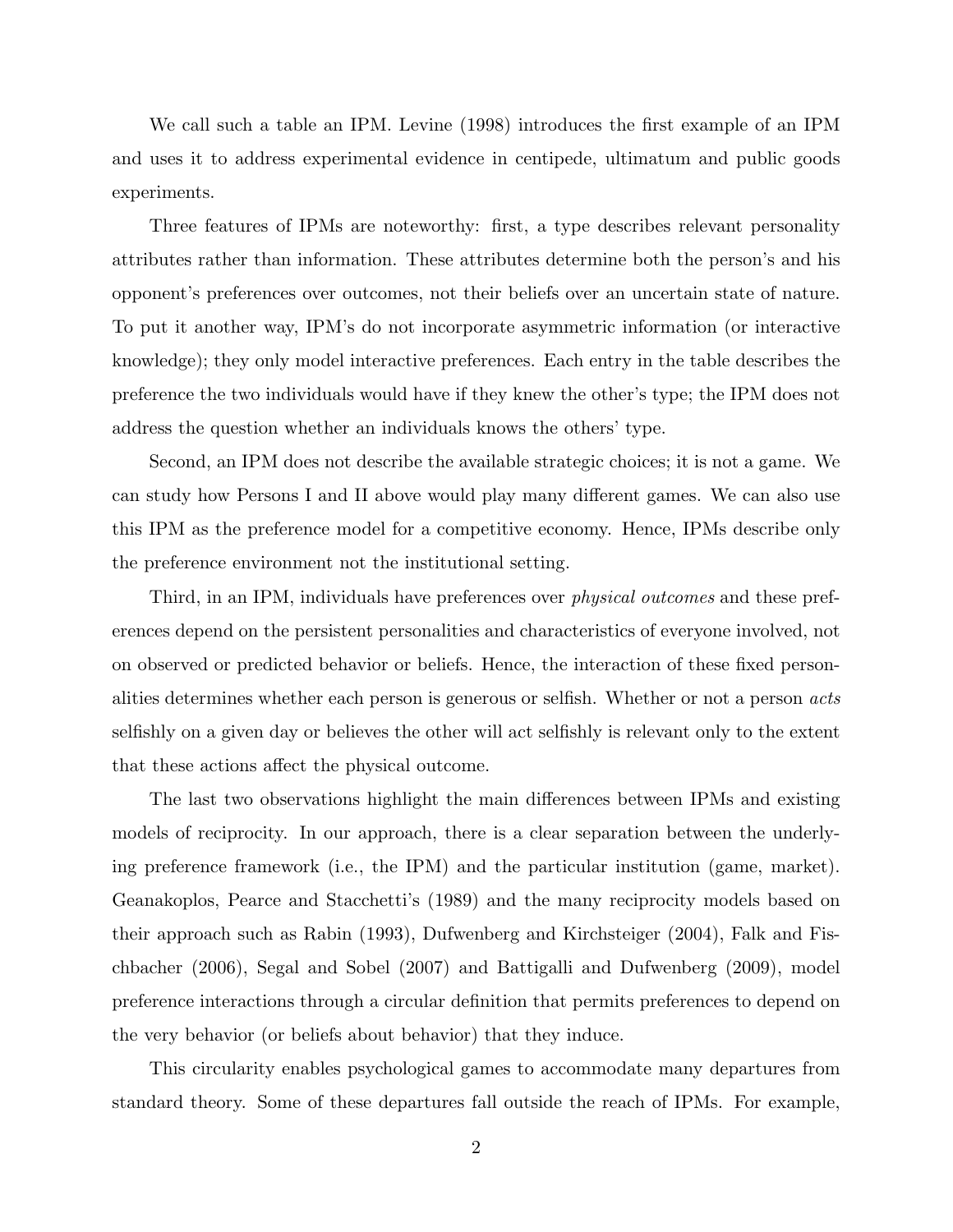Geanakoplos, Pearce and Stacchetti show how psychological games can model a preference for being surprised or a preference for pandering to others' expectations. Such preferences are best described within the context of the particular interaction and hence are difficult to model as IPMs.

Because IPMs afford a separation between preferences and institutions they are well suited for analyzing economic design problems or for comparisons of institutions. Consider, for example, the (complete information) implementation problem: let  $f$  be a social choice rule (or performance criterion) that associates a set of outcomes with each profile,  $\theta$ , of individual attributes. When is it possible to find a game form  $q$  such that all equilibrium outcomes of the game  $(g, θ)$  are among the desirable outcomes  $f(θ)$  for every  $θ$ ? Note that the separation of the preference framework (i.e., the attributes  $\theta$ ) from the game form is essential for analyzing such a problem. Without this separation, just stating the implementation problem becomes a formidable task.

More generally, separating preferences from institutions is essential anytime we wish to evaluate a particular institution or assess a specific environmental factor: does the English auction Pareto dominate the Dutch auction? Do prohibitions on resale enhance efficiency? Does greater monitoring increase effort? Questions such as these demand a performance criterion over consequences that can be expressed without reference to specific institutions.

In an IPM, a type maps the other person's types to preference profiles. Hence, the definition of a type is circular. Our first objective is to identify a criterion to determine when this circularity is problematic and when it is not; that is, to identify when interdependent preference types can be reduced to preference statements. To see how this can be done, note that in the above example, the preference profile associated with type 3 does not depend on the opponent's personality and therefore type 3 can describe himself without any reference to his opponent's type. But once type 3 is identified, type 2 can describe himself as a personality that is generous only to the personality that has just been identified. Finally, type 1 can identify himself as someone who is generous to the two personalities that have been identified so far and no one else. Hence, in the above example, we can eliminate the circularity by restating each type as a hierarchy of preference statements.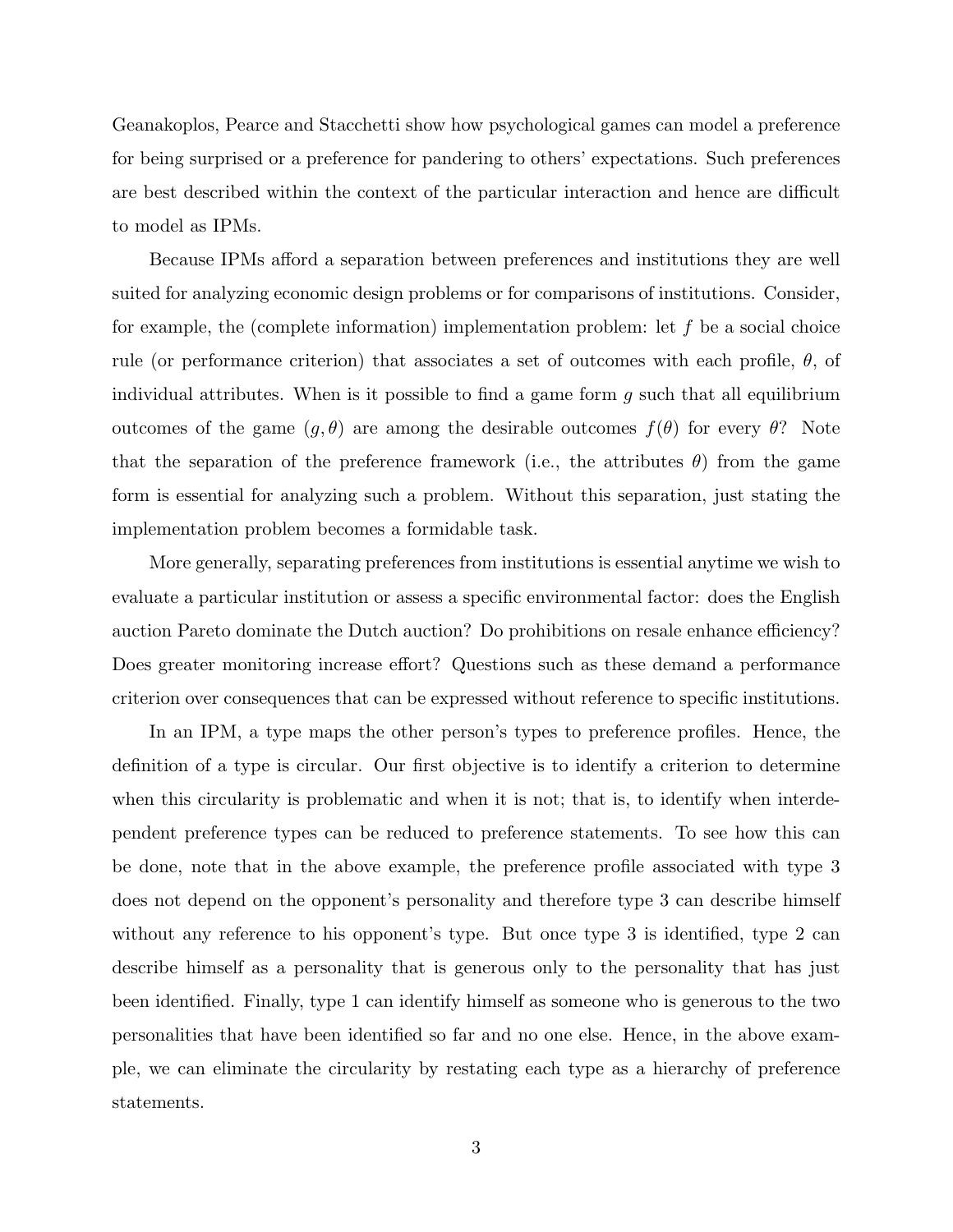We define the canonical type space for interdependent preferences as sequences of such hierarchical preferences statements. In Theorem 1, we show that each component of the canonical type space is an IPM. However, not every IPM is part of the canonical type space. Theorem 2 provides a simple condition on IPMs,  $\emph{(validity)}$  that guarantees that an IPM is a component of the canonical type space. When a model fails validity, types cannot be reduced to preference statements. To formalize this observation, we develop a notion of communicability in a given language. We show that players can communicate their type in the language of preferences if and only if the model is valid (Theorem 3).

As an application of our model, we define reciprocity and identify a class of valid interdependent preference models with reciprocating types. To do this, we consider settings in which preferences can be ranked according to their kindness. That is, we identify each preference with a real number and interpret higher numbers as kinder preferences. For example, assume  $x_i$  is i's consumption and

$$
V^{r}(x_{1}, x_{2}) = u(x_{1}) + ru(x_{2})
$$

is the utility that person 1 enjoys if  $r$  is his preference. The IPM specifies how types determine r. Let  $\delta(t, t') \in [\underline{r}, \overline{r}]$  be the preference of type t when the opponent is type t'. A higher r is a kinder preference. Type t is nicer than type t' if t is kinder than t' to every opponent type; a type *reciprocates* if it is kinder to a nicer opponent. Hence, if  $\delta$ is increasing in the first argument, higher types are kinder. Then, if  $\delta$  is also increasing in the second argument, all types reciprocate. In Theorems 4 and 5 we characterize two simple classes of reciprocity models.

Our canonical type space provides a foundation for valid IPMs that is analogous to the Mertens and Zamir (1985) and Brandenburger and Dekel (1993) foundations for informational (Harsanyi) types. In the concluding section, we discuss the relationship between our results and technically related issues in that literature. In particular, we discuss Bergemann and Morris (2009) and the literature on communication and consensus (Geanakoplos and Polemarchakis (1982), Cave (1983), Bacharach (1985), Parikh and Krasucki (1990)). All proofs are in the appendix.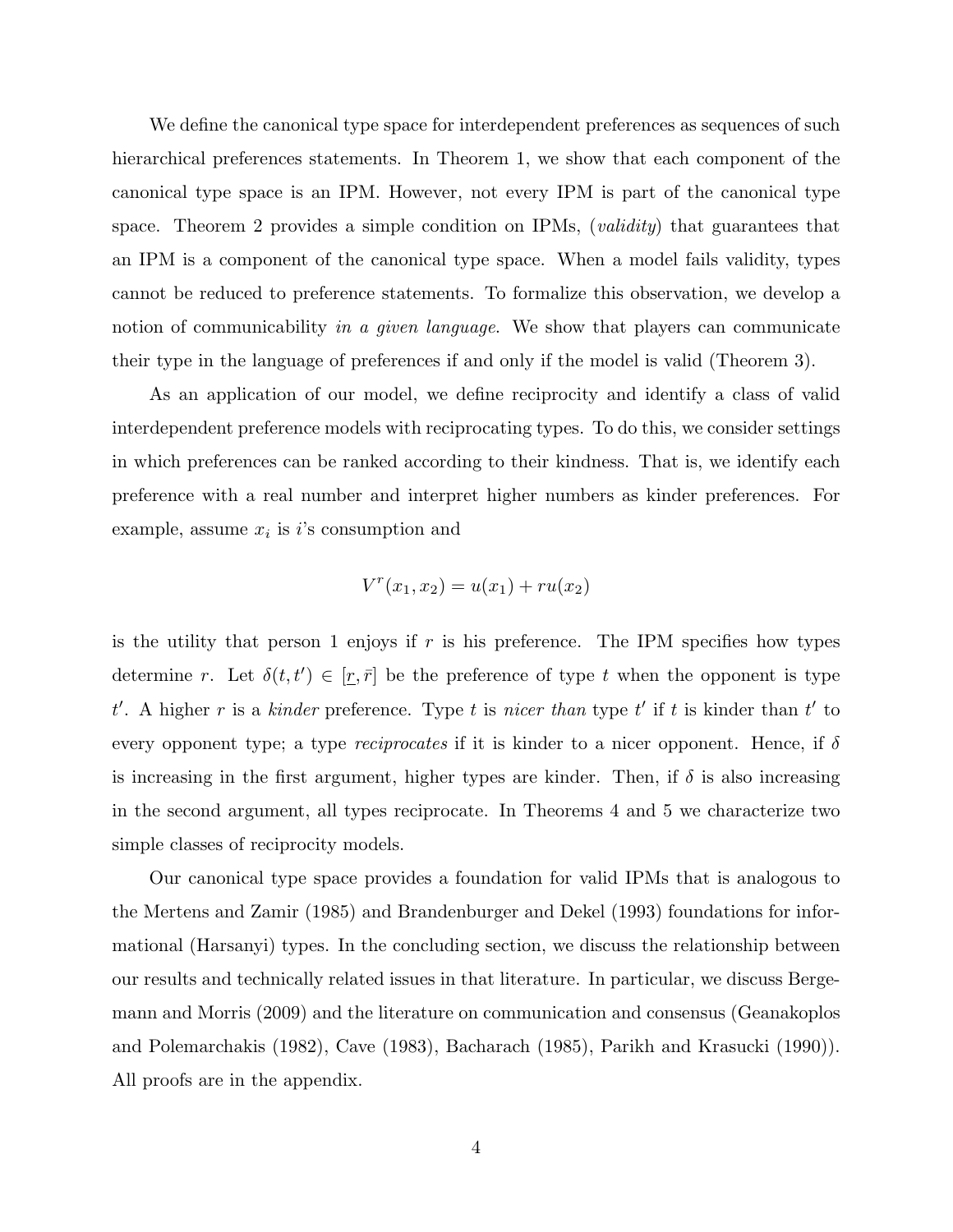## 2. Behavioral Types

We assume that there is one other person whose type affects the decision-maker. The two-person setting simplifies the notation and the extension to the n-person setting is straightforward. A set of social outcomes A, a set of characteristics  $\Omega$  and a collection of preferences  $\mathcal R$  on A characterizes the environment. For example, a social outcome could be the quantity of a public good together with a division of its cost or a pair of individual consumption levels. A characteristic might specify a player's occupation or education. The triple  $(A, \mathcal{R}, \Omega)$  describes the underlying economic primitives.

We assume that A and  $\Omega$  are compact metric spaces and that R is a nonempty and compact set of continuous preference relations<sup>1</sup> on  $A$ . An interdependent preference model (IPM) is a triple  $M = (T, \gamma, \omega)$  where T is the type space,  $\gamma$  is a function that assigns a preference to each pair of types, and  $\omega$  is a function that identifies the characteristic of each type.

**Definition:** Let T be a compact metric space,  $\gamma : T \times T \to \mathbb{R}$  and  $\omega : T \to \Omega$  be continuous functions. Then,  $M = (T, \gamma, \omega)$  is an interdependent preference model (IPM).

Example 1: Consider the following straightforward generalization of the example in the introduction: there are three possible outcomes  $A = \{(1,0), (0,1), (1/2, 1/2)\}\$  and two possible preferences for each player,  $\mathcal{R} = \{S, G\}$ , as described in the introduction. There are k types,  $T = \{1, \ldots, k\}$ , who share the same characteristic and

$$
\gamma(i,j) = \begin{cases} G & \text{if } i+j > k \\ S & \text{if } i+j \leq k. \end{cases}
$$

In the introduction, we discuss the case of  $k = 3$ .

Note that players face a symmetric set of social outcomes. We can easily extend the analysis to asymmetric situations at the cost of complicating the notation. An alternative (and simpler) way to incorporate asymmetry is to define  $\gamma(t, t')$  as a pair of preferences, one for when the decision maker is assigned the role of agent 1 and another for when

<sup>&</sup>lt;sup>1</sup> A continuous preference relation on A is a complete and transitive binary relation R such that the sets  $\{y \in A \mid yRx\}, \{y \in A \mid xRy\}$  are closed subsets of A.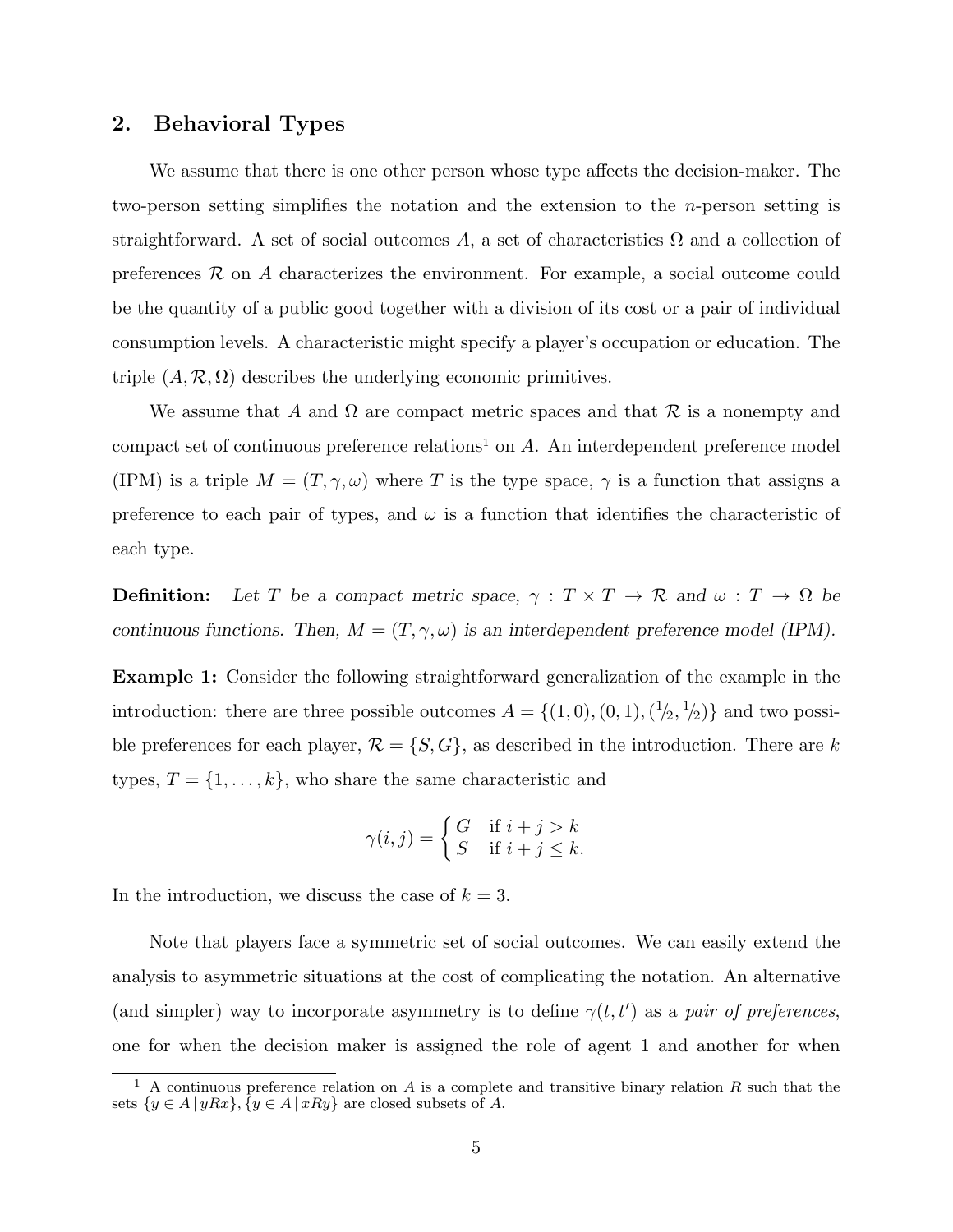he is assigned the role of agent 2. With this modification, our model can be applied to asymmetric situations.

For the IPM  $(T, \gamma, \omega)$  the type profile  $(t, t')$  implies the preference profile

$$
\Gamma(t, t') := (\gamma(t, t'), \gamma(t', t))
$$
\n<sup>(1)</sup>

Below, we sometimes refer to an IPM  $(T, \Gamma, \omega)$ . In that case, it is understood that Γ satisfies (1) for some  $\gamma: T \times T \to \mathcal{R}$ .

The function  $\gamma(t, \cdot) : T \to \mathcal{R}$  describes how the agent's preference changes as a function of the opponent's type. Hence,  $\gamma(t, \cdot)$  represents an agent's *personality*. Note, however, that the type space T is not a primitive of the economic environment. Therefore,  $\gamma(t, \cdot)$ cannot serve as a satisfactory definition of an agents' personality. To be meaningful, a personality must be expressed in terms of the primitives  $(A, \Omega, \mathcal{R})$ . Next, we describe how this can be done.

Types are hierarchies of preference statements. In round 0, each type reports a characteristic (the characteristic of the type). In rounds  $n \geq 1$ , each type reports a set of preference profiles. The preference profile  $(R, R')$  is part of the round n report if, given the opponent's report in all previous rounds, it is possible that the player has preference R and his opponent has preference  $R'$ . Theorem 1 shows that when a collection of such hierarchies satisfies a straightforward consistency condition, it is an IPM.

Before providing the formal definition, it is useful to illustrate the correspondence between behavioral types and hierarchies of preference statements in Example 1. All types in this example have the same characteristic and therefore there is nothing to report in round 0. In round 1, each type reports the set of possible preference profiles given his type. For types  $1, \ldots, k-1$ , the preference profile is either  $(G, G)$  or  $(S, S)$ . Hence, types  $1, \ldots, k-1$  can report that both players will have identical preferences and that both the generous and the selfish preference profile are possible. For type  $k$  (the most generous type) we have  $k + t > k$  for all t. Therefore, the preference profile is  $(G, G)$  when any type is matched with k. Round 1 thus identifies the most generous personality (type  $k$ ).

In round 2, each type reports two sets of preferences, one in response to the round-1 (opponent's) report  $\{(G, G)\}$  and one in response to the round-1 report  $\{(G, G), (S, S)\}$ . In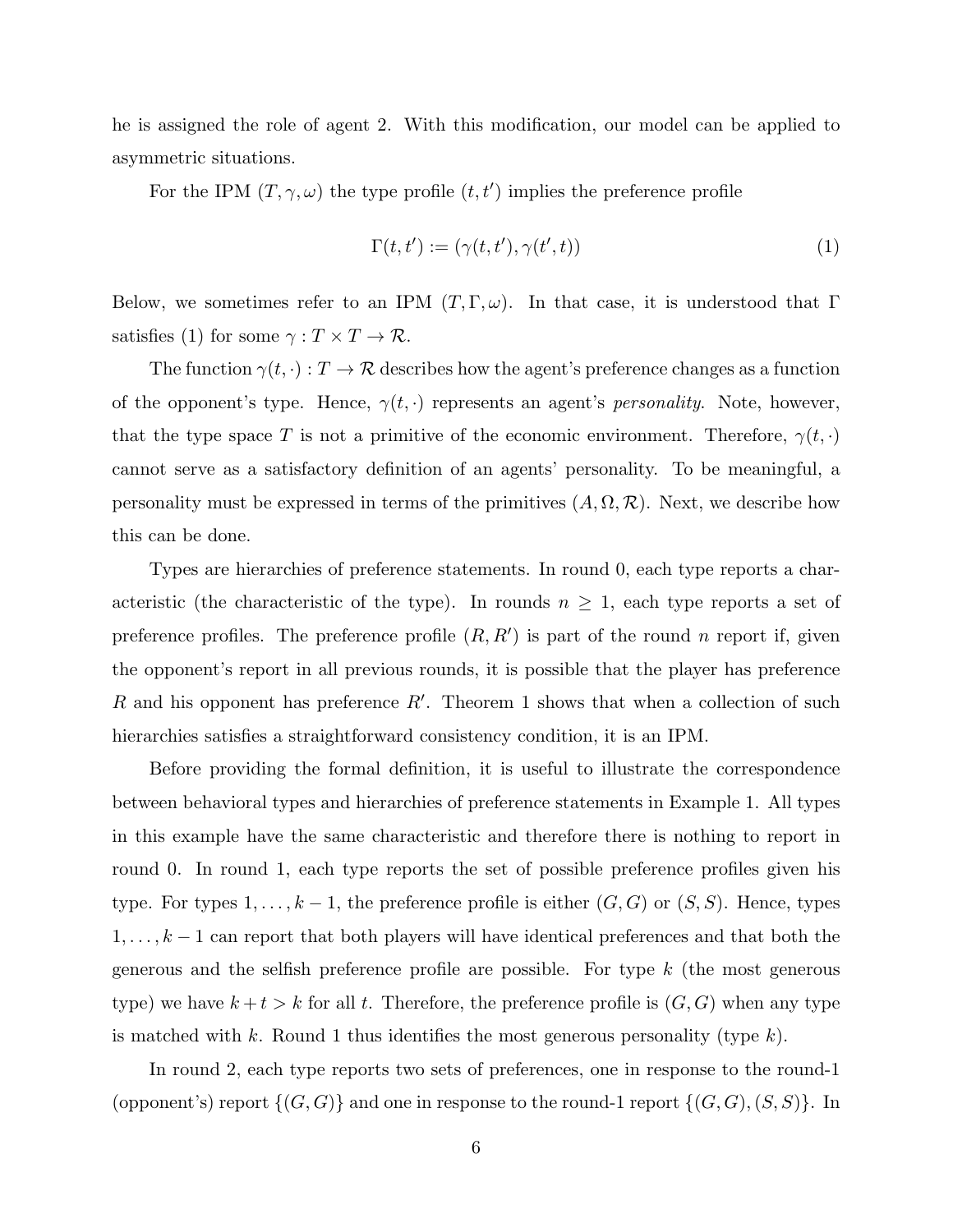response to  $\{(G, G)\}\$ all types must report  $\{(G, G)\}\$ . This follows from a basic consistency requirement: if a player reports a single possible preference profile  $(R, R')$  in round n, then, in all successive rounds, his opponent must report  $(R', R)$  (i.e., the same preference profile with the roles permuted). There are three possible responses to  $\{(G, G), (S, S)\}\colon$  type k reports  $\{(G, G)\}\$ , types  $\{2, ..., k-1\}$  report  $\{(G, G), (S, S)\}\$  and type 1 reports  $\{(S, S)\}\$ . Therefore, round 2 identifies type 1 as the least generous personality.

Continuing in this fashion, round 3 identifies the second most generous personality (type  $k-1$ ) and round 4 identifies the second least generous personality (type 2). After k rounds, such hierarchical preference statements reveal all personalities in Example 1. Note that agents report preference *profiles* rather than individual preferences. Individual's types place restrictions not only on their own preference but also on the preferences of their opponents. Hence, to permit the full generality of possible preference interactions, it is necessary that hierarchical statements convey (sets of) preference profiles not just their own preferences.<sup>2</sup>

To define personalities, we use the following notation and definitions. When  $X_j$  is a metric space for all j in some countable or finite index set J, we endow  $\times_{j\in J}X_j$  with the sup metric. For any compact metric space X, let  $\mathcal{H}_X$  be the set of all nonempty, closed subsets of X and endow  $\mathcal{H}_X$  with the Hausdorff topology. For the compact metric spaces X, Z let  $\mathcal{C}(X, \mathcal{H}_Z)$  denote the set of all functions  $f : X \to \mathcal{H}_Z$  such that their graph  $G(f) = \{(x, z) \in X \times Z \mid z \in f(x)\}\$ is closed in  $X \times Z$ <sup>3</sup>. We endow  $\mathcal{C}(X, \mathcal{H}_Z)$  with the following metric:  $d(f, g) = d_H(G(f), G(g))$ , where  $d_H$  is the Hausdorff metric on the set of all nonempty closed subsets of  $X \times Z$ . We identify the function  $f: X \to Z$  with the function  $\bar{f}: X \to \mathcal{H}_Z$  such that  $\bar{f}(x) = \{f(x)\}\$ for all  $x \in X$ . It is easy to verify that such a function f is an element of  $\mathcal{C}(X, \mathcal{H}_Z)$  if and only if f is continuous. We use  $\mathcal{C}(X, Z) \subset \mathcal{C}(X, \mathcal{H}_Z)$  to denote the set of continuous functions from X to Z.

We let H denote  $\mathcal{H}_{\mathcal{R}\times\mathcal{R}}$ , the collection of all closed subsets of preference profiles (closed subsets of  $\mathcal{R} \times \mathcal{R}$ ). Types are consistent preference response hierarchies. As illustrated above, these hierarchies specify sets of preferences that are gradually refined as more

 $2$  In example 1 both agents have the same preference hence statements about agents' own preferences are sufficient. However, this is not true in general. To identify certain personality types, it may be necessary to convey information about the opponent's preference.

<sup>&</sup>lt;sup>3</sup> Hence,  $\mathcal{C}(X, \mathcal{H}_Z)$  is the set of upper hemi-continuous correspondences from X to Z.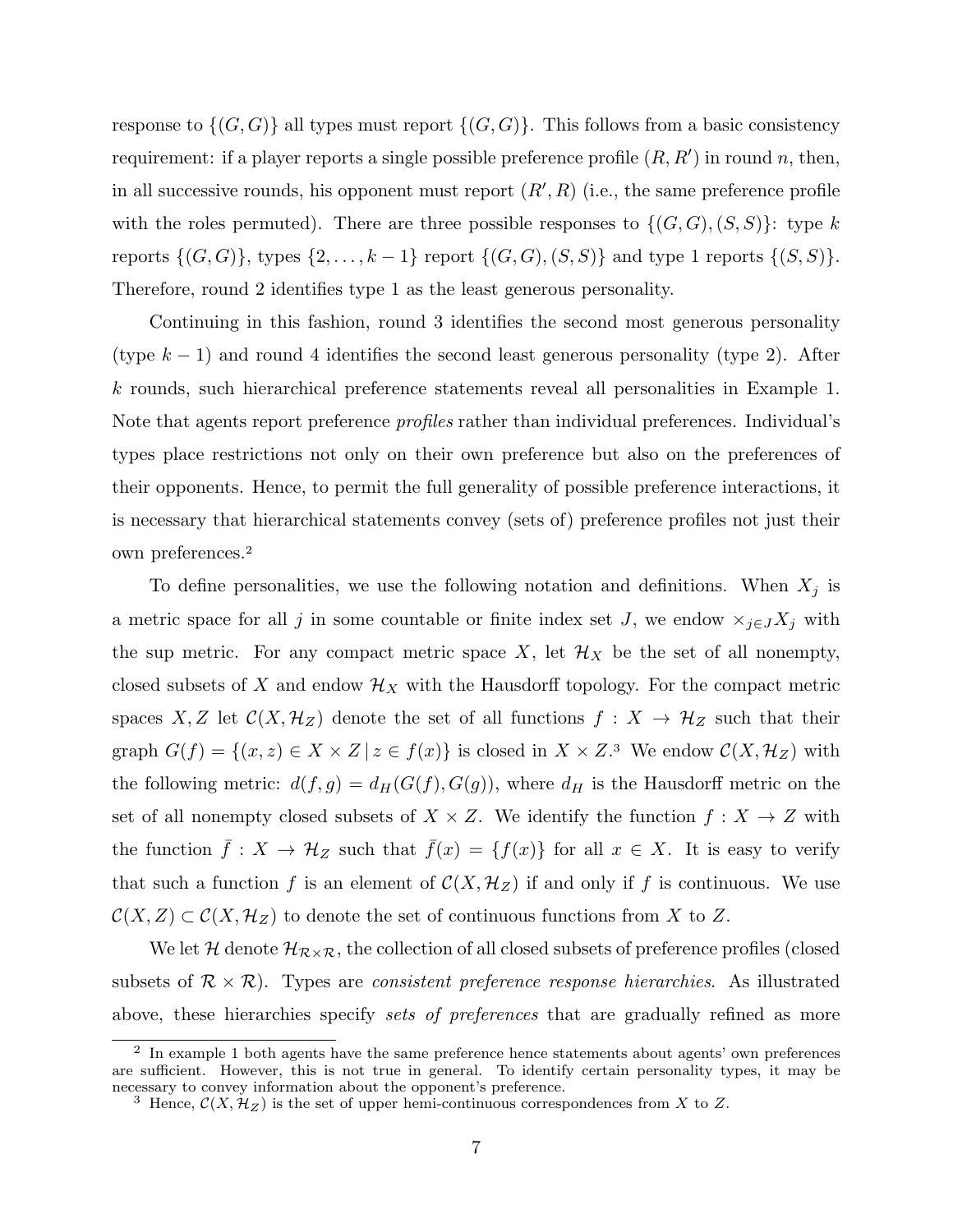detail about the opponent's personality is revealed. We first define the hierarchies and then provide the appropriate consistency condition.

**Definition:** A collection of nonempty compact sets  $(\Theta_0, \Theta_1, \ldots)$  is a system of preference response hierarchies if  $\Theta_0=\Omega$  and

$$
\Theta_n \subset \Theta_{n-1} \times \mathcal{C}(\Theta_{n-1}, \mathcal{H})
$$

for all  $n \geq 1$ .

The entry  $\theta_0 \in \Theta_0$  specifies a characteristic. The entry  $\theta_1 = (\theta_0, f_1)$  specifies a characteristic  $\theta_0$  and a map  $f_1 : \Theta_0 \to \mathcal{H}$  that associates each opponent characteristic with a set of preference profiles (the round 1 statements the example above). More generally, the entry  $\theta_k$  consists of the previous entry  $(\theta_{k-1})$  and the function  $f_k : \Theta_{k-1} \to \mathcal{H}$  that specifies for each  $\theta_{k-1}$  of the opponent a set of possible preference profiles.

Not all preference response hierarchies identify meaningful personality types. To illustrate this, assume there is a single characteristic. Then, we can omit round 0 and  $f_1$ is the set of possible preference profiles for a particular type. Assume that  $f_1 = \{(R, R')\}$ and  $f_2(f'_1) \neq \{(R, R')\}$  for some  $f'_1 \in \Theta_1$ . In that case,  $\theta_2 = (f_1, f_2)$  is inconsistent: the round 1 report says that only  $(R, R')$  is possible while the round 2 report says that there is some opponent  $(f'_1)$  that leads to a different profile. Conversely, suppose that  $f_1 = \{(R, R'), (\hat{R}, \hat{R}')\}$  and  $f_2(f_1') = \{(R, R')\}$  for all  $f_1' \in \Theta_1$ . In that case, the round 1 report says that two preference profiles are possible  $((R, R')$  and  $(\hat{R}, \hat{R}'))$  but according to  $f_2$ , there is no  $f'_1$  for the opponent such that  $(\hat{R}, \hat{R}')$  is a possible preference profile. Again, the type  $\theta_2 = (f_1, f_2)$  is inconsistent. Therefore, the consistency of  $\theta_2 = (f_1, f_2)$  requires

$$
\bigcup_{f_1' \in \Theta_1} f_2(f_1') = f_1
$$

Next, assume that  $f_1 = \{(R, R')\} \in \Theta_1$  and  $f_1' = \{(\hat{R}, \hat{R}')\} \in \Theta_1$ . Then, both types report a single possible preference profile. Since these two types may be matched, it follows that those two preference profiles must coincide. Therefore, consistency requires that  $(R, R') = (\hat{R}', \hat{R})$ . (Recall that our notation omits player names; the first entry refers to the player and the second to the opponent.) More generally, the intersection of any pair  $f_1$  and  $f'_1$  (with the entries permuted) must be non-empty.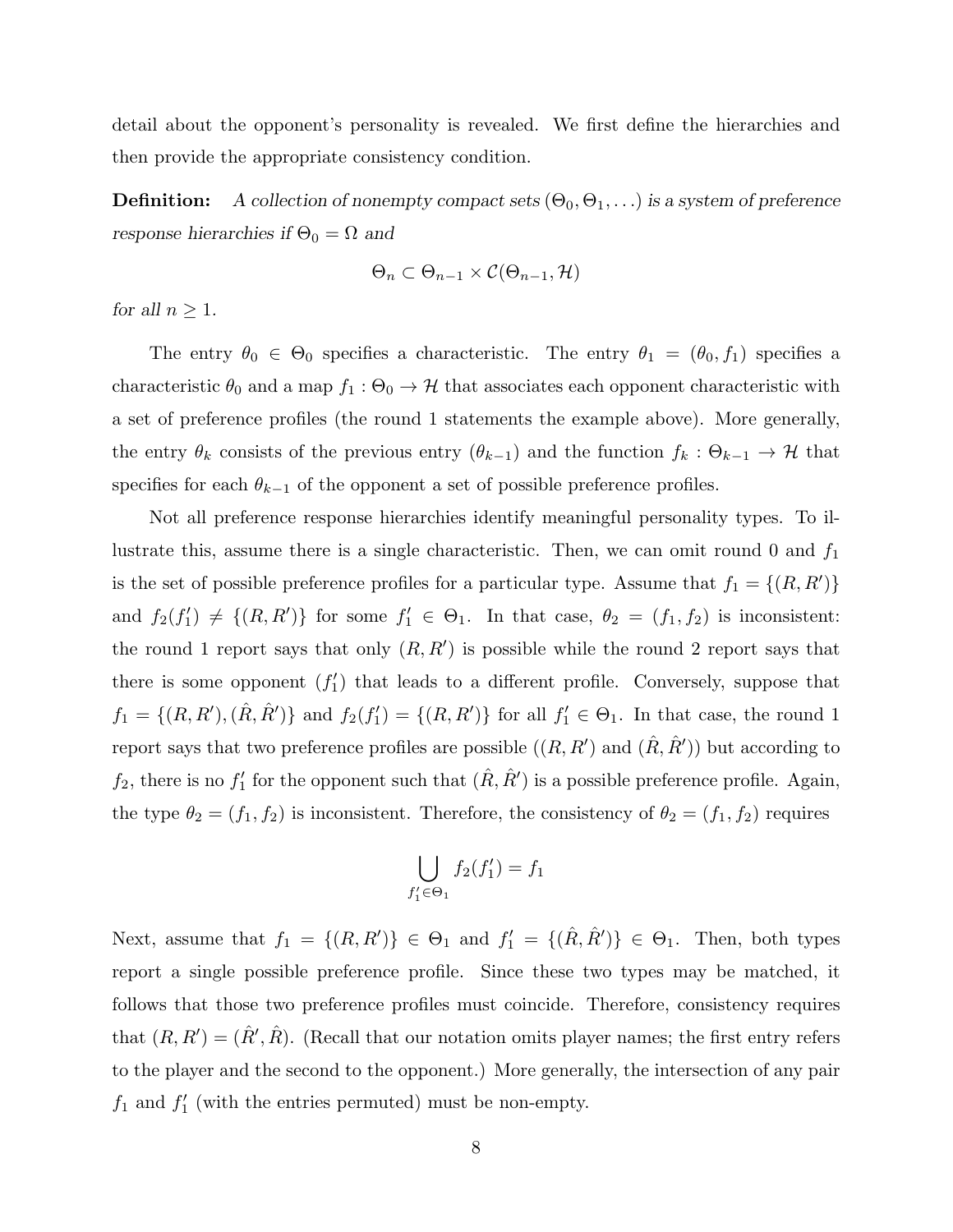The next definition below specifies the same two consistency requirements for all levels of the hierarchy.

**Definition:** The system of preference response hierarchies  $(\Theta_0, \Theta_1, \ldots)$  is consistent if:

(i) For all  $n \geq 1$ , for all  $(\theta_{n-1}, f_n, f_{n+1}) \in \Theta_{n+1}$ , and for all  $\bar{\theta}_{n-1} \in \Theta_{n-1}$ 

$$
f_n(\bar{\theta}_{n-1}) = \bigcup_{\{f'_n \mid (\bar{\theta}_{n-1}, f'_n) \in \Theta_n\}} f_{n+1}(\bar{\theta}_{n-1}, f'_n)
$$

(ii) For all  $(\theta_{n-1}, f_n), (\theta'_{n-1}, f'_n) \in \Theta_n$ , there is  $(R, R') \in \mathcal{R} \times \mathcal{R}$  such that

$$
(R, R') \in f_n(\theta'_{n-1})
$$
 and  $(R', R) \in f'_n(\theta_{n-1})$ 

Given a consistent system of preference response hierarchies  $(\Theta_0, \Theta_1, \ldots)$ , we define a type as a sequence  $(f_0, f_1, \ldots)$  with the property that  $(f_0, \ldots, f_n) \in \Theta_n$ . To qualify as a component of the canonical type space, Θ must satisfy an additional property. Every type must generate a unique preference when confronted with any other type in the component Θ. This means that for every pair of types  $(f_0, f_1, \ldots), (f'_0, f'_1, \ldots)$  it must be the case that  $f_n(f'_0,\ldots,f'_{n-1})$  converges to a singleton as  $n \to \infty$ . Let  $\theta(n) = (f_0, f_1, \ldots, f_n)$  denote the *n*−truncation of the sequence  $\theta = (f_0, f_1, \ldots)$ .

**Definition:** Let  $(\Theta_0, \Theta_1, \ldots)$  be a consistent sequence of preference response hierarchies. Let  $\Theta := \{ \theta \in \Theta_0 \times \prod_{n=1}^{\infty} \}$  $\sum_{n=1}^{\infty} \mathcal{C}(\Theta_{n-1}, \mathcal{H}) \mid \theta(n) \in \Theta_n \}$ . Then  $\Theta$  is a component of behavioral types if  $\Theta$  is compact and if for all  $\theta, \theta' \in \Theta$  with  $\theta = (f_0, f_1, \ldots)$ 

$$
\bigcap_{n>0} f_{n+1}(\theta'(n)) \text{ is a singleton}
$$

The canonical type space is the union of all the components of behavioral types. Let  $I$  denote the set of all components of interdependent types. The set

$$
\mathcal{F} = \bigcup_{\Theta \in \mathcal{I}} \Theta
$$

is the canonical behavioral type space or simply the canonical type space. Note that each element  $\theta \in \mathcal{F}$  belongs to a unique component  $\Theta \in \mathcal{I}$ . Hence,  $\mathcal{I}$  is a partition of  $\mathcal{F}$ .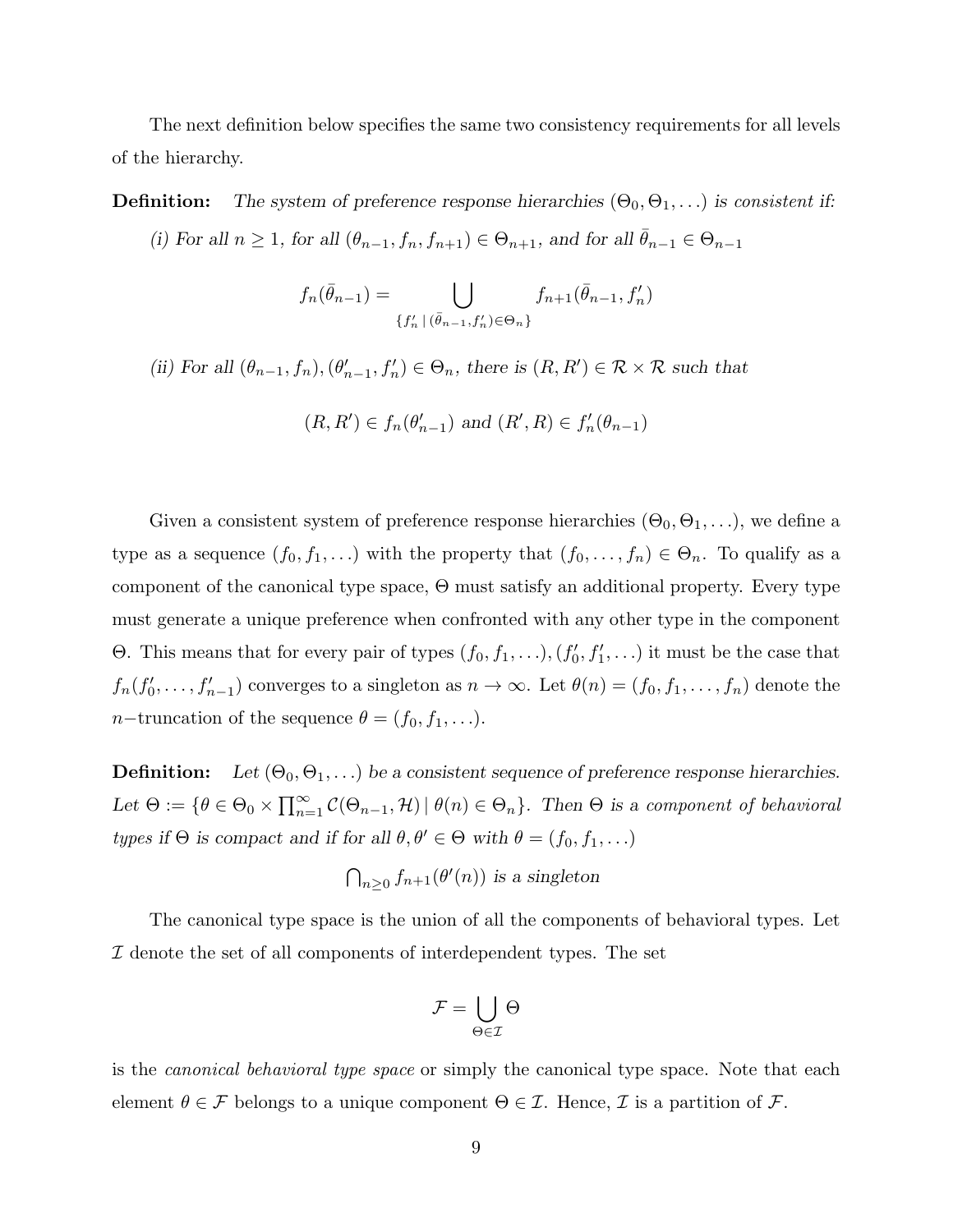For any  $\Theta \in \mathcal{I}$ , let  $\Psi : \Theta \times \Theta \to \mathcal{R} \times \mathcal{R}$  denote the function that specifies a preference profile when the player is type  $\theta$  and the opponent is type  $\theta'$ . Hence,

$$
\Psi(\theta,\theta') := \bigcap_{n\geq 0} f_{n+1}(\theta'(n)) \text{ for } (f_0,f_1,\ldots) = \theta
$$

The function  $\Psi(\theta, \cdot)$  is the *personality* of type  $\theta$ . It describes how the player responds to different opponent personalities. Requirement (ii) in the definition of consistency ensures that the function  $\psi$  satisfies the following symmetry condition.

$$
\Psi(\theta, \theta') = (R, R') \text{ implies } \Psi(\theta', \theta) = (R', R) \tag{S}
$$

If  $\Psi$  satisfies (S), we say that  $\Psi$  is *symmetric*. We define  $\phi : \Theta \to \Omega \times C(\Theta, \mathcal{S})$  as the function that specifies, for every type  $\theta \in \Theta$ , the characteristic of  $\theta$  and the mapping  $\theta$ uses to assign preferences profile to opponent types. Hence,

$$
\phi(\theta) := (f_0, \Psi(\theta, \cdot))
$$

**Theorem 1:** The function  $\Psi$  is continuous and symmetric and  $\phi$  is a homeomorphism from  $\Theta$  to  $\phi(\Theta)$ .

It follows from Theorem 1 that any component  $\Theta \in \mathcal{I}$  is an (IPM): for a symmetric  $\Psi$ , there is a  $\psi : \Theta \times \Theta \to \mathcal{R}$  such that  $\Psi(\theta, \theta') = (\psi(\theta, \theta'), \psi(\theta', \theta))$ . Then, since  $\Theta$  is compact (by definition) and  $\psi$  is continuous (by Theorem 1), it follows that every component of the canonical type space is an IPM. We record this observation as a corollary.

**Corollary:** If  $\Theta \in I$ , then  $(\Theta, \psi, \omega)$  is an IPM.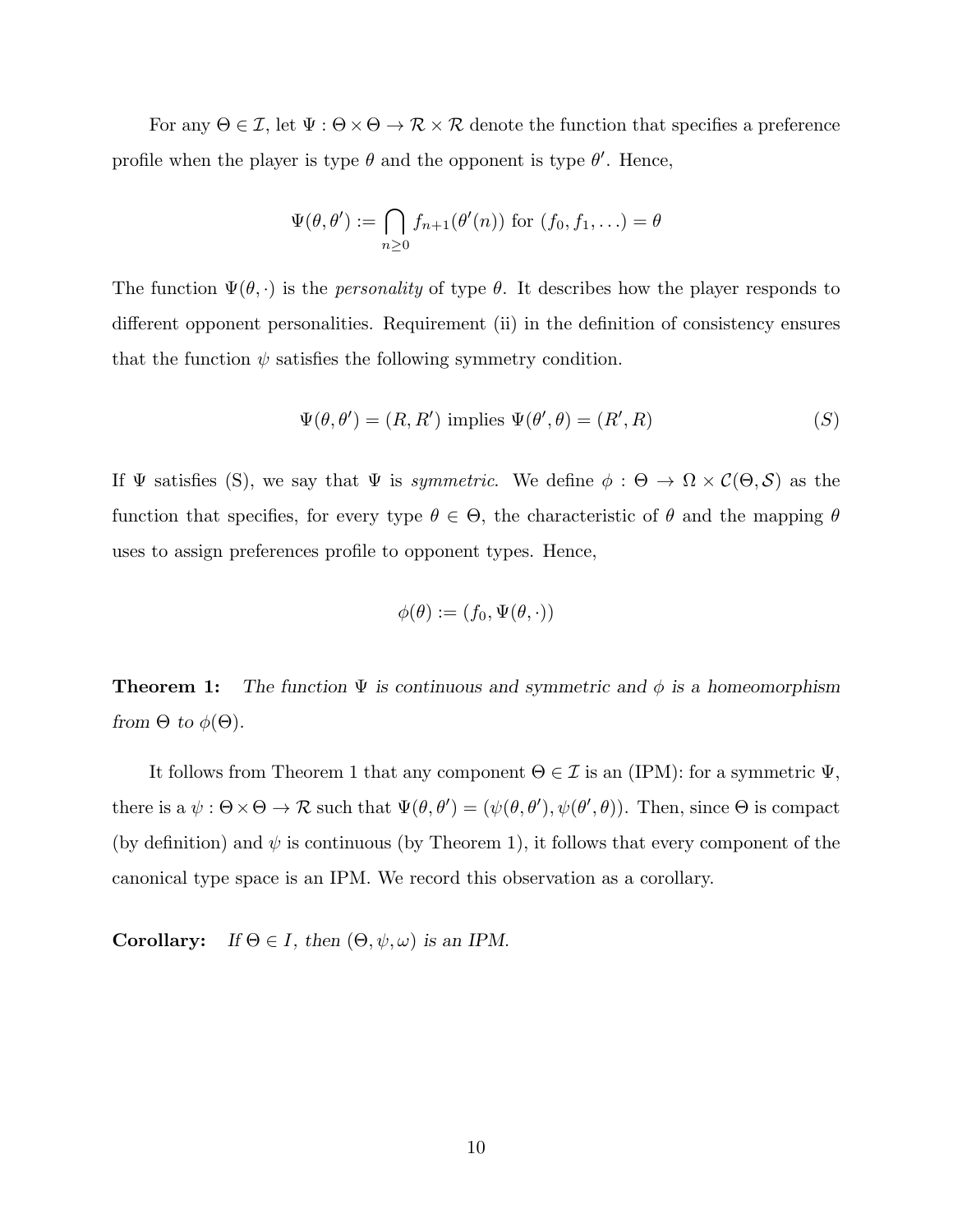## 3. Valid Models

Suppose the environment has a single characteristic and two possible preferences,  $a$ and b. Consider the following IPM:

$$
\begin{array}{ccccc} & 1 & 2 \\ 1 & (a,a) & (b,b) \\ 2 & (b,b) & (a,a) \end{array}
$$

### Table 3

This IPM is not an element of the canonical type space. To see why not, note that all types have the same characteristic, there is nothing to report in round 0. The round 1 set of possible preference profiles is  $\{(a, a), (b, b)\}\$ for both players. Since round 1 statements are identical for both types, all higher round statements must be identical as well. Hence, for all *n* the function  $f_n$  is constant (with value  $\{(a, a), (b, b)\}\)$ . The two types in this IPM have identical preference response hierarchies.

The IPM in table 3 illustrates a case in which the IPM introduces a distinction between types 1 and 2 that has no counterpart in terms of the model's primitives. Every preference statement that holds for type 1 is also true for type 2. Therefore, we cannot express the personalities of those two types as preference statements.

We can interpret the IPM in table 3 as an *incomplete model*. For example, it might be that the model omits a type.

$$
\begin{array}{ccccc} & 1 & 2 & 3 \\ 1 & (a,a) & (b,b) & (b,a) \\ 2 & (b,b) & (a,a) & (a,a) \\ 3 & (a,b) & (a,a) & (a,a) \end{array}
$$

### Table 4

In the IPM in table 4, type 3 always prefers a irrespective of the opponent's type. Type 2 accommodates this preference while type 2 does not. Hence, types 1 and 2 have different personalities, and can be distinguished through their response to type 3. The IPM depicted in table 3 could be interpreted as table 4 with an omitted type.

Alternatively, it might be that the model has omitted a characteristic: if types 1 and 2 have different characteristics (type 1 is wealthy, type 2 is poor) then the IPM in table 3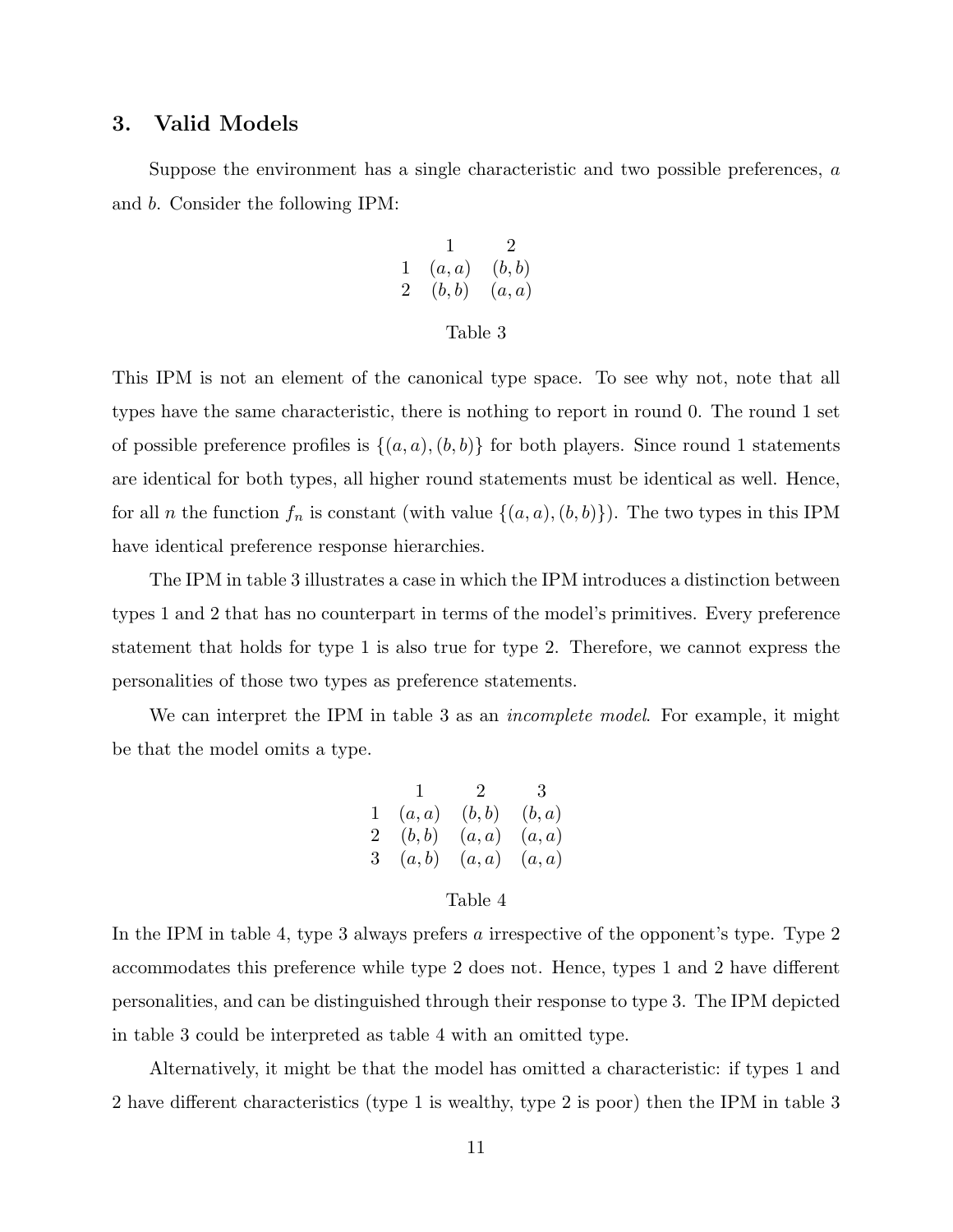is a component of the canonical type space: both types have preference  $\alpha$  if the opponent's has the same wealth and preference b otherwise.

The two interpretations have obviously very different implications for applications. If players' behavior depends on the opponent's wealth (an omitted characteristic) then the observability of wealth is a key determinant of outcomes. If players' behavior depends on their response to some third personality type (type 3) then observability of wealth should have no effect and instead the observability of past play will affect outcomes. Since the IPM is not a component of the canonical type space, we cannot express personalities in terms of the underlying primitives of the model. As a result, we cannot determine how information about the underlying primitives affects behavior.

Next, we provide a criterion (validity) that identifies whether or not an IPM is a component of the canonical type space. A partition  $\mathcal D$  of  $T$  is a pairwise disjoint collection of non-empty subsets such that  $\bigcup_{D \in \mathcal{D}} D = T$ . Let  $D^t$  denote the unique element of  $\mathcal{D}$ that contains t. The partition  $\mathcal{D} = \{ \{t\} | t \in T \}$  is called the *finest* partition. Let  $(T, \gamma, \omega)$ be an IPM. Recall that

$$
\Gamma(t, t') := (\gamma(t, t'), \gamma(t', t))
$$

and define  $\Gamma(t, D) := {\{\Gamma(t, t') \mid t' \in D\}}.$ 

**Definition:** The IPM  $(T, \gamma, \omega)$  is valid if the finest partition of T is the only partition D that satisfies

- (i)  $t, t' \in D \in \mathcal{D}$  implies  $\omega(t) = \omega(t')$
- (ii)  $t' \in D^t \in \mathcal{D}$  implies  $\Gamma(t, D) = \Gamma(t', D)$  for all  $D \in \mathcal{D}$ .

Validity requires that it be impossible to partition the type space in a manner that yields a partition element with multiple (indistinguishable) types. Theorem 2 shows that any valid IPM corresponds to a component  $\Theta \in \mathcal{I}$ . Two IPM's  $(T, \gamma, \omega)$ ,  $(T', \gamma', \omega')$  are isomorphic if there exists a homeomorphism  $\iota : T \to T'$  such that  $\omega(t) = \omega'(i(t))$  and  $\gamma(s,t) = \gamma'(\iota(s), \iota(t))$  for all  $s, t \in T$ .

**Theorem 2:** An interdependent preference model  $(T, \gamma, \omega)$  is valid if and only if it is isomorphic to a component of the canonical type space.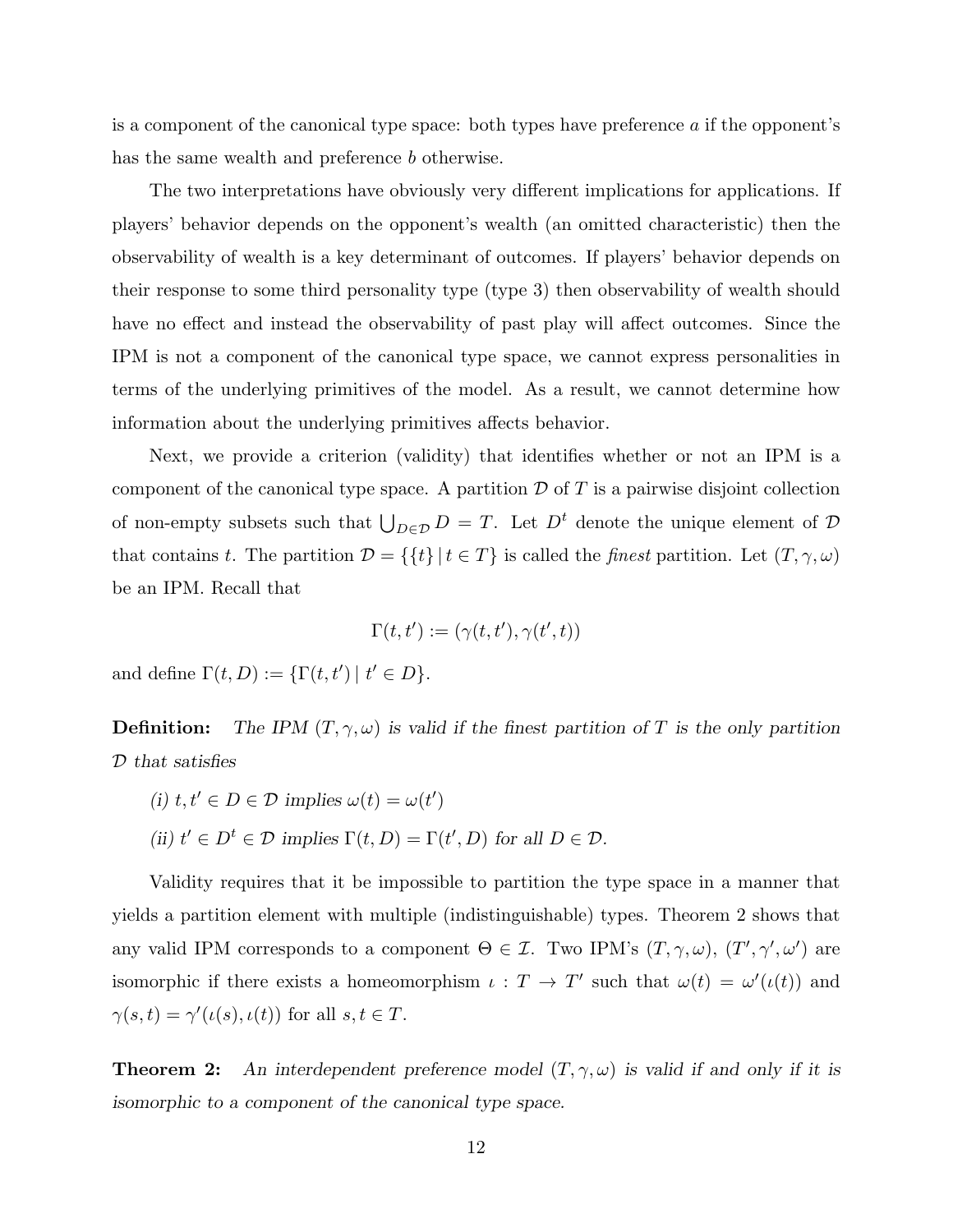We have interpreted the invalid IPM above as an incomplete model, either missing types or missing characteristics. Note that any finite invalid IPM can be "validated" by adding new types or new characteristics. Any model is obviously valid if each type has a distinct characteristic. For the missing types interpretation, it is easy to show that any finite, invalid IPM can be embedded in a valid IPM with a larger type space. More precisely, assume that R contains at least 2 preferences and consider a finite IPM  $(T, \gamma, \omega)$ . Then, there exists a valid IPM  $(\hat{T}, \hat{\gamma}, \hat{\omega})$  such that  $T \subset \hat{T}$ ,  $\gamma(t) = \hat{\gamma}(t)$  for all  $t \in T$  and  $\omega(t) = \hat{\omega}(t)$  for all  $t \in T$ .

## 4. Validity and Communicability

We have interpreted preference response hierarchies as players' conditional preference statements that gradually reveal their type. Those hierarchies impose a particular protocol of how these statements unfold. In this section, we show that no other protocol can do better. More formally, we introduce a general framework for communication and show that agents can reveal their types through communication if and only if the IPM is valid. Hence, types are communicable if and only if the IPM is a component of the canonical type space.

For simplicity, we assume that there is single characteristic<sup>4</sup> and a finite number of behavioral types. To formulate a model of communication, we need to translate the IPM into an epistemic model. An epistemic model is a finite set of states  $S$ , a map  $\nu : S \to \mathcal{R} \times \mathcal{R}$ that associates a preference profile with each state and a pair of partitions  $\mathcal{T}_1$  and  $\mathcal{T}_2$  of S that represent the players' knowledge. Elements of  $\mathcal{T}_i$  are player i's epistemic types.

Let  $(T, \gamma)$  be an IPM with a single characteristic and a finite set of types. In the equivalent epistemic model, each player knows his own type and knows nothing about his opponent's type; that is, any type in T possible. Formally, the epistemic model  $E =$  $\{S, \mathcal{T}_1, \mathcal{T}_2, \nu\}$  is equivalent to the IPM  $(T, \gamma)$  if there is a bijection  $\zeta_i : T \to \mathcal{T}_i$  such that  $\{\Gamma(t,t')\} = \nu(\zeta_1(t) \cap \zeta_2(t'))$  for all  $t,t' \in T$ . The bijection  $\zeta_i$  maps behavioral types (of  $M$ ) into epistemic types (of E) while preserving the resulting preference profile. We refer to E as an IPM in epistemic form (IPM-EF).

<sup>&</sup>lt;sup>4</sup> Extending the analysis below to IPMs with multiple characteristics is straightforward. We assume a single characteristic to keep the notation simple.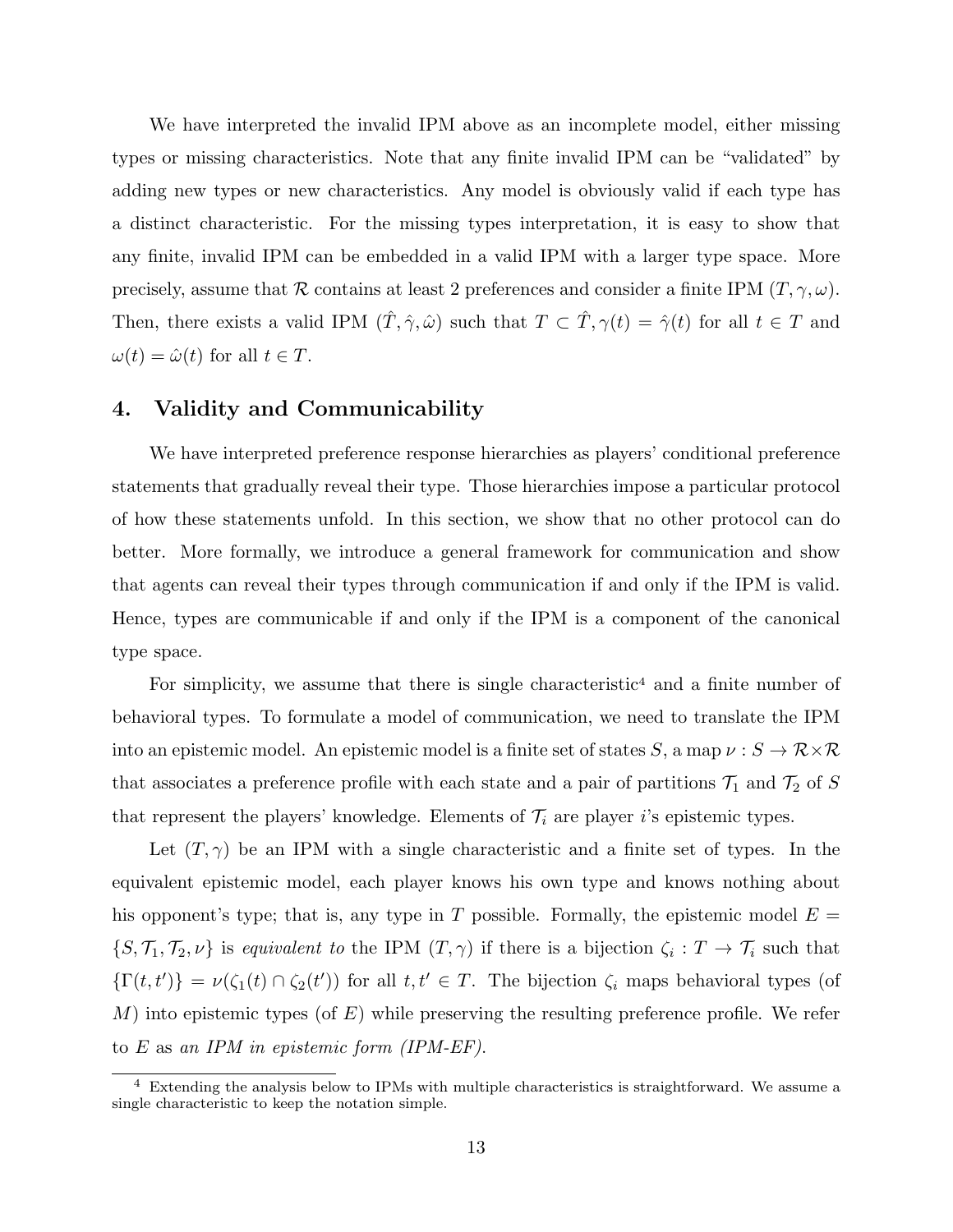A collection of subsets K of a set S is an algebra (or equivalently, a *language*) if it contains S and is closed under unions and complements. For any two algebras  $\mathcal{K}, \mathcal{L}$ , let  $\mathcal{K} \vee \mathcal{L}$  denote the smallest (in terms of set inclusion) algebra that contains both and let  $K \wedge L$  be the largest that is contained in both.

We call each  $A \in \mathcal{L}$  is a *word*. The primitives of an interactive preference model are preference statements. Hence, the relevant language is the *the language of preferences*.<sup>5</sup> A subset A of S is a word in the language of preferences if  $A = \{s \in S \mid \nu(s) \in V\}$  for some set of preference profiles  $V \in \mathcal{H}$ .

**Definition:** The language of preferences is  $\mathcal{L}_p = \{A \subset S \mid A = \nu^{-1}(V), V \in \mathcal{H}\}.$ 

To illustrate these definitions, we apply them to Example 1 from the previous section. **Example 1':** (epistemic form) Let  $T = \{1, \ldots, k\}$  and define  $\gamma$  as in Example 1 above:

$$
\gamma(i,j) = \begin{cases} G & \text{if } i+j > k \\ S & \text{if } i+j \le k \end{cases}
$$

Then, define  $\{S, \mathcal{T}_1, \mathcal{T}_2, \nu\}$  equivalent to  $(T, \gamma)$  as follows: let  $S = \{(i, j) | i \in T, j \in T\}$ and  $\nu(i, j) = (\gamma(i, j), \gamma(j, i))$  for all  $(i, j) \in S$ . The information partitions are  $\mathcal{T}_1$  =  $\{\{(i, 1), \ldots, (i, k)\} | i \in T\}$  and  $\mathcal{T}_2 = \{\{(1, i), \ldots, (k, i)\} | i \in T\}.$ 

There are two possible preference profiles,  $\{G, G\}$  and  $\{S, S\}$ . Therefore, the language of preferences has three non-empty words:  $A = \{(i, j) | i + j > k\}, B = \{(i, j) | i + j \le k\}$ and  $S = A \cup B$ . The word A corresponds to  $\{(G, G)\}\$ , B corresponds to  $\{(S, S)\}\$  and  $S = A \cup B$  corresponds to  $\{(S, S), (G, G)\}.$ 

A person with knowledge  $\mathcal{T}_i$  can use the word  $A \in \mathcal{L}$  to make a statement about whether or not he knows A. Let

$$
\mathcal{T}_i * A := \bigcup_{B \in \mathcal{T}_i, B \subset A} B
$$

Then, *i* can use the word A to communicate the words  $\{\mathcal{T}_i * A, \mathcal{T}_i * (S \setminus A)\}\)$  to *j*. These are words derived from A and  $S\ A$  that i understands; that is, at every  $s \in S$ , i knows whether

<sup>&</sup>lt;sup>5</sup> The formalism developed here can be used to define communicability with respect to any given language.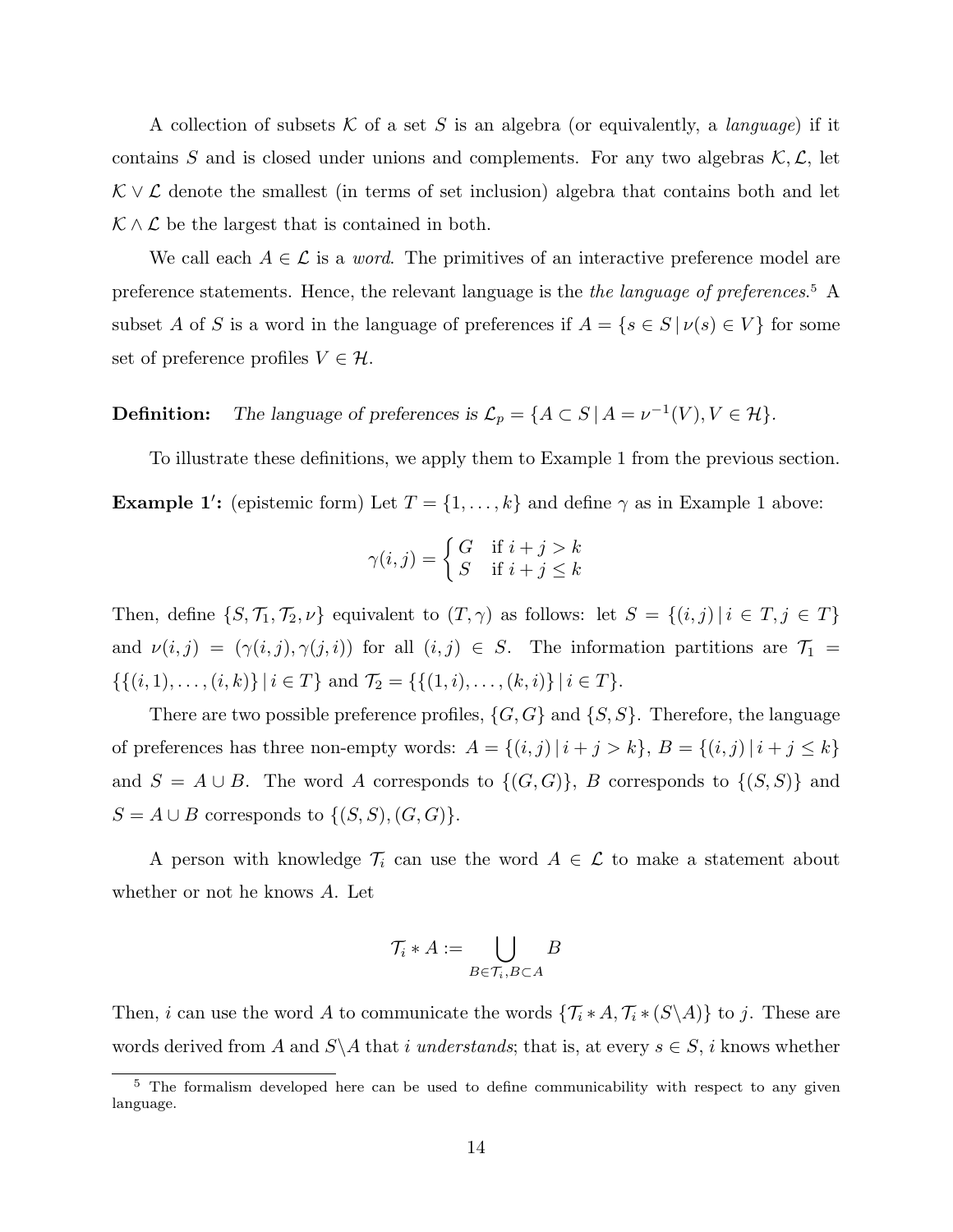or not  $\mathcal{T}_i * A$  and  $\mathcal{T}_i * (S \setminus A)$  applies (i.e., is true); he knows whether or not he knows A and he knows whether or not he knows  $S \setminus A$ . Then, using standard logical operations he can also communicate other words such as  $[S\setminus (\mathcal{T}_i * A)] \cap [S\setminus (\mathcal{T}_i * (S\setminus A))]$ ; i.e., that he knows neither A nor  $S \backslash A$ . We let

$$
\mathcal{T}_i*\mathcal{L}
$$

denote the language that can be communicated in this way. That is,  $\mathcal{T}_i * \mathcal{L}$  is the smallest algebra that contains  $\mathcal{T}_i * A$  for every  $A \in \mathcal{L}.^6$ 

Let  $\Lambda$  be the collection of all algebras and let  $\Lambda_p := \{ \mathcal{L} \in \Lambda \, | \, \mathcal{L}_p \subset \mathcal{L} \}$ .<sup>7</sup> Define the function  $F: \Lambda_p \to \Lambda_p$  as follows:

$$
F(\mathcal{L}) = \mathcal{L} \vee [\mathcal{T}_1 * \mathcal{L}] \vee [\mathcal{T}_2 * \mathcal{L}]
$$

Hence,  $F(\mathcal{L})$  is the refinement of  $\mathcal L$  that results from one round of communication. We can describe the function F for the example above. Let  $\mathcal L$  be the language of preferences consisting of the words  $A = \{(i, j) : i + j > k\}$ ,  $B = \{(i, j) : i + j \le k\}$  and  $A \cup B$ . Then, the partition in the figure below generates the algebra  $F(\mathcal{L})$ . As the figure shows, the word B remains unchanged whereas the word A is partitioned into 3 separate words.



<sup>&</sup>lt;sup>6</sup> It is easy to verify that  $\mathcal{T}_i * \mathcal{L}$  is contained in any algebra that contains  $\mathcal{T}_i$ . That is, in any language i can only communicate a coarsening of his knowledge.

<sup>&</sup>lt;sup>7</sup> The set  $\Lambda$  is a lattice under the binary relation  $\subset$  and  $\Lambda_p$  is a sublattice.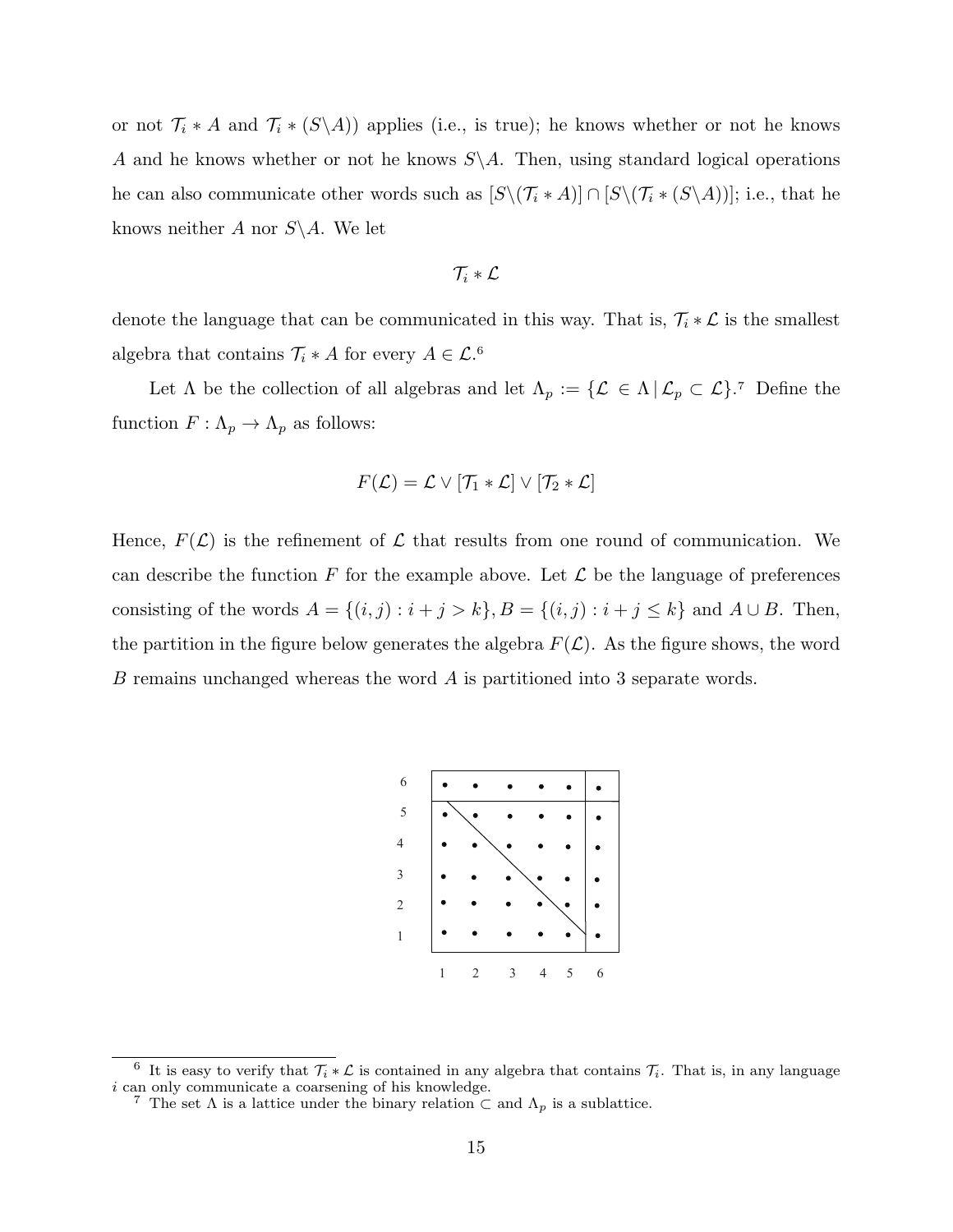Let  $\mathcal{L}^1 = \mathcal{L}_p$  and inductively define  $\mathcal{L}^{n+1} = F(\mathcal{L}^n)$ . Players can continue communicating until they reach a fixed point of F. Since S is finite, there is n such that  $F(\mathcal{L}^n) = \mathcal{L}^n$ . Let  $\mathcal{L}^*$  denote this fixed point. Through this process, players can communicate the algebra

$$
\mathcal{C}_p := [\mathcal{T}_1 * \mathcal{L}^*] \vee [\mathcal{T}_2 * \mathcal{L}^*]
$$

Then, a collection of subsets M of S is communicable if only if  $M \subset \mathcal{C}_p$ .

In the sequence  $\mathcal{L}^1, \mathcal{L}^2, \ldots$  players communicate all information in each round. Consider any other sequence  $\hat{\mathcal{L}}^1, \hat{\mathcal{L}}^2, \dots$  starting at the same initial point  $\hat{\mathcal{L}}^1 = \mathcal{L}_p$  such that in each round agents exchange some (but not necessarily all) of their information until they reach a situation in which they have nothing new to convey. This process will refine the language until a fixed point  $\hat{\mathcal{L}}$  of F is reached. We claim that  $\hat{\mathcal{L}} = \mathcal{L}^*$ . To see this, observe that  $F$  is a monotone function, that is,

$$
\mathcal{L}' \subset \mathcal{L}'' \text{ implies } F(\mathcal{L}') \subset F(\mathcal{L}'')
$$

Applied to the fixed point  $\hat{\mathcal{L}}$ , the equation above implies  $F(\mathcal{L}) \subset \hat{\mathcal{L}}$  if  $\mathcal{L} \subset \hat{\mathcal{L}}$ . Since  $\mathcal{L}^1 \subset \hat{\mathcal{L}}$ , we conclude that  $\mathcal{L}^n \subset \hat{\mathcal{L}}$  for all n and therefore  $\mathcal{L}^* \subset \hat{\mathcal{L}}$ . That  $\hat{\mathcal{L}} \subset \mathcal{L}^*$  follows from the fact that  $\hat{\mathcal{L}}^n \subset \mathcal{L}^n$  for all n (by construction). Hence,  $\mathcal{L}^* = \hat{\mathcal{L}}$  and  $\mathcal{L}^*$  is the outcome any communication protocol. A particular collection of subsets is communicable in  $\mathcal{L}_p$  if this collection is contained in  $\mathcal{C}_p$ . We wish to characterize when players' types are communicable.

**Definition:** An IPM  $(S, \mathcal{T}_1, \mathcal{T}_2, \nu)$  in epistemic form is communicable in language  $\mathcal{L}_p$  if  $\mathcal{T}_i \subset \mathcal{C}_p$  for  $i = 1, 2$ .

An IPM is communicable if players can express their types in the language of preferences. Theorem 3 below shows that validity identifies exactly those models that can be communicated.

**Theorem 3:** A finite IPM in epistemic form is communicable in the language of preferences if and only if it is equivalent to a valid IPM.

We interpret communicability as a test that a well-defined, self-contained model of interdependent preferences types must satisfy: responding to the opponent's personality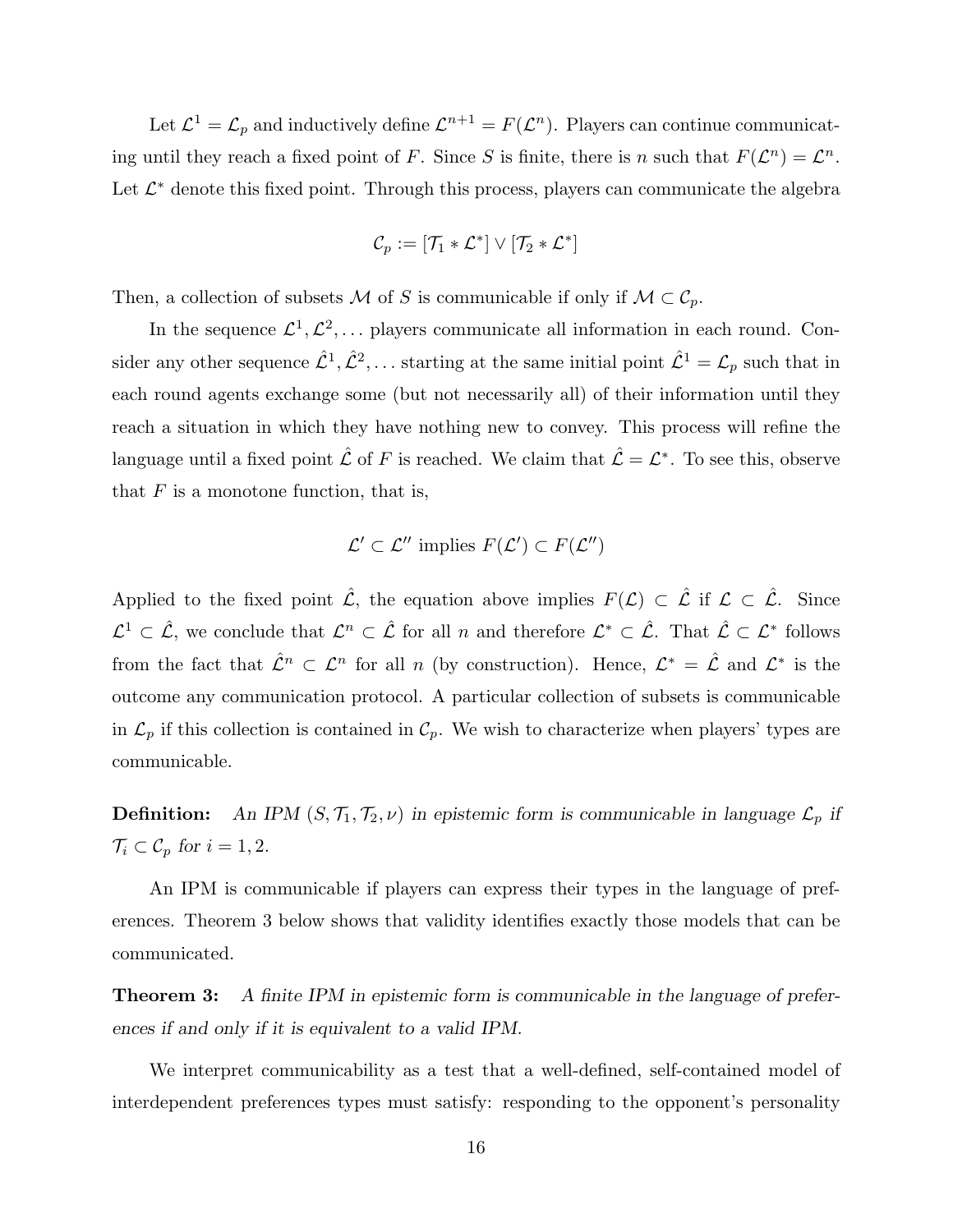requires understanding his personality and each player's understanding is the sum of what he knows at the outset (i.e., his type) and what he can learn through communication with the other player.<sup>8</sup> A model that violates this communicability test can, at best, be interpreted as an incomplete model: players respond to personality types that are well defined in a larger context (in a richer model) but ill-defined in the IPM at hand.

### 5. Reciprocity

A reciprocating personality<sup>9</sup> is one that is kinder to nicer opponents. Hence, in our formal definition of reciprocity, we assume an exogenous "kindness" ranking on preferences. The literature often assumes that individuals have exogenously specified selfish utilities and identifies altruism (or generosity or kindness) with the relative weight a person puts on other's selfish utility. For example, let  $(x, y) \in A = [0, 100] \times [0, 100]$  be the vector consumptions and assume that selfish utilities are linear. Then, let  $U<sup>r</sup>$  such that

$$
U^r(x,y) = x + ry
$$

be the utility function representing preference with parameter  $r \in [-1,1]$ . A natural kindness order on these preferences is the "≥" ranking of their parameters. That is, the preference (with parameter) r is kinder than the preference r' if and only if  $r \geq r'$ .

More generally, we assume that there is a continuous one-to-one function  $\tau : \mathcal{R} \to \mathbb{R}$ and interpret  $\tau(R) \geq \tau(R')$  to mean R is kinder than R'. We say that M is an ordered IPM when such  $\tau$  exists. When the IPM is ordered, it is convenient to identify each preference R with  $\tau(R)$  and suppress preferences. Then, we let  $\delta = \tau \circ \gamma$  and refer to  $(T, \delta)$  as an ordered IPM.

**Definition:** In an ordered IPM, type t is nicer than type t' if  $\delta(t, t'') \geq \delta(t', t'')$  for all  $t''$ ; type t reciprocates if  $\delta(t, t') \geq \delta(t, t'')$  whenever t' is nicer than  $t''$ . An ordered IPM is a reciprocity model if it is valid, the niceness relation is complete and every type reciprocates.

<sup>&</sup>lt;sup>8</sup> Since we wish to identify what can be understood in principle, we are ignoring incentives. In practice, an agent may learn less than  $C_p$  since his opponent may strategically withhold information.

<sup>&</sup>lt;sup>9</sup> For simplicity, we assume throughout this section that all types have the same characteristic and hence use type and personality interchangeably.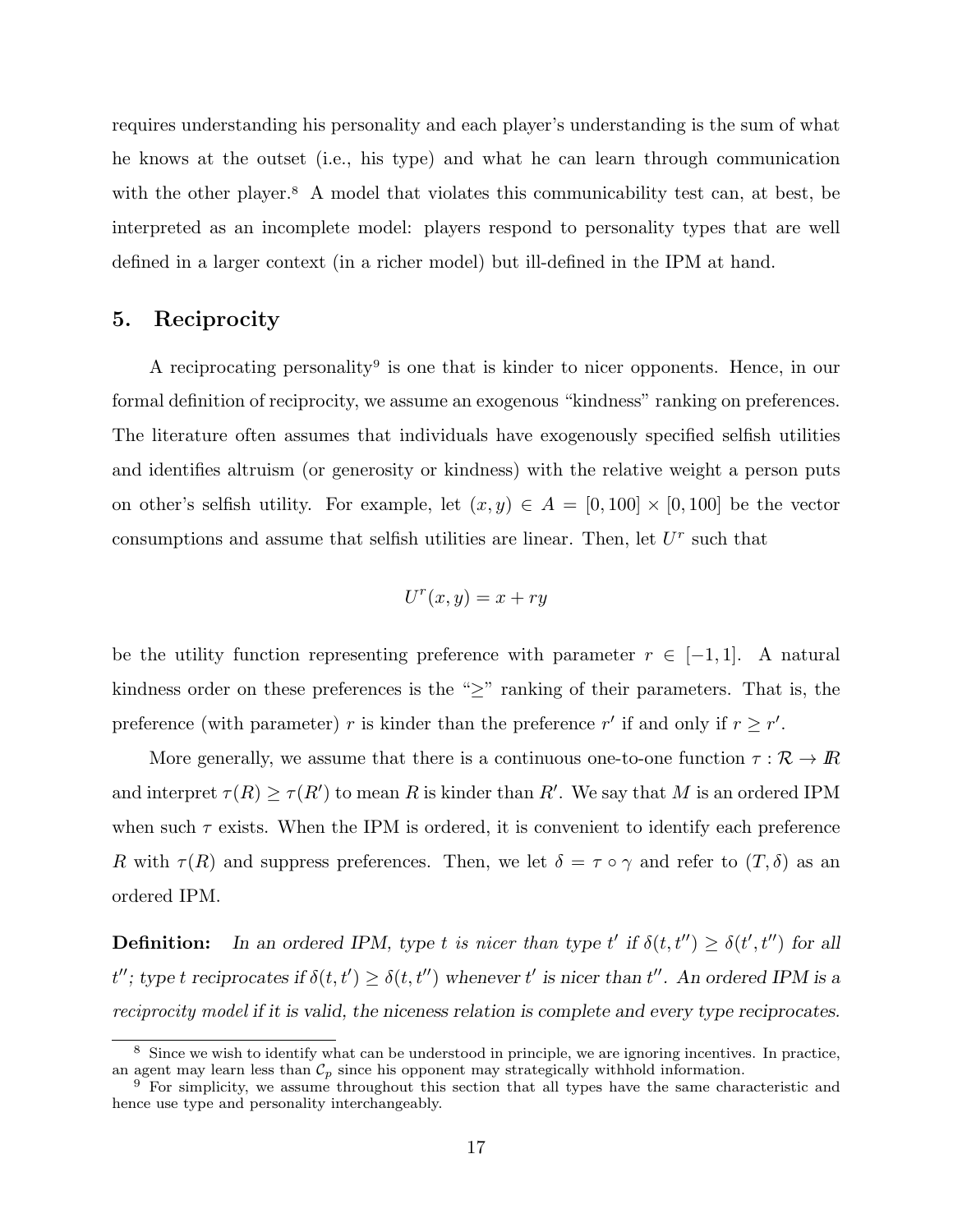This definition incorporates both positive and negative reciprocity.<sup>10</sup> Let  $r^*$  be a reference level of fairness and let

$$
\delta(e(t),t) = r^*
$$

Type t's opponent exceeds the reference level of fairness whenever  $t' \ge e(t)$ . So, type t exhibits *positive reciprocity* if  $\delta(t, \cdot)$  is flat or nearly flat when  $t' < e(t)$  but steep when  $t' > e(t)$ . Thus, type t reciprocates when opponent types are nicer than the threshold  $e(t)$  but does not reciprocate when opponent types are below  $e(t)$ . Conversely, type t exhibits negative reciprocity if  $\delta(t, \cdot)$  is steep when  $t' < e(t)$  but flat when  $t' > e(t)$ . Thus, type t reciprocates when opponent types are less nice than the threshold  $e(t)$  but does not reciprocate when opponent types are above  $e(t)$ .

The simplest kind of an ordered IPM is one in which types are also real numbers. In such a model, if  $\delta$  is increasing in the first argument, then bigger types are nicer. If it is also increasing in the second argument, then all types reciprocate. Theorem 4 shows that adding a mild genericity condition to such a model ensures validity. The theorem also shows that, in fact, all reciprocity models are of this kind.

**Definition:** The ordered IPM  $(T, \delta)$  is simple if  $T \subset \mathbb{R}$ ; a simple IPM is increasing if  $\delta$ is nondecreasing in both arguments and  $\delta(t, \cdot) = \delta(t', \cdot)$  implies  $t = t'$ .

**Theorem 4:** An ordered IPM is a reciprocity model if and only if it is isomorphic to some simple increasing IPM.

To prove Theorem 4, we first show that validity together with the continuity and compactness properties of IPMs ensure that the types in a reciprocity model can be identified with real numbers. For the converse, we show that if  $\delta$  is nondecreasing in both arguments, then the simple IPM  $(T, \delta)$  is valid if and only if  $\delta$  satisfies the genericity condition  $(t, \cdot) = \delta^*(t', \cdot)$  implies  $t = t'$ . Hence, the nondecreasingness of  $\delta$  ensures that each type in a simple model is reciprocating and given the nondecreasingness, the genericity condition is exactly what is needed for a simple model to be valid.

Next, we examine the special case of an ordered IPM with two possible preference profiles. Hence, we identify R with  $\{0,1\}$  where 1 is the generous (i.e., kinder) preference,

 $10$  Dohmen, Falk, Huffman and Sunde (2009) show that positive reciprocating people (i.e., types) enjoy better job market outcomes and more life satisfaction than negative reciprocating types.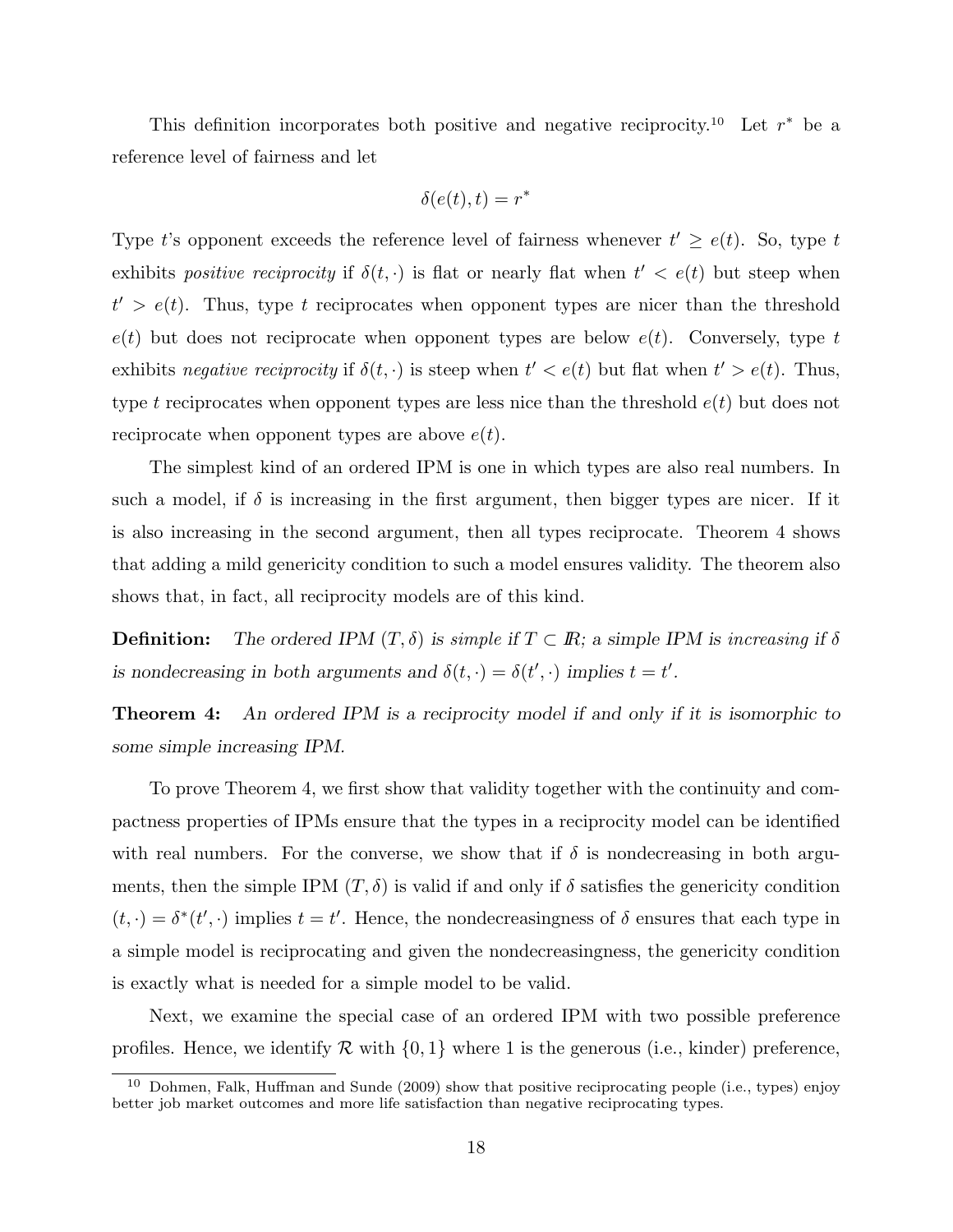0 is the selfish preference and assume that  $\delta(t, t') = (0, 0)$  or  $\delta(t, t') = (1, 1)$  for all  $t, t' \in T$ . We call such models *binary* IPMs.

As we show in Theorem 5 below, there are only two classes of valid binary IPMs. Both classes consist of simple increasing IPMs and hence are reciprocity models. In the first class, the highest type is generous irrespective of the opponent's type and all opponents are generous when matched with the nicest type. Example 1 belongs to this class. Let

$$
\delta_m(i,j) = \begin{cases} 1 & \text{if } i+j > m \\ 0 & \text{otherwise} \end{cases}
$$

Let  $K = \{1, \ldots, k\}$  be the set of types. Then,  $M_k^0 = (K, \delta_k)$  is the first class of binary IPMs. In the second class, the lowest type is always selfish irrespective of the opponent's type and all opponents are selfish when they are matched with the lowest type. This class of binary IPMs is  $M_k^1 = (K, \delta_{k+1})$  for  $k = 1, \ldots$  Theorem 5 shows that these are the only valid binary IPMs.

# **Theorem 5:** A binary IPM is valid if and only if it is isomorphic to some  $M_k^i$ .

It is easy to verify that every  $M_k^i$  is a reciprocity model. Hence, Theorem 5 establishes that valid IPMs are reciprocity models. To gain intuition for Theorem 5, first note that, by compactness and continuity, a binary reciprocity model must have a finite number of types  $\{1, \ldots, m\}$ . If  $m = 1$ , there is nothing to prove. Suppose the result is true whenever  $m = k$  and let  $m = k + 1$ . Since there are only two preference profiles, validity ensures that  $\delta(t, \cdot)$  is constant for some type t. Suppose this constant is 1 and without loss of generality let  $t = k + 1$ . Then, we show that the validity of  $({1, \ldots, k + 1}, \delta)$  implies that  $({1, ..., k}, \delta)$  is valid and that there exists no  $t \leq k$  such that  $\delta(t, \cdot) = 1$ . Then, by the inductive hypothesis, the restriction of  $\delta$  to  $\{1, \ldots, k\}$  must be  $\delta_{k+1}$ , implying that  $\delta = \delta_{k+1}.$ 

### 5.1 Modeling Intentions with IPMs

As we noted in the introduction, IPMs are not adequate for modeling all departures from the standard framework. By the standard framework, we mean what Falk and Fischbacher (2006) call the "consequentialistic perspective," that is, any model in which the physical description of outcomes is sufficient for identifying utility outcomes. Even some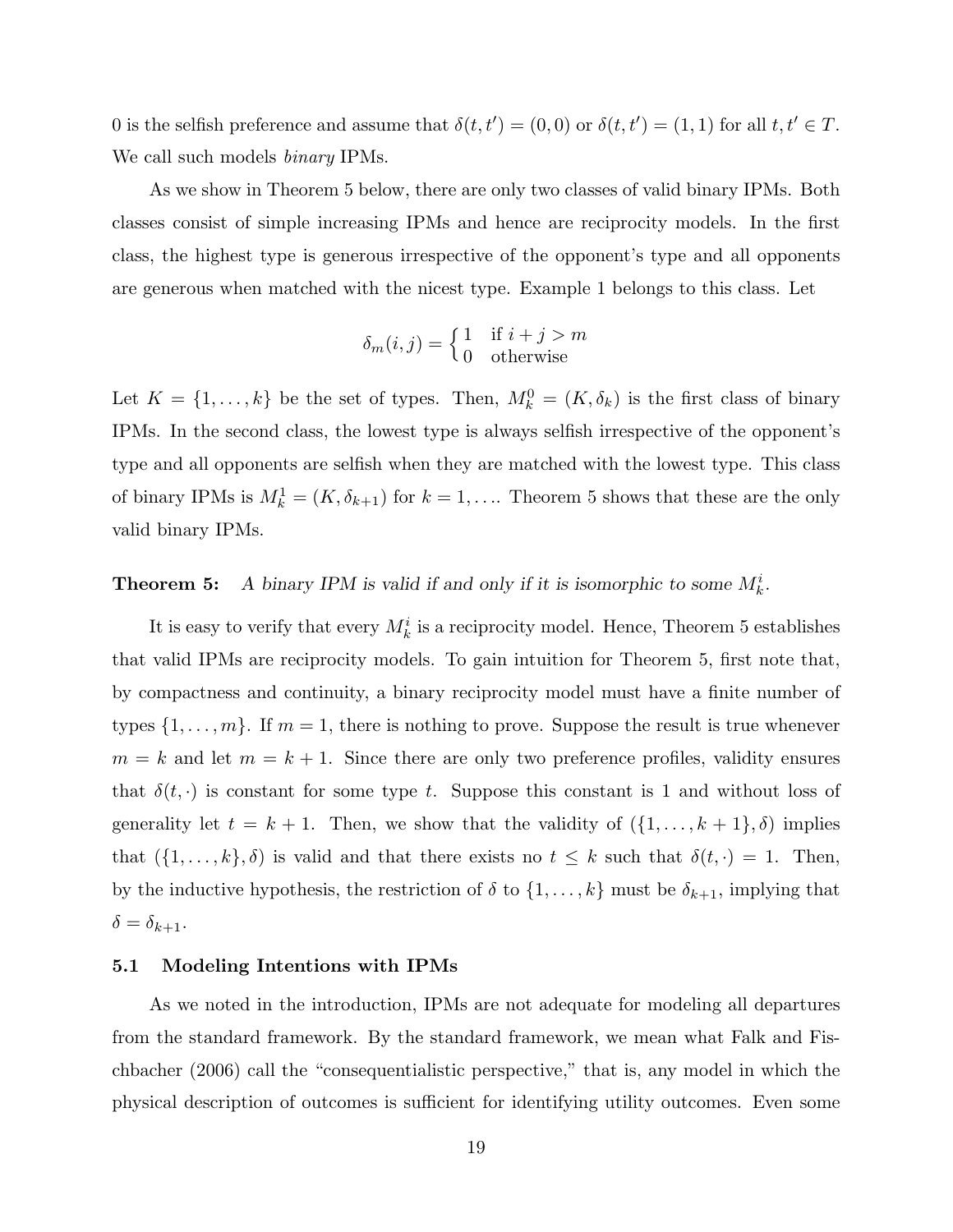forms of reciprocity may fall outside of the reach of IPMs. For example, a player may care only about whether or not another player acted generously and not about the other player's (persistent) personality.<sup>11</sup>

However, when modeling intentions, identifying persistent attributes as the carriers of utility has some advantages. We considered one of those advantages in the introduction: the implied separation of preferences from institutions facilitates the analysis of economic design problems. Here, we will discuss a second advantage: it enables reciprocity models to differentiate between acting generously out of self-interest and genuine kindness.

Berg, Dickhuat and McCabe (1995) provide experimental evidence indicating that (i) subjects often act generously towards others and trust them to reciprocate and (ii) this trust/generocity is often rewarded. Berg, Dickhuat and McCabe consider factors that might facilitate such trust and reciprocity. Our goal in this subsection is to suggest a novel experiment that would enable the experimenter to determine if this trust/generocity reflects genuine concern for the opponent or if it is strategic and motivated by the expectation of reciprocity. Then, we show how our theory might be useful for organizing the results of such an experiment.

Consider the following game: player 1 is either generous/trusts  $(g)$  player 2 or he does not (s). Afterwards, nature chooses either 0 or 1. If nature chooses 0, the game ends. The outcome  $(q, 0)$  yields  $(70, 30)$ ; that is, 70 dollars for player 1 and 30 dollars for player 2 while  $(s, 0)$  yields  $(80, 0)$ . If nature chooses 1, then player 2 chooses an action; she either accepts player 1's decision (a) or declines it (d). The outcomes  $(q, 0)$  and  $(q, 1, a)$  yield the monetary payoffs  $(70, 30)$  while  $(s, 0)$  and  $(s, 1, a)$  yield the monetary payoffs  $(80, 0)$ . If player 2 chooses d, she gets 40 dollars and player 1 gets 0 dollars. That is,  $(g, 1, d)$  and  $(s, 1, d)$  both yield the monetary payoffs  $(0, 40)$ . Let  $\alpha \in (0, 1)$  be the probability that nature chooses 1.

Consider how changing  $\alpha$  might affect behavior. First, let  $\alpha$  be close to 1. Then, if player 1 chooses s and nature chooses 1, player 2 is likely to choose d: by choosing s, player 1 has shown no generocity/trust and therefore player 2 is likely to be ungenerous as well. Knowing this, player 1 believes he is likely to get 0 if he chooses s. Hence, when  $\alpha$  is high,

 $11$  Falk and Fischbacher's (2006) definition of reciprocity reflects this view.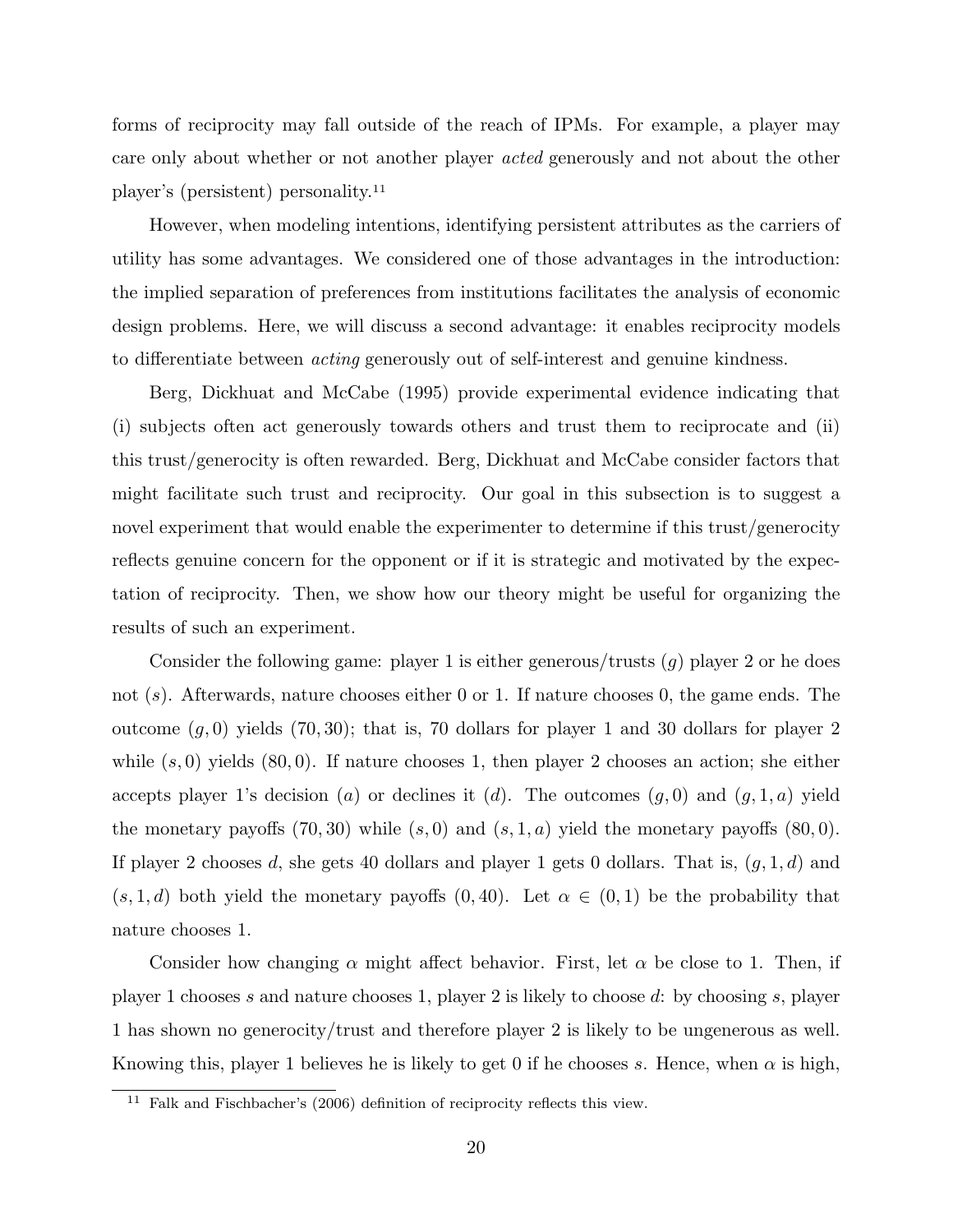player 1 will be inclined to choose g even if he puts no weight 2's well-being. Thus, player 1's generocity/trust in this case may be strategic.

In contrast, when  $\alpha$  is close to zero, the action q reveals a genuinely generous player 1; had he chosen s, he would have (almost) guaranteed himself 80 and he is giving this up for player 2's benefit. Therefore, conditional on the node  $(g, 1)$  being reached, we would expect player 2 to be more inclined to honor player 1's trust when  $\alpha$  is low than when it is high.

Thus, when  $\alpha$  is close to 0, g is proof of player 1's good intentions (i.e., that he is type 2) and is fully rewarded. When  $\alpha$  is close to 1, g can mean that player 1 has good intentions or that he would like player 2 to think he has good intentions. The possibility that player 1's generosity is not genuine should make player 2's less reciprocating.

To see how a reciprocity model can match the intuition outlined above, we will model preferences with the binary IPM  $M_2^0$  defined in the previous section. To be concrete, let  $r \in \{0,1\}$  be the preference that  $U^r$  below represents:

$$
U^r(x, y) = x + ry
$$

Then, consider the IPM  $({1, 2}, \delta)$ , where

$$
\delta(t, t') = 1
$$
 if and only if  $t + t' > 2$ .

Assume that both players are drawn from the same population with 10% type 2's. For  $\alpha$  sufficiently small, the game above has a unique equilibrium: player 1 chooses g if and only if he is type 2 and player 2 always accepts g and accepts s if and only if she is type 2. For  $\alpha$  close to 1, the game again has a unique equilibrium: player 1 chooses g for sure if he is type 2 and randomizes between q and s if he is type 1. Player 2 accepts q for sure if she is type 2 and randomizes between a and d if she is type 2.

These two equilibria match the intuition above exactly: if  $\alpha$  is close to 0, choosing g is unambiguously generous and such generosity is rewarded. If  $\alpha$  is close to 1, both generosity and self-interest are possible motives for choosing  $g$  and therefore player 2's response is more qualified; sometimes she reciprocates and sometimes she doesn't.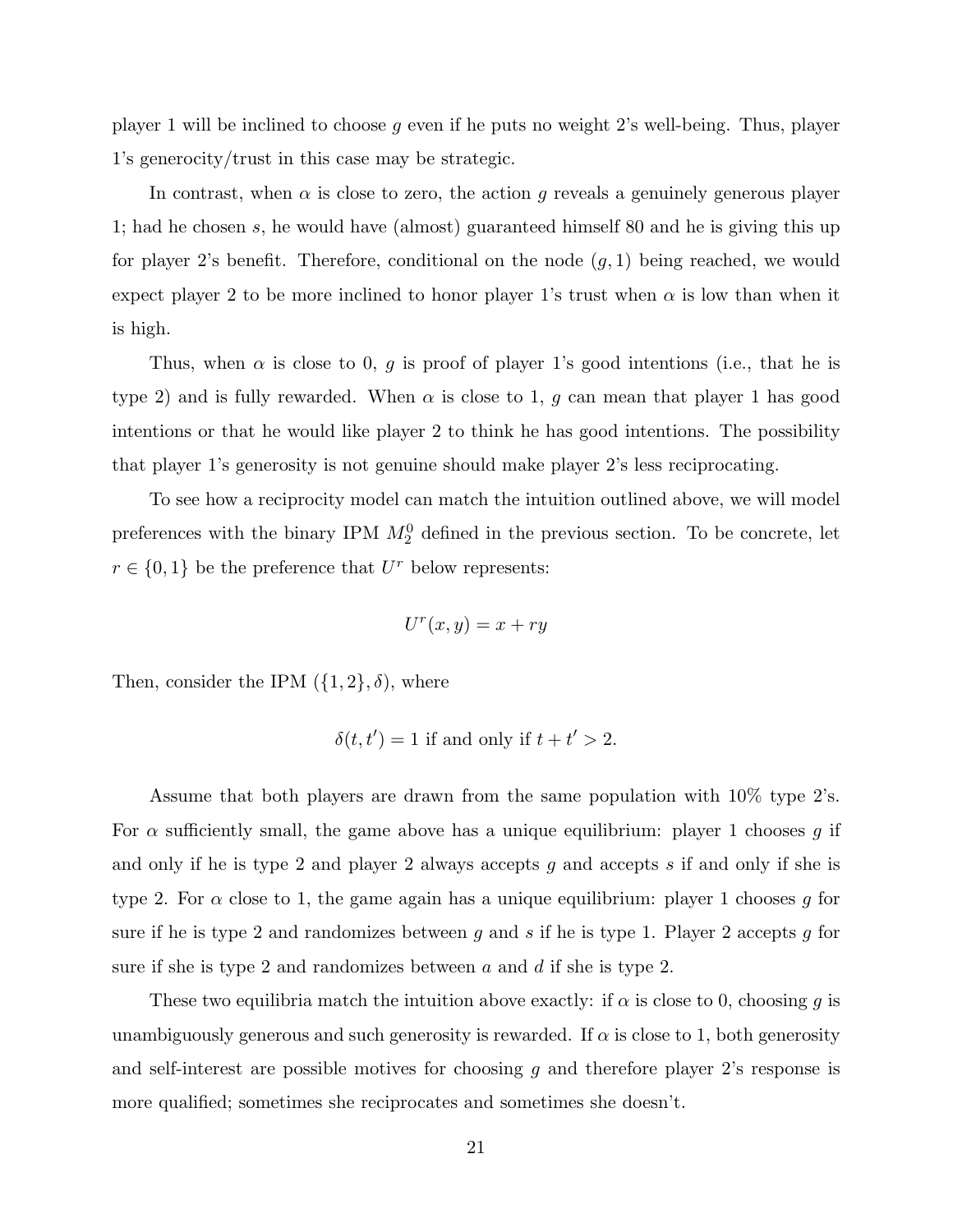With interdependent preferences, different game forms create different incentives to reveal (or conceal) intentions. Understanding the behavioral consequences of a particular institution or environmental factor, then, amounts to understanding the incentives it creates for signalling intentions.

## 6. Related Literature on Belief (or Possibility) Hierarchies

That each types can be identified with a unique hierarchy of preference statements is a central property of our model. The same objective – relating differences in types to differences in payoff relevant primitives – can also be pursued when types are exogenous parameters.<sup>12</sup> Bergemann and Morris (2007), (2009) and Bergemann, Morris and Takahashi (2010) establish that this question plays a central role in implementation theory. Bergemann and Morris (2007) permits asymmetric information (i.e., players form conjectures over their opponents' preference types) and they prove two results in which conditions similar to validity play a role.

To facilitate the comparison, we consider finite, symmetric two-person IPMs with a single characteristic.<sup>13</sup> Each pair of types yields a pair of von Neumann-Morgenstern utilities on Z, the set of all lotteries over outcomes. Let  $(T, \gamma)$  be an IPM satisfying these conditions and assume that the two agents are playing an arbitrary two-person game  $G = \{A_1, A_2, g\}$ , where  $g: A_1 \times A_2 \to Z$ . Hence,  $A_i$  is player i's pure strategy set and g is the outcome function that relates pure strategy profiles to lotteries over outcomes. Bergemann and Morris make a mild genericity assumption: given any belief over opponent types and actions, no type is ever indifferent over all of his own actions.

Bergemann and Morris define rationalizable actions as follows: each round, players are allowed any conjecture over opponent types and allowed actions for those types. Then, actions that are never best responses for a type against all such conjectures are eliminated and become no longer unavailable for that type. Actions that are never eliminated are rationalizable. Bergemann and Morris (2007) call two types strategically equivalent if

<sup>&</sup>lt;sup>12</sup> For example, Ely and Peski (2006) point out that in standard models of incomplete information, two different types may have exactly the same hierarchy of beliefs. See also Dekel, Fudenberg and Morris (2006a), (2006b) for related work. In an earlier version of this paper (Gul and Pesendorfer (2005)), we show that an IPM is valid if and only if each type is uniquely identified through its possibility hierarchy. The latter concept is due to Mariotti, Meier and Piccione (2005).

<sup>13</sup> Bergemann and Morris (2007) allow for arbitrary finite n−person IPMs.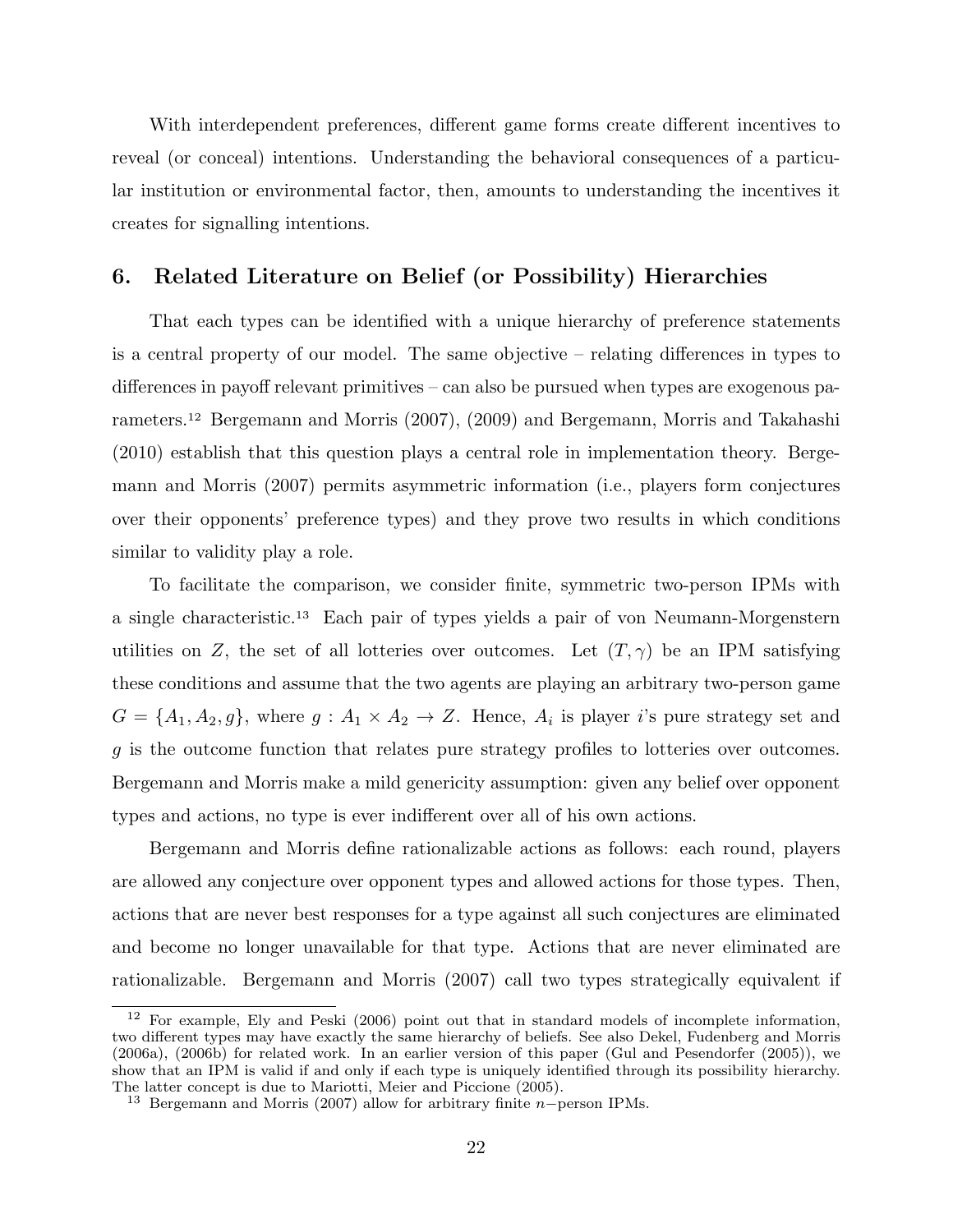they have the same set of rationalizable actions in every game. To relate their Proposition 5 to our analysis of communicability, we present the following stronger notion of validity:

**Definition:** The IPM  $(T, \gamma, \omega)$  is strongly valid if the finest partition of T is the only partition  $D$  that satisfies

(i) 
$$
t, t' \in D \in \mathcal{D}
$$
 implies  $\omega(t) = \omega(t')$ 

(ii)  $t' \in D^t \in \mathcal{D}$  implies  $\gamma(t, D) = \gamma(t', D)$  for all  $D \in \mathcal{D}$ .

The difference between validity and strong validity is that  $\gamma$  replaces Γ in the latter. Hence, strong validity would be the appropriate concept for Theorem 1 (or Theorem 3) if each player were restricted to making statements about his own preferences. We can now state Proposition 5 of Bergemann and Morris (2007) as follows:

**Proposition:** If  $(\gamma, T)$  satisfies the genericity condition above and fails strong validity, then there are at least two equivalent types in T.

We can relate the result above to Theorem 3 as follows: if two types cannot distinguish themselves through any (truthful) preference statement, then they certainly cannot distinguish themselves through their strategic behavior. Of course, a type may have knowledge about preferences that is not strategically relevant, for example, he may know facts about his opponent's preferences that the opponent does not know. Hence, validity is not enough to rule out strategically equivalent types but the failure of validity ensures that there are strategically equivalent types.

While formally related, Theorem 3 and the proposition above have different objectives and interpretations. Theorem 3 asks if a particular IPM can be interpreted as a legitimate, non-circular description of individuals' attitudes toward each other. It identifies the following test: for an IPM to be valid, given any type profile, there should be some sequence of statements (about preferences) that would enable both players to figure out their opponents' types. Hence, we interpret validity as a constraint on the modeler; IPMs that fail validity will have types that cannot be distinguished except through the arbitrary notational devices of the modeler.

In contrast, Bergemann and Morris have in mind situations in which types have clear meaning; that is, they view types as privately observed characteristics. For example,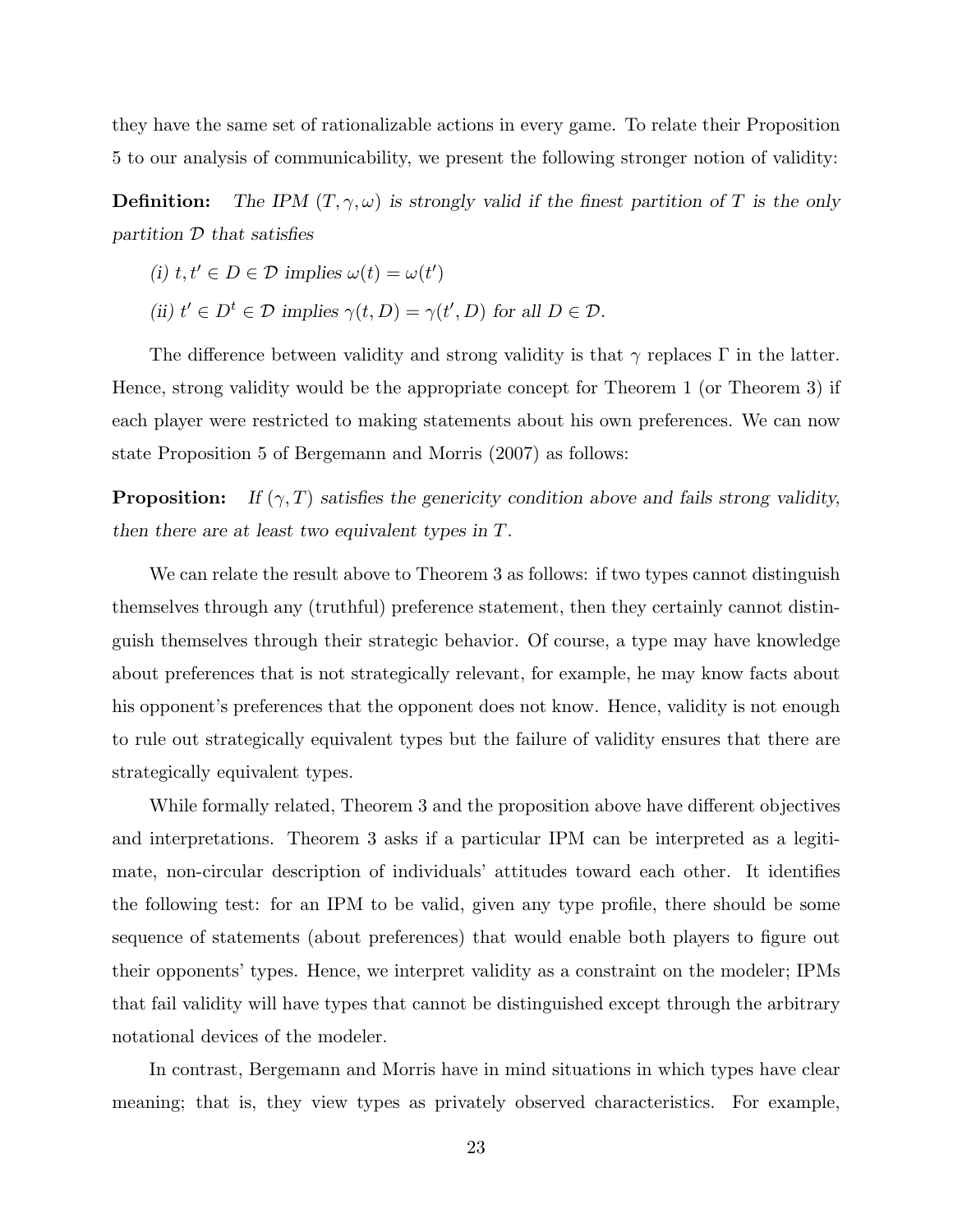suppose there are two kinds of two-way radios  $(A \text{ and } B)$ . Suppose also that the two players derive utility only if both have the same kind of radio and invest a dollar to activate their radios. Hence, there are two outcomes, activate (1) and don't activate (0). When a type A confronts a type A or a type B confronts a type B, both prefer 1 to 0. Otherwise, both prefer 0 to 1. In this example, if we interpret A and B as types rather than characteristics validity fails. The proposition above implies that both types will have exactly the same set of rationalizable strategies in every game. This does not mean that the model is in any sense ill-defined; being type  $A$  or  $B$  has a clear meaning in this model. However, as Bergemann and Morris show, no social choice rule that treats types A and B differently can be robustly implemented.<sup>14</sup>

Aumann (1976) shows that in a finite asymmetric information model with a common prior if the posteriors are common knowledge, then they must be identical. Geanakoplos and Polemarchakis (1982) investigate how posteriors might become common knowledge. They show that if two agents exchange information by sequentially revealing their current probability assessments (of a particular event), then, eventually, these assessments will become common knowledge (and hence, common if the priors are common as well) whenever a mild genericity condition is satisfied. The subsequent literature on communication and consensus extends this result in the following ways: the function being communicated is not just priors but an arbitrary mapping from the set of all events,<sup>15</sup> there are more than two communicating agents and explicit, general protocols determining who speaks when.<sup>16</sup>

In these papers, the medium of communication; that is, the language is an arbitrary function  $g: 2<sup>S</sup> \setminus \{ \emptyset \} \to Y$  such that

$$
g(E) = g(E'), E \cap E' = \emptyset
$$
 implies  $g(E \cup E') = g(E)$  (C)

Agents take turns announcing  $g(E)$  to some subset of other agents, where  $E \subset S$  is the smallest event that the agent knows to be true given all that he has heard before. These

<sup>&</sup>lt;sup>14</sup> Bergemann and Morris' main theorem shows that a condition stronger than strong validity is necessary and sufficient to ensure that for any distinct  $t, t'$ , there exist some game G in which set of rationalizable strategies of t and  $t'$  are disjoint. They show that the latter property plays a key role in robust implementation with simultaneous mechanisms.

<sup>15</sup> See for example, Cave (1983) and Bacharach (1985).

<sup>16</sup> See Parikh and Krasucki (1990).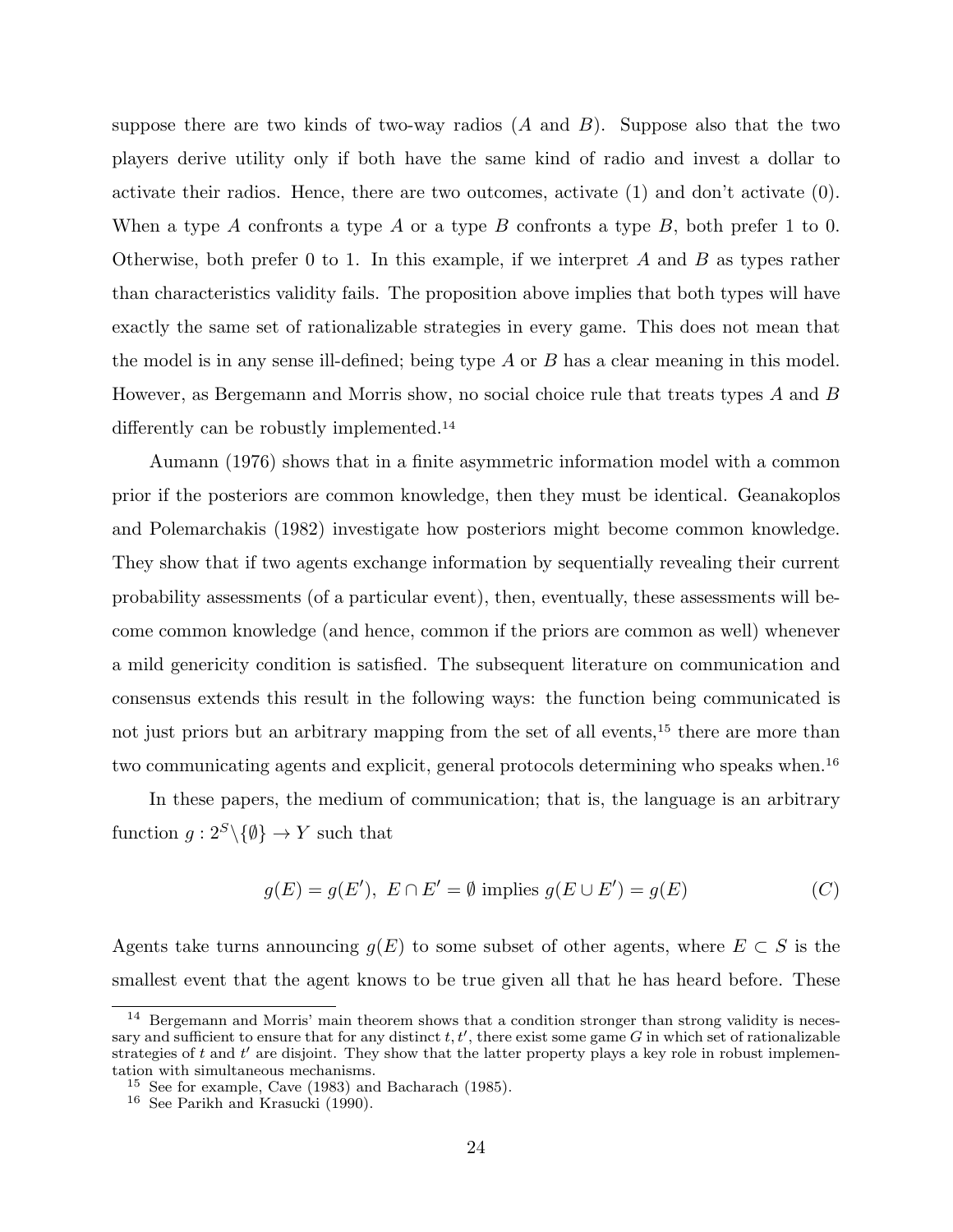papers identify conditions on g and the protocol that ensure that eventually all agents have the same knowledge about the value of g. Despite the absence of priors in our model, some comparisons between Theorem 3 and the results in this literature are possible. Our language of preferences yields the following function q:

$$
g(E) = \{\nu(s) \mid s \in E\}
$$

Thus, an agent who knows the event E, knows that the true preference profile is in  $g(E)$ . This q satisfies the *convexity* condition  $(C)$  above. The standard consensus result of the literature corresponds to the assertion that  $\mathcal{T}_1 * G(\mathcal{L}) = \mathcal{T}_2 * G(\mathcal{L})$ ; that is, once communication stops the two agents have the same knowledge about preferences (i.e., the function g). Note that our focus is on whether types can be communicated in the language of preferences rather than whether communicating in the language of preferences eventually leads to agreement about preferences.

Our notion of communication is more permissive than the Caves-Bacharach-Parikh and Krasucki model of communication protocols. Our modeling has the effect of permitting conditional statements such as "had you told me  $x$ , I would have said  $y$ ." A communication protocol does not permit such statements. Hence, our version of communication always leads to (weakly) more "knowledge sharing" than any communication protocol. Furthermore, there are examples in which our model can convey knowledge that cannot be conveyed through all possible protocols.

## 7. Appendix

Let Z be a compact metric space. For any sequence  $A_n \in \mathcal{H}_Z$ , let

 $\underline{\lim}A_n = \{z \in Z \mid z = \lim z_n \text{ for some sequence } z_n \text{ such that } z_n \in A_n \text{ for all } n\}$ 

 $\lim A_n = \{z \in \mathbb{Z} \mid z = \lim z_{n_j} \text{ for some sequence } z_{n_j} \text{ such that } z_{n_j} \in A_{n_j} \text{ for all } j\}$ 

Let X be a metric space and  $p: X \to \mathcal{H}_Z$ . We say that p is Hausdorff continuous if it is a continuous mapping from the metric space X to the metric space  $\mathcal{H}_Z$ . Note that if p is a Hausdorff continuous mapping from X to  $\mathcal{H}_Z$ , then  $p \in \mathcal{C}(X, \mathcal{H}_Z)$ . However, the converse is not true.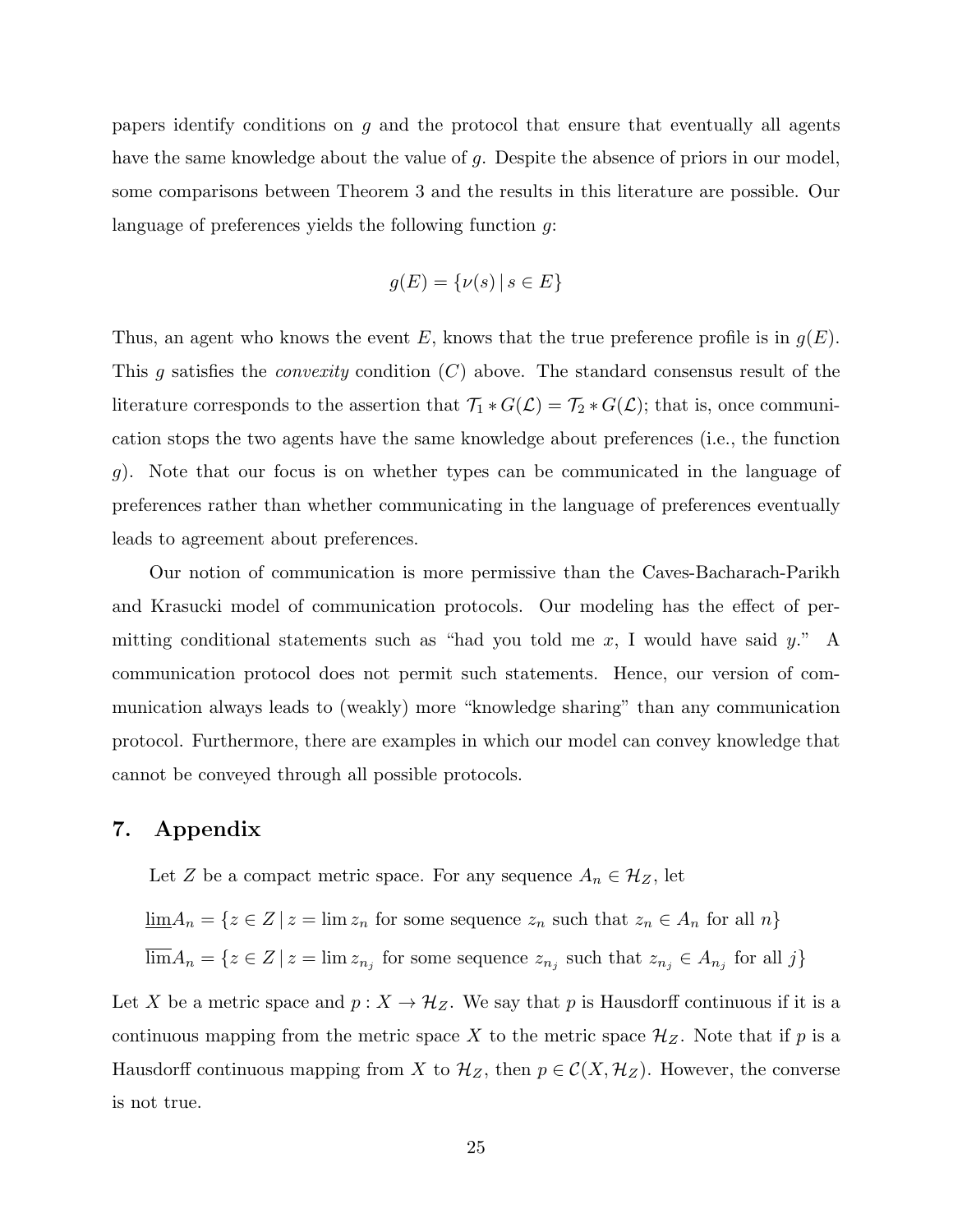**Lemma 1:** Let X, Y, Y', Z be nonempty compact metric spaces,  $q \in \mathcal{C}(X \times Y, Z)$ ,  $p \in$  $\mathcal{C}(Y', \mathcal{H}_Y)$ , and  $r \in \mathcal{C}(Y', Y)$ . Then, (i)  $A_n \in \mathcal{H}_Z$  converges to A (in the Hausdorff topology) if and only if  $\underline{\lim} A_n = \overline{\lim} A_n = A$ . (ii)  $x_n \in X$  converges to x implies  $q(x_n, B)$ converges to  $q(x, B)$  for all  $B \in \mathcal{H}_Y$ . (iii) If  $q^*(x, y') = q(x, p(y'))$  for all  $x \in X, y' \in Y'$ then  $q^* \in \mathcal{C}(X \times Y', \mathcal{H}_Z)$ . (iv) If r is onto, then  $r^{-1} \in \mathcal{C}(Y, \mathcal{H}_{Y'})$ .

Proof: Part (i) is a standard result. See Brown and Pearcy (1995).

(ii) Suppose  $x_n \in X$  converges to x. Let  $z_{n_j} \in q(x_{n_j}, B)$  such that  $\lim z_{n_j} = z$ . Hence,  $z_{n_j} = q(x_{n_j}, y_{n_j})$  for some  $y_{n_j} \in B$ . Since B is compact, we can without loss of generality assume  $y_{n_j}$  converges to some  $y \in B$ . Hence, the continuity of q ensures  $z = q(x, y)$ and therefore  $z \in q(x, B)$  proving that  $\lim q(x_n, B) \subset q(x, B)$ . If  $z \in q(x, B)$ , then there exists  $y \in B$  such that  $z = q(x, y)$ . Since q is continuous, we have  $z = \lim q(x_n, y)$ . Hence,  $q(x, B) \subset \underline{\lim} q(x_n, B)$ . Since,  $\underline{\lim} q(x_n, B) \subset \overline{\lim} q(x_n, B) \subset q(x, B)$ , we conclude  $\underline{\lim} q(x_n, B) = q(x_n, B) = \overline{\lim} q(x_n, B)$  as desired.

(iii) Suppose  $(x_n, y'_n)$  converges to  $(x, y)$  and  $z_n \in q^*(x_n, y'_n)$  converges to z. Pick  $y_n \in p(y'_n)$  such that  $q(x_n, y_n) = z_n$ . Since Y is compact, we can assume that  $y_n$  converges to some y. Since  $p \in \mathcal{C}(Y', \mathcal{H}_Y)$ , we conclude that  $y \in p(y')$  and since q is continuous,  $q(x, y) = z$ . Therefore,  $z \in q^*(x, y')$ , proving that  $q^* \in \mathcal{C}(X \times Y, \mathcal{H}_Z)$ .

(iv) The continuity and ontoness of r ensures that  $r^{-1}$  maps Y into  $h_{Y'}$ . Assume that  $y_n$  converges to  $y, y'_n \in r^{-1}(y_n)$  and  $y'_n$  converges to  $y'$ . Then,  $r(y'_n) = y_n$  for all n and by continuity  $r(y') = y$ . Therefore,  $y' \in r^{-1}(y)$  as desired.  $\Box$ 

**Lemma 2:** Let X and Z be compact metric spaces. Suppose  $p_n \in C(X, \mathcal{H}_Z)$  and  $p_n(x) \subset p_{n+1}(x)$  for all  $n \ge 1$ ,  $x \in X$ . Let  $p(x) := \bigcap_{n \ge 1} p_n(x)$  and assume  $p(x)$  is a singleton for all  $x \in X$ . Then, (i) p is continuous and (ii)  $p_n$  converges to p.

**Proof:** Obviously,  $\bigcap_{n\geq 1} G(p_n) = G(p)$ . Since  $p_n \in \mathcal{C}(X, \mathcal{H}_Z)$  and X, Z are compact, so is  $G(p_n)$ . Therefore  $G(p)$  is compact (and therefore closed) as well. Since p is a function and both  $X, Z$  are compact, the fact that p has a closed graph implies that p is continuous.

To prove (ii), it is enough to show that if  $G_n$  is a sequence of compact sets such that  $G_{n+1} \subset G_n$  then  $G_n$  converges (in the Hausdorff topology) to  $G := \bigcap_n G_n$ . If not, since  $G_1$  is compact, we could find  $\epsilon > 0$  and  $y_n \in G_n$  converging to some  $y \in G_1$  such that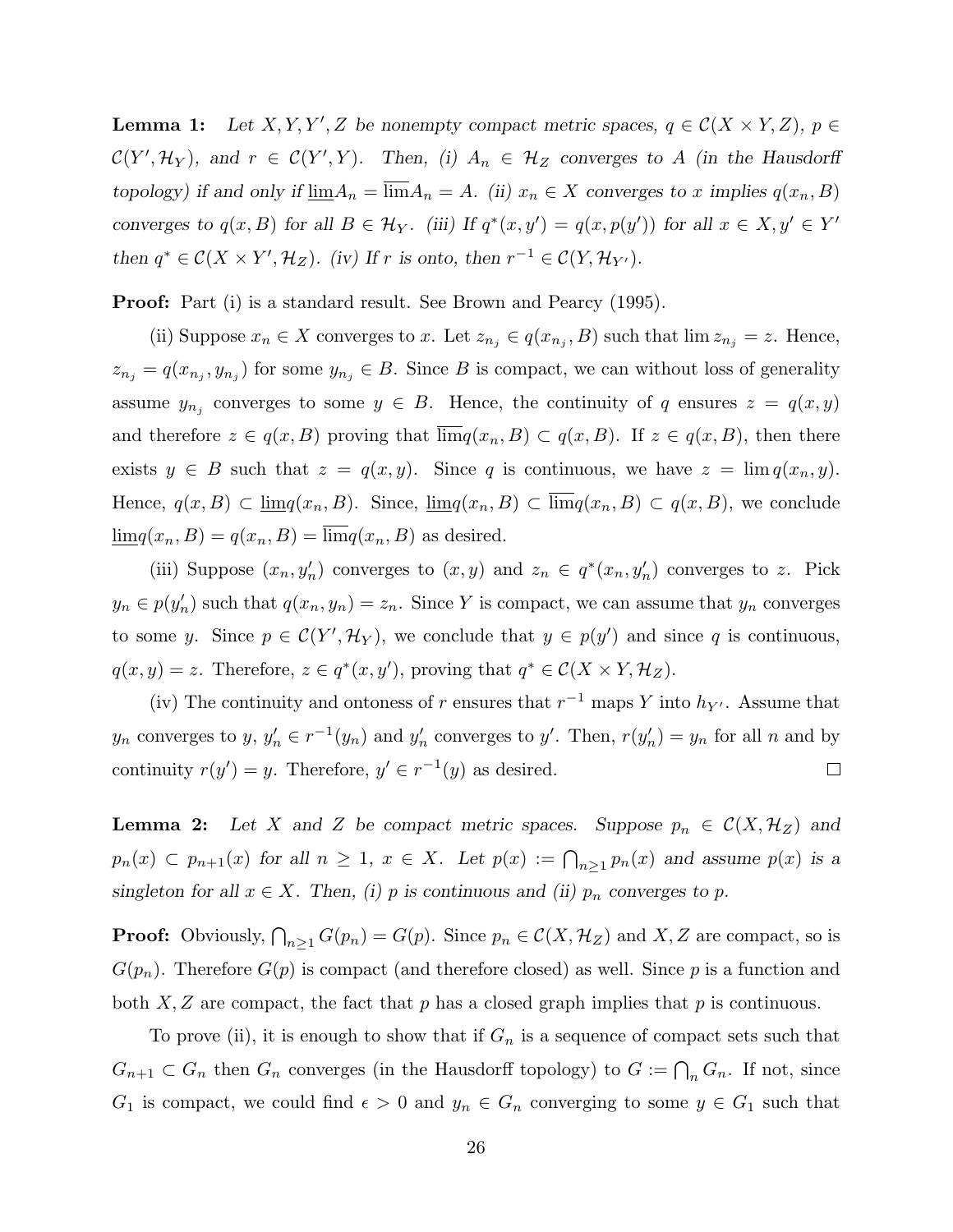$d(y_n, G) > \epsilon$  for all n. Hence,  $d(y, G) \geq \epsilon$  and therefore there exists k such that  $y \notin G_k$  for all  $n \geq k$ . Choose  $\epsilon' > 0$  such that  $\min_{y' \in G_k} d(y', y) \geq \epsilon'$  and  $k'$  such that  $n \geq k'$  implies  $d(y_n, y) < \epsilon'/2$ . Then, for  $n \ge \max\{k, k'\}$  we have  $d(y_n, y) \ge \epsilon'$  and  $d(y_n, y) < \epsilon'/2$ , a contradiction.  $\Box$ 

We say that  $p_n \in \mathcal{C}(X, \mathcal{H}_Z)$  converges to  $p \in \mathcal{C}(X, \mathcal{H}_Z)$  uniformly if for all  $\epsilon > 0$ , there exists N such that  $n \geq N$  implies  $d(p_n(x), p(x)) < \epsilon$ . Let X be an arbitrary set and Z be a compact metric space. Given any two functions  $p, q$  that map X into  $\mathcal{H}_Z$ , let  $d^*(p,q) = \sup_{x \in X} d(p(x), q(x))$ , where d is the Hausdorff metric on  $\mathcal{H}_Z$ .

**Lemma 3:** (i) If  $p_n \in C(X, \mathcal{H}_Z)$  converges to  $p \in C(X, Z)$ , then  $p_n$  converges to p uniformly; that is,  $\lim_{n} d^{*}(p_{n}, p) = 0$ . (ii) The relative topology of  $\mathcal{C}(X, Z) \subset \mathcal{C}(X, \mathcal{H}_{Z})$  is the topology of uniform convergence.

**Proof:** Let  $\lim p_n = p \in \mathcal{C}(X, Z)$ . Then, p is continuous and since X is compact, it is uniformly continuous. For  $\epsilon > 0$  choose a strictly positive  $\epsilon' < \epsilon$  such that  $d(x, x') < \epsilon'$ implies  $d(p(x), p(x')) < \epsilon$ . Then, choose N so that  $d_H(G(p), G(p_n)) < \epsilon'$  for all  $n \geq N$ . Hence, for  $n \geq N$ ,  $x \in X$  and  $z \in p_n(x)$ , we have  $x' \in X$  such that  $d(x, x') < \epsilon'$  and  $d(p(x'), z) < \epsilon'$ . Hence,  $d(p(x), z) \leq d(p(x'), z) + d(p(x'), p(x)) < 2\epsilon$  as desired.

Next, we will show that  $p_n$  converges to p uniformly implies  $G(p_n)$  converges to  $G(p)$ in the Hausdorff metric. This, together with (i) will imply (ii). Consider any sequence  $p_n$ converging uniformly to p. Choose N such that  $n \geq N$  implies  $d(p_n(x), p(x)) \leq \epsilon$ . Hence, for  $n \geq N$ ,  $(x, z) \in G(p_n)$  implies  $d((x, z), (x, p(x)) < \epsilon$ , proving  $\overline{\lim}G(p_n) \subset G(p)$  $\underline{\lim}G(p_n).$  $\Box$ 

For  $\theta_n \in \Theta_n$  and  $n \geq 0$ , let

$$
\Theta(\theta_n) = \{ \theta' \in \Theta \, | \, \theta'(n) = \theta_n \}
$$

**Lemma 4:** Let  $\hat{\theta} \in \Theta \in \mathcal{I}$  with  $\hat{\theta} = (f_0, f_1, \ldots)$  and  $\phi(\hat{\theta}) = (f_0, f)$ . Then, for all  $n \ge 1$ and  $\theta_{n-1} \in \Theta_{n-1}$ , S  $\theta \in \Theta(\theta_{n-1})$   $f(\theta) = f_n(\theta_{n-1}).$ 

**Proof:** Let  $P \in f_n(\theta_{n-1})$ . Since the sequence  $\{\Theta_n\}$  is consistent, we may choose  $\theta_n \in$  $\Theta_n(\theta_{n-1})$  so that  $P \in f_{n+1}(\theta_n)$ . Repeat the argument for every  $k > n$  to obtain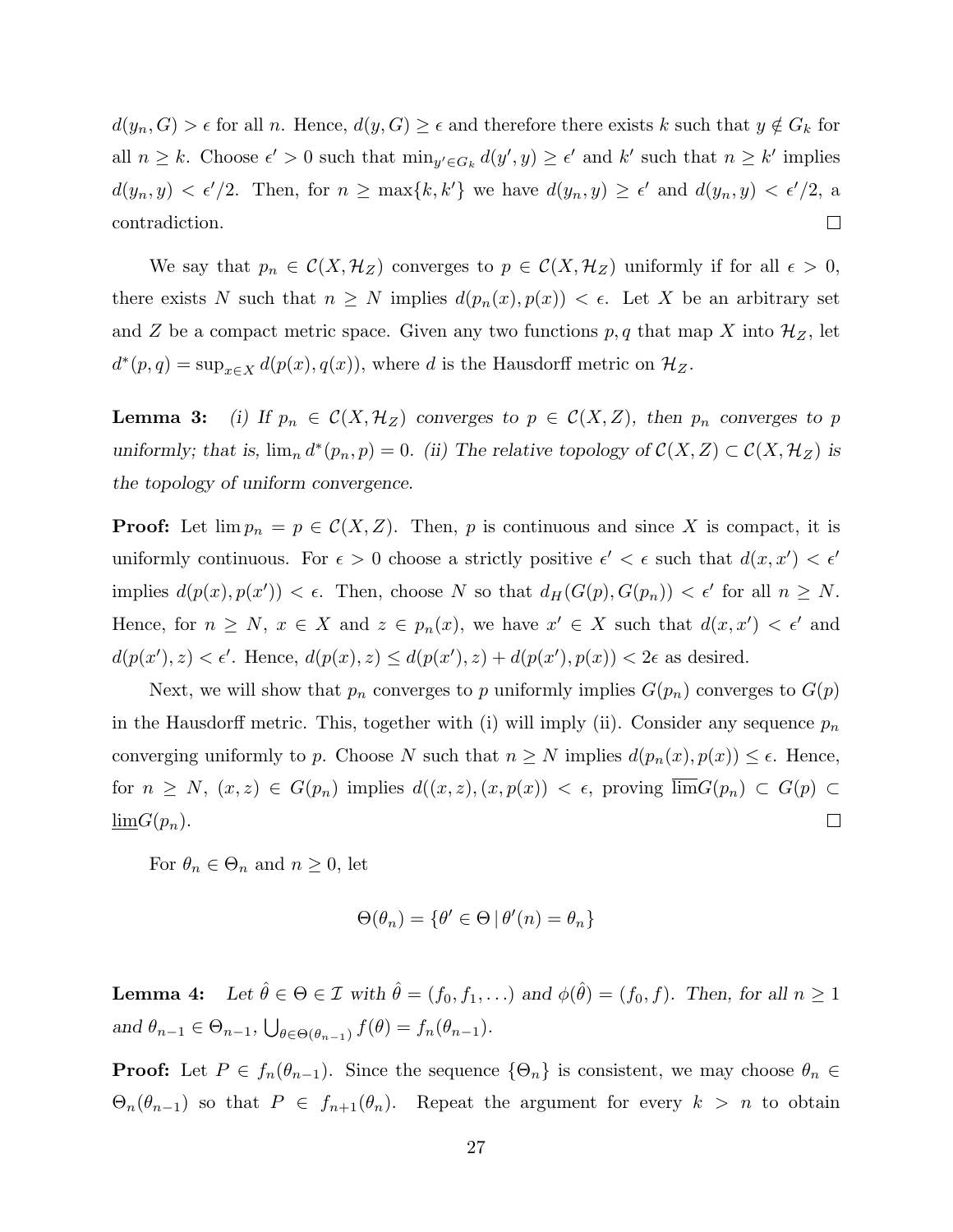$\theta = (\theta_{n-1}, g_n, g_{n+1}, ...) \in \Theta$  such that  $\phi(\hat{\theta})(\theta) = P$ . Hence,  $f_n(\theta) \subset \bigcup$  $\theta \in \Theta(\theta_{n-1})$   $f(\theta) =$  $f_n(\theta_{n-1})$ . That  $\bigcup_{\theta \in \Theta(\theta_{n-1})} f(\theta) \subset f_n(\theta_{n-1})$  follows from the definition of f and the fact that  $f_{n+1}(\theta) \subset f_n(\theta)$  for all  $n$  and all  $\theta \in \Theta$ .  $\Box$ 

**Lemma 5:** Let  $X, Y$  be compact metric spaces and  $Z$  be an arbitrary metric space. Let  $q: X \times Y \to Z$  and let the mapping p from X to the set of functions from Y to Z be defined as  $p(x)(y) := q(x, y)$ . Then,  $q \in \mathcal{C}(X \times Y, Z)$  if and only if  $p \in \mathcal{C}(X, \mathcal{C}(Y, Z))$ .

**Proof:** Assume q is continuous. Since  $X \times Y$  is compact, q must be uniformly continuous. Hence, for all  $\epsilon > 0$  there exists  $\epsilon' > 0$  such that  $d((x, y), (x', y')) < \epsilon'$  implies  $d(q(x, y), q(x', y')) < \epsilon$ . In particular,  $d(x, x') < \epsilon'$  implies  $d(q(x, y), q(x', y)) < \epsilon$  for all  $y \in Y$ . Hence,  $d(x, x') < \epsilon'$  implies  $d(p(x), p(x')) < \epsilon$ , establishing the continuity of p. Next, assume that p is continuous and let  $\epsilon > 0$ . To prove that q is continuous, assume  $(x^k, y^k) \in X \times Y$  converges to some  $(x, y) \in X \times Y$ . The continuity of p ensures that for some  $k \in \mathbb{N}$ ,  $m \geq k$  implies  $d(p(x^m), p(x)) \leq \epsilon$ . Since  $p(x)$  is continuous, we can choose k so that  $d(p(x)(y^m), p(x)(y)) < \epsilon$  for all  $m \geq k$  as well. Hence,

$$
d(p(x^m)(y^m), p(x)(y)) \le d(p(x^m)(y^m), p(x)(y^m)) + d(p(x)(y^m), p(x)(y)) < 2\epsilon
$$

 $\Box$ 

**Lemma 6:** Let X be compact and Z be an arbitrary metric space. Suppose  $p \in C(X,Z)$ is one-to-one. Then, p is a homeomorphism from X to  $p(X)$ .

**Proof:** It is enough to show that  $p^{-1}: p(X) \to X$  is continuous. Take any closed  $B \subset X$ . Since X is compact, so is B. Then,  $(p^{-1})^{-1}(B) = p(B)$  is compact (and therefore closed) since the continuous image of a compact set is compact. Hence, the inverse image of any closed set under  $p^{-1}$  is closed and therefore  $p^{-1}$  is continuous.  $\Box$ 

**Lemma 7:** Let X, Y be a compact metric spaces. For  $p \in C(X, \mathcal{H}_Y)$ , let  $\bar{d}(p)$  =  $\max_{x\in X} \max_{y,z\in p(x)} d(y,z)$ . Then, (i)  $p_n \in C(X, \mathcal{H}_Y)$  converges to  $p \in C(X, \mathcal{H}_Y)$  implies  $\limsup \bar{d}(p_n) \leq \bar{d}(p)$ . (ii)  $p, q, p', q' \in \mathcal{C}(X, \mathcal{H}_Y)$  and  $p(x) \subset p'(x), q(x) \subset q'(x)$  for all  $x \in X$  implies  $d(p, q) \le \max\{d(p', q') + \bar{d}(p', d'(q', q')) + \bar{d}(q')\}.$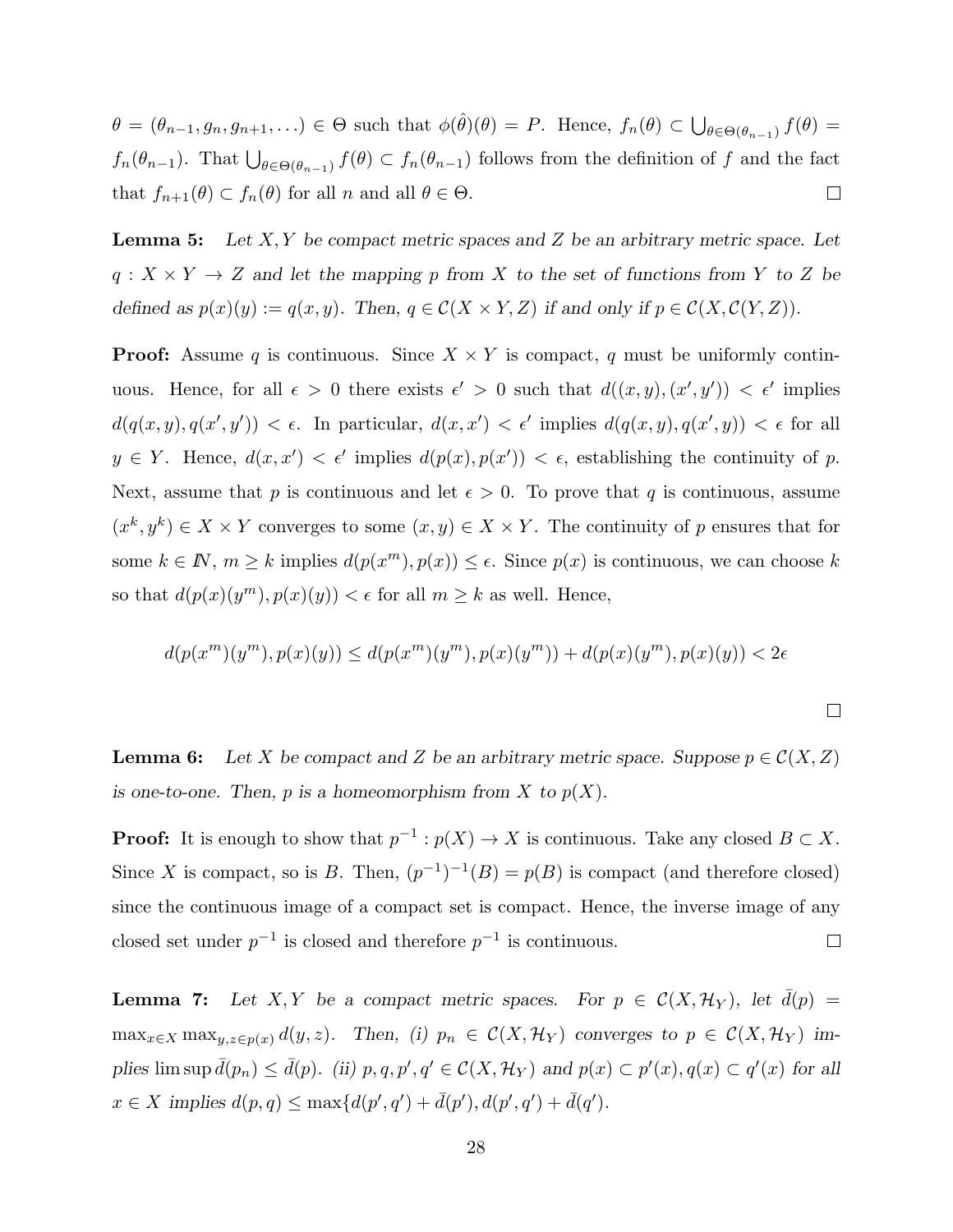**Proof:** Since  $X \times Y$  is compact (i) is equivalent to the following:  $p_n \in C(X, \mathcal{H}_Y)$  converges to  $p \in \mathcal{C}(X, \mathcal{H}_Y)$ ,  $\lim \bar{d}(p_n) = \alpha$  implies  $\alpha \le \bar{d}(p)$ . To prove this, choose  $x_n \in X$  and  $y_n, z_n \in p_n(x_n)$  such that  $d(y_n, z_n) = \bar{p}_n$ . Without loss of generality, assume  $(x_n, y_n, z_n)$ converges to  $(x, y, z)$ . Since  $p_n$  converges to p, for all  $\epsilon > 0$ , there exists N such that for all  $n \geq N$ , there exists  $(x'_n, y'_n)$  and  $(\hat{x}_n, \hat{z}_n)$  such that  $d((x'_n, y'_n), (x_n, y_n)) < \epsilon$  and  $d((\hat{x}_n, \hat{z}_n), (x_n, z_n)) < \epsilon$ . Hence, we can construct a subsequence  $n_j$  such that  $x'_{n_j}, \hat{x}_{n_j}$  both converge to x,  $y'_{n_j}$  converges to y,  $\hat{z}_{n_j}$  converges to z, and  $y'_{n_j} \in p(x'_{n_j}), \hat{z}_{n_j} \in p(\hat{x}_{n_j})$  for all  $n_j$ . Since  $p \in \mathcal{C}(X, \mathcal{H}_Y)$  we conclude  $y, z \in p(x)$ . But  $\alpha = \lim \bar{p}_n = \lim d(y_n, z_n) = d(y, z)$ . Hence,  $\alpha \leq d(p)$ .

(ii) Let  $(x, z) \in G(p), (\hat{x}, \hat{z}) \in G(p')$ . Then,

$$
d((x, z), (\hat{x}, \hat{z})) \le \min_{(\hat{x}, \hat{y}) \in G(q')} d((x, z), (\hat{x}, \hat{y})) + \bar{d}(p')
$$

Therefore,

$$
\min_{(\hat{x}, \hat{z}) \in G(q)} d((x, z), (\hat{x}, \hat{z})) \le d(p', q') + \bar{d}(q')
$$

and a symmetric argument shows that

$$
\min_{(x,z)\in G(p)} d((x,z),(\hat{x},\hat{z})) \le d(p',q') + \bar{d}(p')
$$
  
Therefore,  $d(p,q) \le \max\{d(p',q') + \bar{d}(p'),d(p',q') + \bar{d}(q')\}.$ 

7.1 Proof of Theorem 1:

We first show that  $\phi$  is continuous. Consider any sequence  $\theta^k = (f_0^k, f_1^k, \ldots) \in \Theta$ such that  $\lim \theta^k = \theta = (f_0, f_1 \dots) \in \Theta$ . Let  $\phi(\theta) = (f_0, f)$  and  $\phi(\theta^k) = (f_0^k, f^k)$  for all k. Let  $\theta^k = (f_0^k, f_1^k, \ldots), \theta = (f_0, f_1, \ldots)$  and  $\epsilon > 0$ . By Lemma 2  $f_n$  converges to f and therefore by Lemma 7(i) there exists N such that  $\bar{d}(f_N) < \epsilon$ . Since  $f_N^k \to f_N$  Lemma 7(i) implies that there exists k' such that for  $k \geq k'$ ,  $\bar{d}(f_N^k) \leq 2\epsilon$ . Finally, there is k'' such that  $d(f_N^k, f_N) \leq \epsilon$  for  $k > k''$ . Let  $m = \max\{k', k''\}$ . Lemma 7(ii) now implies that  $d(f_n^k, f_n) \leq 3\epsilon$ , for all  $n \geq N$  and  $k \geq m$ . Therefore  $d(f^k, f) \leq 3\epsilon$  for all  $k \geq m$ . This shows that  $\phi$  is continuous.

Next, we prove that  $\phi$  is one-to-one. Pick any  $(f_0, f_1, \ldots), (g_0, g_1, \ldots) \in \Theta$ . Let  $(f_0, f) = \phi(f_0, f_1, \ldots)$  and  $(g_0, g) = \phi(g_0, \ldots)$ . If  $f_0 \neq g_0$ , then clearly  $(f_0, f) \neq (g_0, g)$ .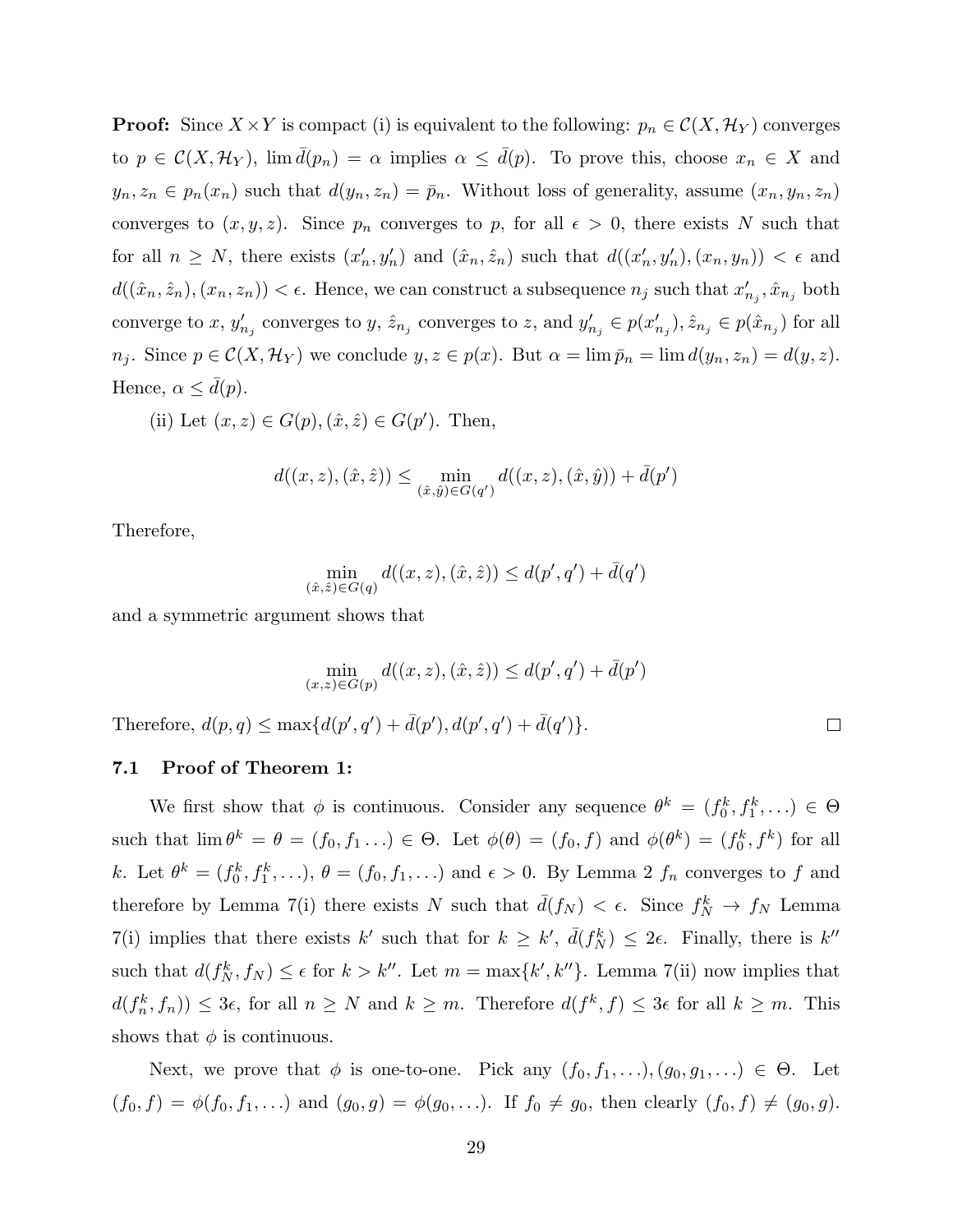Hence, assume  $f_0 = g_0$ . Then, there exists a smallest  $n \geq 1$  and  $\theta_{n-1} \in \Theta_{n-1}$  such that  $g_n(\theta_{n-1}) \neq f_n(\theta_{n-1})$ . By Lemma 4,  $\bigcup_{\theta' \in \Theta(\theta_{n-1})} f(\theta') \neq$ S  $\theta' \in \Theta(\theta_{n-1})$   $g(\theta')$  and hence  $f \neq g$ as desired.

Since  $\phi$  is continuous and one-to-one and  $\Theta$  is compact, it follows from Lemma 6 that  $\phi$  is a homeomorphism from  $\Theta$  to  $\phi(\Theta)$ . The continuity of  $\Psi$  follows from the compactness of Θ and Lemma 5.  $\Box$ 

### 7.2 Proof of Theorem 2:

We say that D is strongly continuous if the function  $\sigma : X \to \mathcal{D}$  defined by  $\sigma(x) = D^x$ is an element of  $\mathcal{C}(X, \mathcal{H}_X)$ .

Let  $M = (T, \gamma, \omega)$  be an IPM. Define the sequence of partitions  $\mathcal{D}_n$  on T as follows:

$$
D_0^t = \{ t' \in T \, | \, \omega(t') = \omega(t) \}
$$

and  $\mathcal{D}_0 = \{D_0^t | t \in T\}$ . For  $n \geq 1$  we define inductively

$$
D_n^t := \{ t' \in D_{n-1}^t \, | \, \Gamma(t', D) = \Gamma(t, D) \text{ for all } D \in \mathcal{D}_{n-1} \}
$$

and  $\mathcal{D}_n = \{D_n^t \mid t \in T\}$ . Let  $\mathcal{D} =$  $\overline{a}$  $n\,D_n^t$  $\vert t \in T$ o and note that  $\mathcal D$  is a partition of  $T$ .

**Step 1:** (i) Each  $\mathcal{D}_n$  is continuous. (ii) M is valid if and only if  $\mathcal{D} = \{\{t\} | t \in T\}$ .

**Proof:** (i) The proof is by induction. Assume that  $t_k$  converges to  $t, \hat{t}_k \in D_0^{t_k}$  and  $\hat{t}_k$ converges to  $\hat{t}$ . Then,  $\omega(\hat{t}) = \lim \omega(\hat{t}_k) = \lim \omega(t_k) = \omega(t)$ . Hence,  $\hat{t} \in D_0^t$ , proving the strong continuity of  $\mathcal{D}_0$ . Assume that  $\mathcal{D}_n$  is satisfies strong continuity. Hence, every  $D \in \mathcal{D}_n$  is compact. Assume that  $t_k$  converges to  $t, \hat{t}_k \in D_{n+1}^{t_k}$  and  $\hat{t}_k$  converges to that if the strong continuity of  $\mathcal{D}_n$ , we have  $\hat{t} \in D_n^t$ . Pick any  $D \in \mathcal{D}_n$  and  $P \in \Gamma(\hat{t}, D)$ . By, Lemma 1(ii), we have  $P_n \in \Gamma(\hat{t}_n, D) = \Gamma(t_n, D)$  such that lim  $P_n = P$ . Then, by Lemma 1(iii), we have  $P \in \Gamma(t, D)$ , proving that  $\Gamma(\hat{t}, D) \subset \Gamma(t, D)$ . A symmetric argument ensured that  $\Gamma(\hat{t}, D) = \Gamma(t, D)$ , establishing that  $\hat{t} \in D_{n+1}^t$  and proving the strong continuity of  $\mathcal{D}_{n+1}$ . This concludes the proof of part (i).

If  $\mathcal{D} \neq \{ \{t\} | t \in T \}$ , then M is not valid. Suppose M is not valid and hence there exists a continuous partition  $\mathcal{D}^*$  that satisfies (ii) in the definition of validity, other than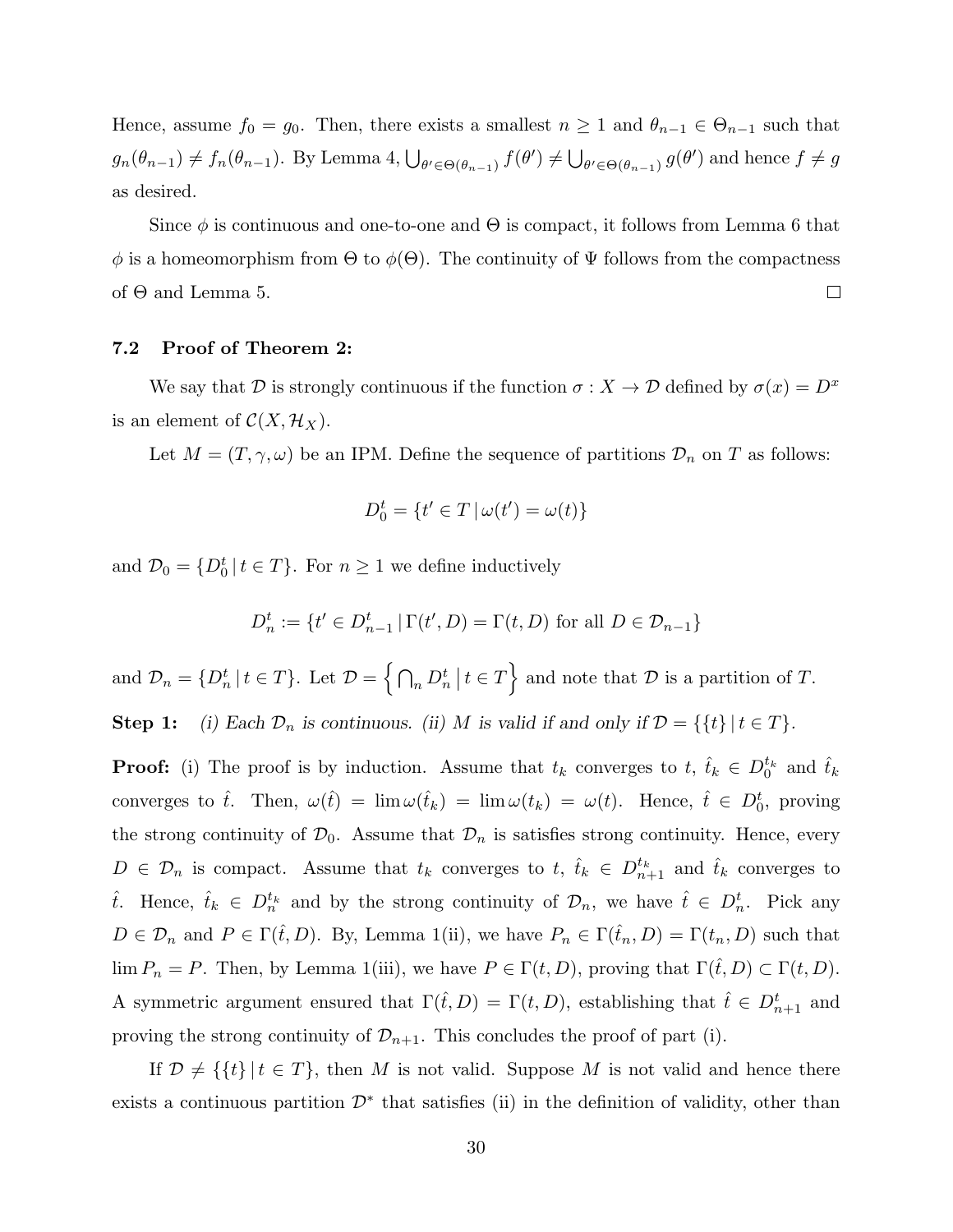the finest partition. Then,  $\mathcal{D}^*$  is a refinement of  $\mathcal{D}$ ; that is,  $D_t^* \in \mathcal{D}^*$  and  $D_t \in \mathcal{D}_t$  implies  $D_t^* \subset D_t$ . To see this note that since  $\mathcal{D}^*$  satisfies (ii) in the definition of validity it is a refinement of  $\mathcal{D}^0$ . Moreover, if  $\mathcal{D}^*$  is a refinement of  $\mathcal{D}^k$  then  $\mathcal{D}^*$  is a refinement of  $\mathcal{D}^{k+1}$ . Then last assertion follows from the fact that for  $t' \in D_t^* \in \mathcal{D}^*$ ,

$$
\Gamma(t, D^k) = \bigcup_{D \in \mathcal{D}^*, D \subset D^k} \Gamma(t, D) = \bigcup_{D \in \mathcal{D}^*, D \subset D^k} \Gamma(t', D) = \Gamma(t', D^k)
$$

Hence,  $\mathcal{D}^*$  is a refinement of  $\mathcal{D}^k$  for all  $k \geq 0$ . Hence,  $D_t^* \in \mathcal{D}^*$  implies

$$
D_t^* \subset \left\{ \bigcap_k D_t^k \, \big| \, t \in T \right\} = D_t \in \mathcal{D}
$$

This concludes the proof of step 1.

Let  $\Theta_0 := \Omega = \omega(T)$ . Define  $f_0^t := \omega(t)$  and  $\iota_0(t) := f_0^t$  for all  $t \in T$  and define inductively  $f_n^t : \Theta_{n-1} \to \mathcal{H}, \Theta_n, \iota_n : T \to \Theta_n$  as follows:

$$
f_n^t(\theta_{n-1}) = \Gamma(t, \iota_{n-1}^{-1}(\theta_{n-1}))
$$

$$
\iota_n(t) = (\iota_{n-1}(t), f_n^t)
$$

$$
\Theta_n = \iota_n(T)
$$

Let

$$
\Theta = \{ (f_0, f_1, \ldots) \mid (f_0, f_1, \ldots, f_n) \in \Theta_n \text{ for all } n \ge 0 \}
$$
  

$$
\iota(t) = (f_0, f_1, \ldots) \text{ such that } (f_0, f_1, \ldots, f_n) = \iota_n(t) \text{ for all } n.
$$

Henceforth, for any  $t \in T$  such that  $\iota(t) = (f_0, f_1, \ldots)$  Let  $f_n^t$  denote the corresponding  $f_n$ . We define the functions  $g_n^t : T \to \mathcal{H}$  as follows:

$$
g_n^t(s) = \Gamma(t, D_{n-1}^s)
$$

**Fact 1:** For all n, the functions  $\iota_n$  are onto and continuous and the sets  $\Theta_n$  are non-empty and compact.

**Proof:** We will prove inductively that  $\Theta_n$  are nonempty, compact,  $\iota_n$  is continuous and onto for every n. Clearly, this statement is true for  $n = 0$ . Suppose it is true for n. Then,

 $\Box$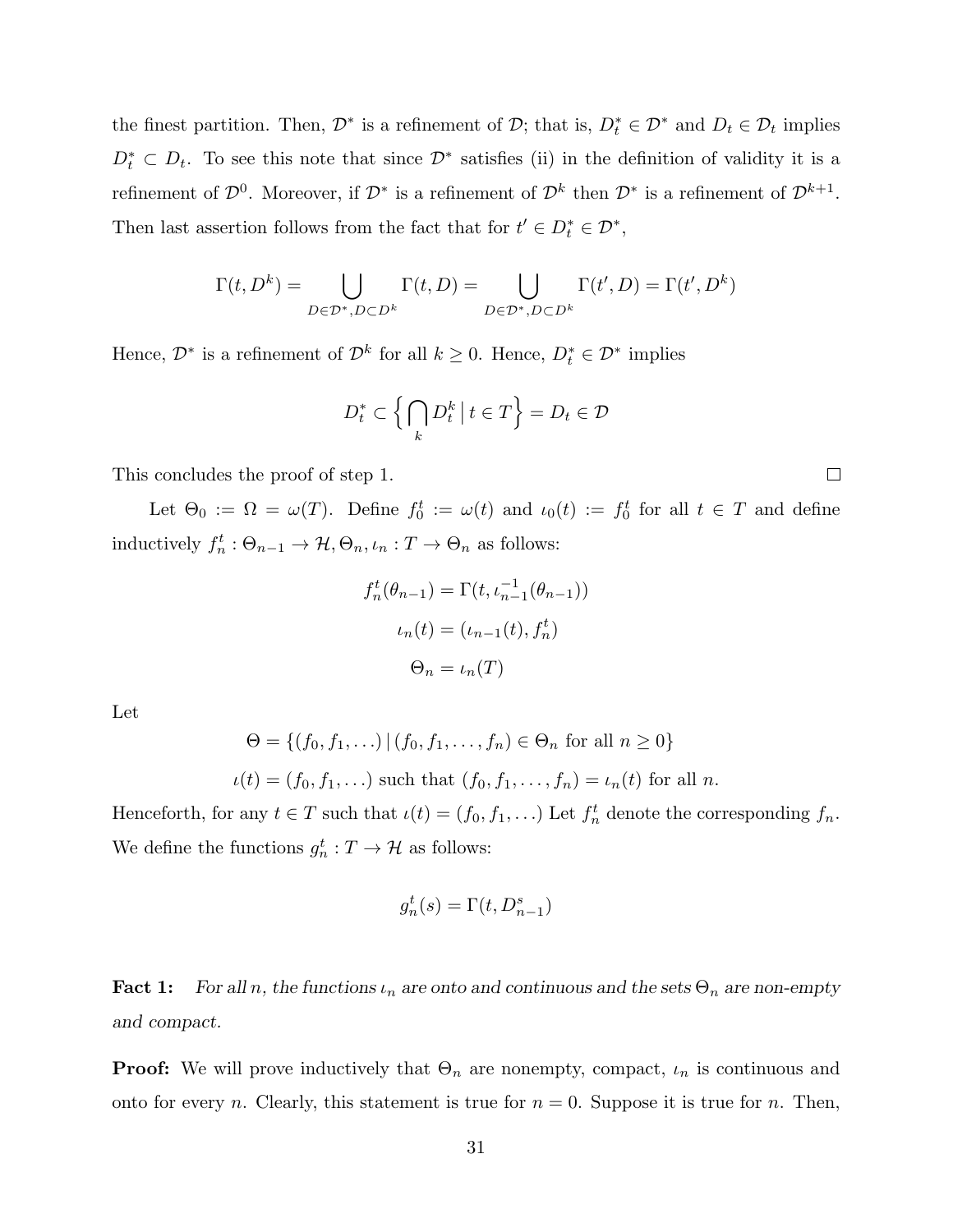by Lemma 1 parts (iii) and (iv),  $\iota_{n+1} \in C(\Theta_n, \mathcal{H})$  and  $\Theta_{n+1}$  is compact. The functions  $\iota_n$  $\Box$ is onto by definition.

**Fact 2:** (i) The function  $\iota$  is onto. (ii)  $\iota_n(t) = \iota_n(s)$  if and only if  $D_n^t = D_n^s$ . (iii)  $f_n^t(\iota_{n-1}(s)) = g_n^t(s).$ 

**Proof:** Next, we show that  $\iota : T \to \Theta$  is onto. Pick  $(f_0, f_1, \ldots)$  such that  $(f_0, f_1, \ldots, f_n) \in$  $\Theta_n$  for all n. Then, for all n, there exists  $t_n \in T$  such that  $\iota_n(t_n) = (f_0, f_1, \ldots, f_n)$ . Take  $t_{n_j}$ , a convergent subsequence of  $t_n$  converging to some  $t \in T$ . For all n and  $n_j > n$ ,  $u_n(t_{n_j}) = (f_0, f_1, \ldots, f_n)$ . Hence, the continuity of  $u_n$  ensures that  $u_n(t) = (f_0, f_1, \ldots, f_n)$ for all *n*, establishing that  $\iota(T) = \Theta$ .

Next, we prove that  $\iota_n(t) = \iota_n(s)$  if and only if  $D_n^t = D_n^s$ . To see this, note that for  $n = 0$ , the assertion is true by definition. Suppose, it is true for n. Then, if  $s \in D_{n+1}^t$ , we have  $s \in D_n^t$  and  $\Gamma(t, D_n) = \Gamma(s, D)$  for all  $D \in \mathcal{D}_n$ . Hence,  $f_{n+1}^t = f_{n+1}^s$  and therefore, by the inductive hypothesis,  $u_{n+1}(t) = u_{n+1}(s)$ . Conversely, if  $u_{n+1}(t) = u_{n+1}(s)$ , then  $f_{n+1}^t = f_{n+1}^s$  and  $i_n^t = f_n^s$ . Therefore, by the inductive hypothesis,  $s \in D_{n+1}^t \in \mathcal{D}_{n+1}$ .

Part (iii) follows from part (ii) and the definitions of  $g_n^t, f_n^t$ .

**Fact 3:** If M is valid then (i)  $g^t = \lim g_n^t$  is well defined and continuous and (ii)  $d(g_n^{t_n}, g) \to 0$  if  $t_n \to t$  as  $n \to \infty$ .

 $\Box$ 

**Proof:** Part (i) follows from Lemma 2. For part (ii) fix  $\epsilon > 0$  and note that by Lemmas  $3(i)$ ,  $7(i)$  there exists N such that  $d(g^t, g^t_N) < \epsilon$  and  $\bar{d}(g^t_N) < \epsilon$ . By Lemma 1(ii)  $g^{t_n}_N \to g^t_N$ . By Lemma 7(i) we can choose m so that  $\bar{d}(g_N^{t_k}) \leq 2\epsilon$  for all  $n \geq m$ . Therefore, by Lemma 7(ii),  $d(g_n^{t_n}, g_n) < 3\epsilon$  for all  $n > \max\{m, N\}$ . It follows that  $d(g_n^{t_n}, g) < 4\epsilon$  for all  $n > \max\{m, N\}$  as desired.  $\Box$ 

**Step 2:** *M* is isomorphic to some  $\Theta \in \mathcal{I}$  if and only if  $\mathcal{D} = \{\{t\} | t \in T\}.$ 

Fact 2(ii) implies that  $\Theta_{n-1}(\theta_{n-2}) = \iota_{n-1}(D_{n-2}^s)$  for s such that  $\iota_{n-2}(t) = D_{n-2}^s$ . Therefore,

$$
f_n^t(\theta_{n-2}) = \Gamma(t, D_{n-2}^s) = \bigcup_{s' \in D_{n-2}^s} \Gamma(t, D_{n-1}^{s'}) = \bigcup_{\theta'_{n-1} \in \Theta_{n-1}(\theta_{n-2})} f^t(\theta'_{n-1})
$$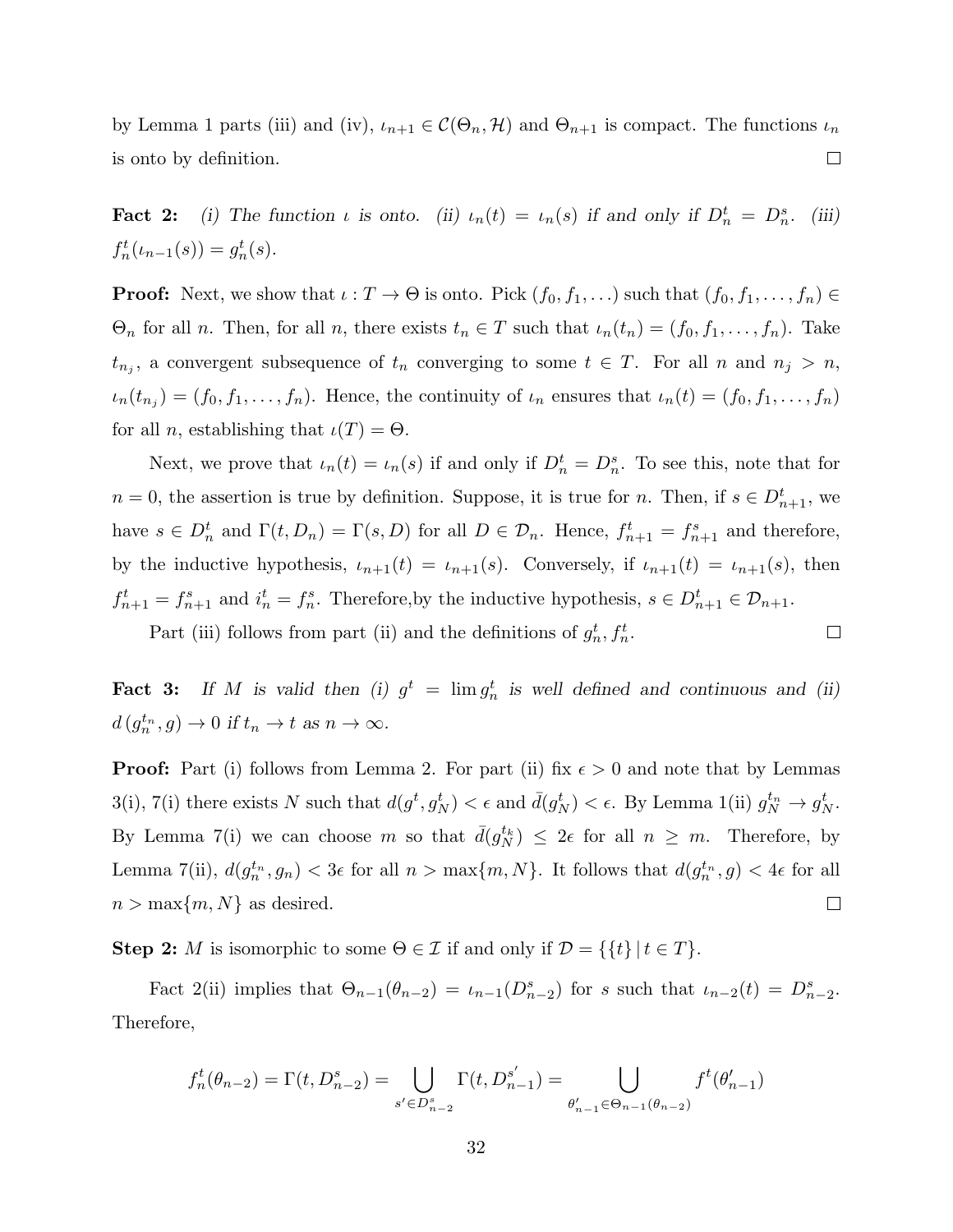proving that  $\{\Theta_n\}$  satisfies the consistency condition.

Let  $f^t : \Theta \to \mathcal{H}$  be defined by

$$
f^t(\theta) = \bigcap_{n \ge 1} f_n^t(\theta)
$$

Assume that M is valid and hence  $\mathcal{D} = \{\{t\} | t \in T\}$ . Since,  $\iota_n(t) = \iota_n(s)$  if and only if  $D_n^t = D_n^s$  (Fact 2(ii)), we conclude that  $\iota$  is one-to-one. For  $\theta = (g_0, g_1, \ldots)$  we let  $\theta(n)$  be defined as  $(g_0, \ldots, g_n)$ . By Fact 2,  $f_n^t(\theta(n-1)) = g_n^t(s) = \Gamma(t, D_n^s)$  for  $\theta = \iota(s)$ . It follows that  $f^t(\theta) = \Gamma(t, s)$  and therefore  $f^t$  is a singleton.

To prove that  $\iota$  is a homeomorphism, we prove that  $\iota$  is continuous and appeal to Lemma 6. Consider  $t_k$  converging to  $t$ . It follows from Fact 3 that for any two subsequences of natural numbers  $n(j)$ ,  $k(j)$  both converging to  $\infty$ ,  $g_{n(i)}^{t_{k(j)}}$  $\frac{t_{k(j)}}{n(j)}$  converges to  $g^t$ . Recall that  $d^*$ is the sup metric. It follows from Lemma 3(i) that  $g_{n(i)}^{t_{k(j)}}$  $\frac{t_{k(j)}}{n(j)}$  converges to  $g^t$  in the sup metric  $d^*$  as well. Hence, for any  $\epsilon > 0$ , there exits N such that  $k \geq N$ ,  $n \geq N$ ,  $d^*(g_n^{t_k}, g) < \epsilon$ . Since each  $\iota_n$  is continuous, we can choose  $k > N$  large enough so that  $d(f_n^k, f_n) < \epsilon$  for all  $n \leq N$ . Hence,

$$
d(f_n^k, f_n) \le d^*(f_n^k, f_n) = d^*(g_n^k, g_n) \le d^*(g_n^k, g) + d^*(g, g_n) \le 2\epsilon
$$

proving the continuity of  $\iota$ . Note that

$$
\psi(\iota(t), \iota(s)) = \bigcap_{n \ge 1} f_n^t(\iota(s)) = \lim \Gamma(t, D_n^s) = \Gamma(t, s)
$$

Hence  $\Theta$  is isomorphic to M as desired.

Next we will show that if M is isomorphic to some  $\Theta$ , then the function  $\iota$  defined above is the isomorphism. Let  $\hat{\iota}: T \to \Theta$  be an isomorphism and  $\hat{\iota}_n$  denote the n-the coordinate function of  $\hat{\iota}$ . Recall that  $\iota$  defined above satisfies the property

$$
u_n(t) = u_n(s) \text{ if and only if } D_n^t = D_n^s \tag{A1}
$$

Note that this property uniquely identifies the function  $\iota$ . That is, if  $\hat{\iota}$  is any function that also satisfies (A1),  $\hat{\iota} = \iota$ . To see this note that if  $\hat{\iota}_0$  satisfies (A1) then obviously,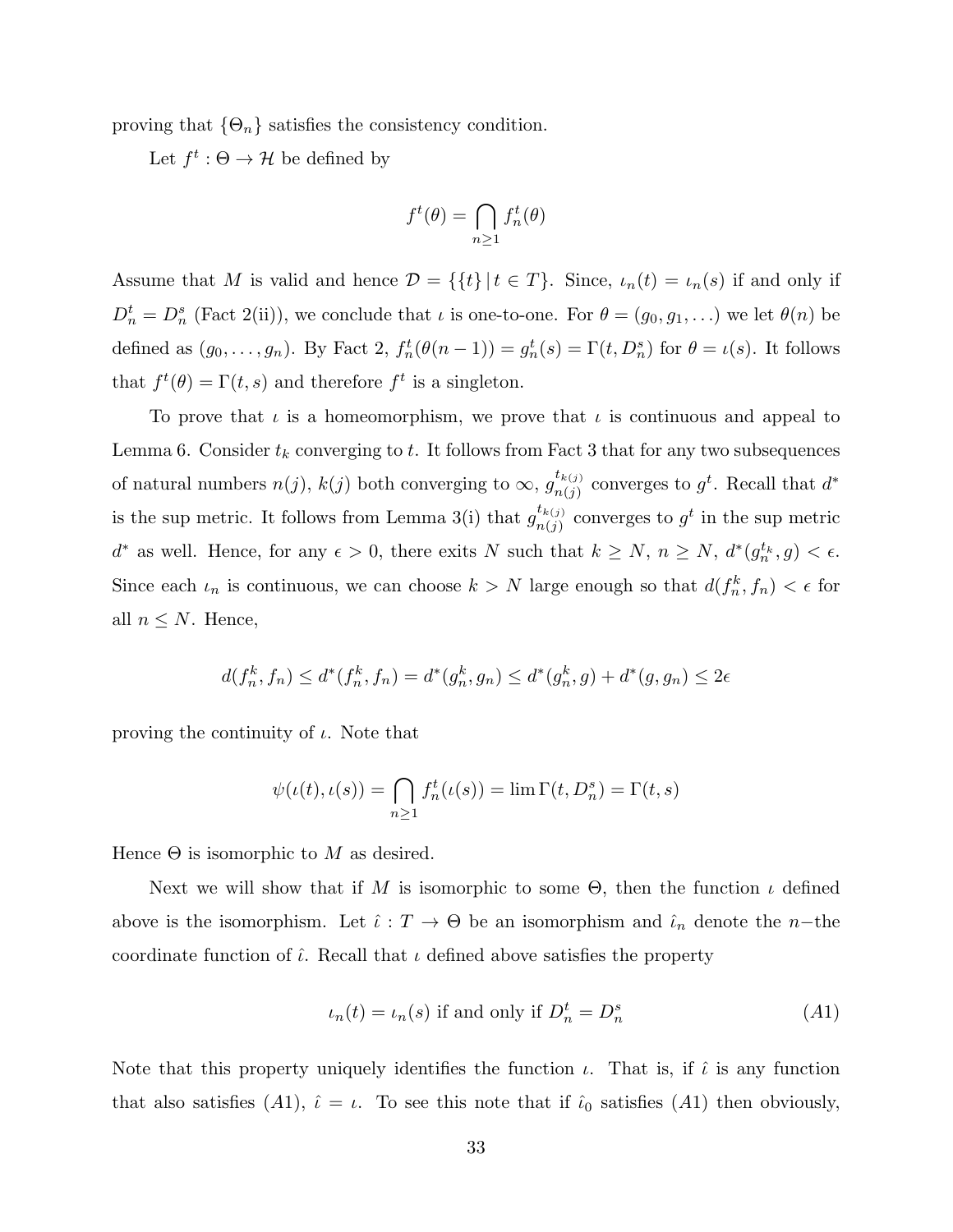$\hat{\iota}_0 = \omega = \iota_0$ . Then, a simple inductive step yields the desired conclusion. To see that  $\hat{\iota}$  satisfies (A1), note that since it is a isomorphism, we have  $\omega = \hat{\iota}_0$  and hence (A1) is satisfied for  $n = 0$ , Suppose it is satisfied for n. Then, suppose  $\hat{i}_{n+1}(t) = \hat{i}_{n+1}$ . Since is an isomorphism, we conclude  $f_{n+1}^t = f_{n+1}^s$ . Then, the inductive hypothesis yields  $D_{n+1}^t = D_{n+1}^s$ . Conversely, suppose  $D_{n+1}^t = D_{n+1}^s$ . Then,  $\Gamma(t, D_n) = \Gamma(s, D_n)$  for all  $D_n \in \mathcal{D}_n$ . Since,  $\hat{\iota}$  is an isomorphism, we conclude  $\psi(\hat{\iota}(t), \hat{\iota}(D_n)) = \psi(\hat{\iota}(t), \hat{\iota}(D_n))$  for all  $D_n \in \mathcal{D}_n$ . Which, by the inductive hypothesis, yields  $\hat{\iota}_{n+1}(t) = \hat{\iota}_{n+1}(s)$ .

Suppose  $s \in D_n^t \in \mathcal{D}_n$  for all n. Since  $\iota$  is an isomorphism, we have

$$
f_n^t(\iota(D_n)) = \psi(\iota(t), \iota(D_n)) = \Gamma(t, D_n) = \Gamma(s, D_n) = \psi(\iota(s), \iota(D_n)) = f_n^s(\iota(D_n))
$$

for all  $n, D_n \in \mathcal{D}_n$ . By  $(A1)$ , we have  $\iota(t) = \iota(s)$ . Since  $\iota$  is one-to-one, we conclude  $s = t$ .  $\Box$ This concludes the proof of step 2.

Theorem 1 and Step 1 imply that any component of the canonical types space is a valid IPM. Steps 1 and 2 imply that any valid IPM is isomorphic to a component of the  $\Box$ canonical type space.

#### 7.3 Proof of Theorem 3

Algebras and partitions can be represented as functions: Let  $h : S \to X$  be any onto function. This h yields the partition  $\mathcal{T}_h = \{h^{-1}(x) | x \in X\}$  and the algebra  $\mathcal{A}_h :=$  $\{h^{-1}(V) | V \subset X\}$ . Conversely, for any partition T, the canonical mapping  $\tau$  of T (that is,  $h : S \to T$  such that  $h(s)$  is the unique element of T that contains s) represents T in this sense:  $\mathcal{T}_{\tau} = \mathcal{T}$ . When there is no risk of confusion, we will use a partition of  $\mathcal{T}$  and its canonical mapping  $\tau$  interchangeably. Note also that for any algebra  $\mathcal{A}$ ,  $\tau_{\mathcal{A}}$ , the set of minimal elements in  $\mathcal{A}\backslash\{\emptyset\}$  is a partition and  $\tau_{\mathcal{A}}$  interpreted as the canonical mapping represents A; that is,  $A = A_{\tau_A}$ .

Let  $h: S \to X$  and  $k: S \to Y$  be two onto functions and define  $(h, k)(s) = (h(s), k(s))$ for all s and  $h * k : S \to Z$  for  $Z \subset 2^Y$  be the onto function defined by  $h * k(s) =$  $k(h^{-1}(h(s)))$ .

**Fact:** For any two onto function h, k on S,  $A_h \vee A_k = A_{(h,k)}$  and  $A_{h*k} = \mathcal{T}_h * A_k$ .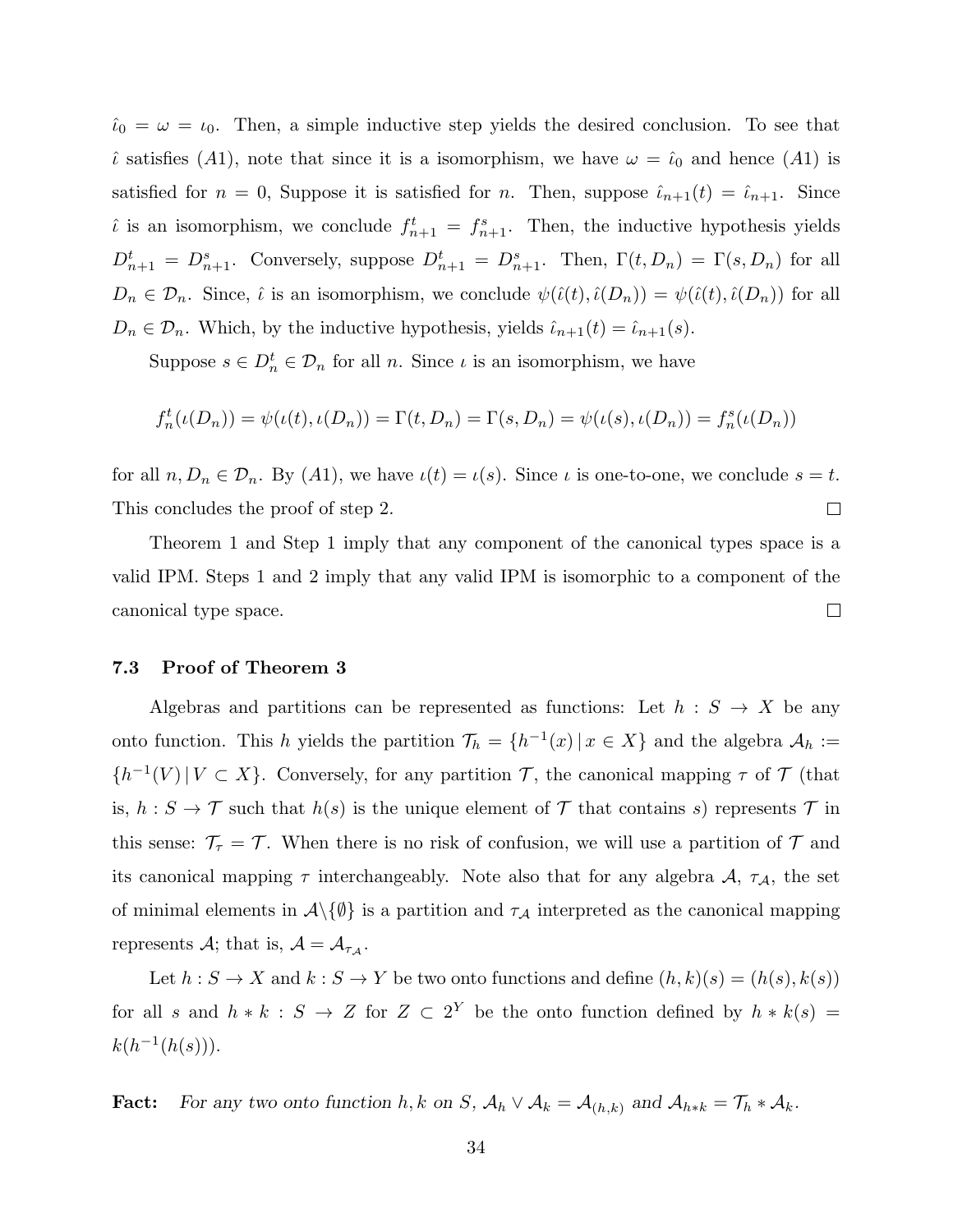**Proof:** The proof of the first assertion is straightforward. To prove the second assertion, we will show that (i)  $A_{h*k}$  contains  $\mathcal{T}_h * A$  for all  $A \in \mathcal{A}_k$  and therefore, it contains  $\mathcal{T}_h * \mathcal{A}_k$  and (ii) for every  $x \in (h * k)(S)$ , there exist  $A^1, \ldots, A^n \in \mathcal{T}_h * \mathcal{A}_k$  such that  $\bigcap_{m=1}^{n} A^{m} = (h * k)^{-1}(x)$ . (Hence,  $\mathcal{T}_{h} * \mathcal{A}_{k}$  contains  $\mathcal{T}_{h*k}$  and therefore it contains  $\mathcal{A}_{h*k}$ .)

For (i), let  $B = \mathcal{T}_h * A$ . Hence, there exist  $V \subset h(S)$  and  $W \subset k(S)$  such that  $(a)$ for all  $x \in V$ ,  $h(s) = x$  implies  $k(s) \in W$  and (b) for all  $x \notin V$  there exist s' such that  $h(s') = x$  and  $k(s') \notin W$ , and (c)  $B = h^{-1}(V)$ . To establish that  $B \in \mathcal{A}_{h*k}$ , we will show that  $s \in B$  and  $(h * k)(s) = (h * k)(\hat{s})$  implies  $\hat{s} \in B$ . Suppose  $s \in B$  and  $\hat{s} \notin B$ . Then, by (a) above  $(h * k)(s) \subset W$  and by (b) there exists s' such that  $h(s') = h(\hat{s})$  and  $k(s') \notin W$ . Hence,  $(h * k)(s) \neq (h * k)(\hat{s})$  as desired.

To prove (ii), suppose  $x \in (h*k)(S)$ . Hence,  $x \subset k(S)$  and  $x \neq \emptyset$ . Let  $B = (h*k)^{-1}(x)$ . Let  $\{x_2, \ldots, x_n\}$  be an enumeration of the set of all nonempty subsets of x. Define

$$
A1 = \{s \in S \mid k(\hat{s}) \in x \,\forall \hat{s} \in h(s)\}
$$
  

$$
Am = \{s \in S \mid \text{ there exists } \hat{s} \in h(s) \text{ such that } k(\hat{s}) \notin x\}
$$

for  $m = 2, \ldots, n$ . Note that  $A^1 = \mathcal{T} * k^{-1}(x)$ ,  $A^m = \mathcal{T} * (S \backslash k^{-1}(x_m))$  for  $m > 1$ , and  $B = \bigcap_{m=1}^n A^m$  as desired.  $\Box$ 

For any IPM  $(T, \gamma)$ , we can construct an equivalent IPM-EF  $\{S, \mathcal{T}_1, \mathcal{T}_2, \nu\}$  as follows:  $S = T \times T$ ,  $\mathcal{T}_1 = \{ \{t\} \times T | t \in T \}$ ,  $\mathcal{T}_2 = \{ T \times \{t\} | t \in T \}$ , and  $\nu(t_1, t_2) =$  $(\gamma(t_1, t_2,), \gamma(t_2, t_1))$ . Let  $\zeta_1(t) = \{t\} \times T, \zeta_2(t) = T \times \{t\}$ . Hence, E is equivalent to  $(T, \gamma)$ .

An algebra A is symmetric if  $A \in \mathcal{A}$  implies  $\{(t_2, t_1) \in S \mid (t_1, t_2) \in A\} \in \mathcal{A}$ . Let  $\Lambda$  be the lattice of all symmetric algebras. The set  $\Lambda_{\mathcal{L}^p} := \{ \hat{\mathcal{L}} \in \Lambda \, | \, \mathcal{L}^p \subset \mathcal{L} \}$  is a sublattice of  $\Lambda$  and F is an increasing function on  $\Lambda_{\mathcal{L}^p}$ ; that is,

$$
\mathcal{L}' \subset \mathcal{L}''
$$
 implies  $F(\mathcal{L}') \subset F(\mathcal{L}'')$ 

For  $\mathcal{L} \in \Lambda$ , the algebra  $G(\mathcal{L}) \in \Lambda_{\mathcal{L}}$  is a fixed-point of F. Let  $\hat{\mathcal{L}} \in \Lambda_{\mathcal{L}^p}$  be a fixed-point of F. Hence,  $\mathcal{L}^1 \subset \hat{\mathcal{L}}$  and therefore  $\mathcal{L}^2 = F(\mathcal{L}^1) \subset F(\hat{\mathcal{L}}) = \hat{\mathcal{L}}$ . By induction,  $G(\mathcal{L}) \subset F(\hat{\mathcal{L}}) = \hat{\mathcal{L}}$ . Hence,  $G(\mathcal{L})$  is the smallest fixed-point of F in  $\Lambda_{\mathcal{L}^p}$ .

Let  $\mathcal{A}^* \in \Lambda$  denote the richest algebra; i.e.,  $\{s\} \in \mathcal{A}^*$  for all  $s \in S$ . Obviously,  $\mathcal{A}^*$  is a fixed-point of F and is the largest fixed point. If  $\mathcal{T}_1 \cup \mathcal{T}_2 \subset \mathcal{C}_{\mathcal{L}^p}$ , then  $\mathcal{A}^* =$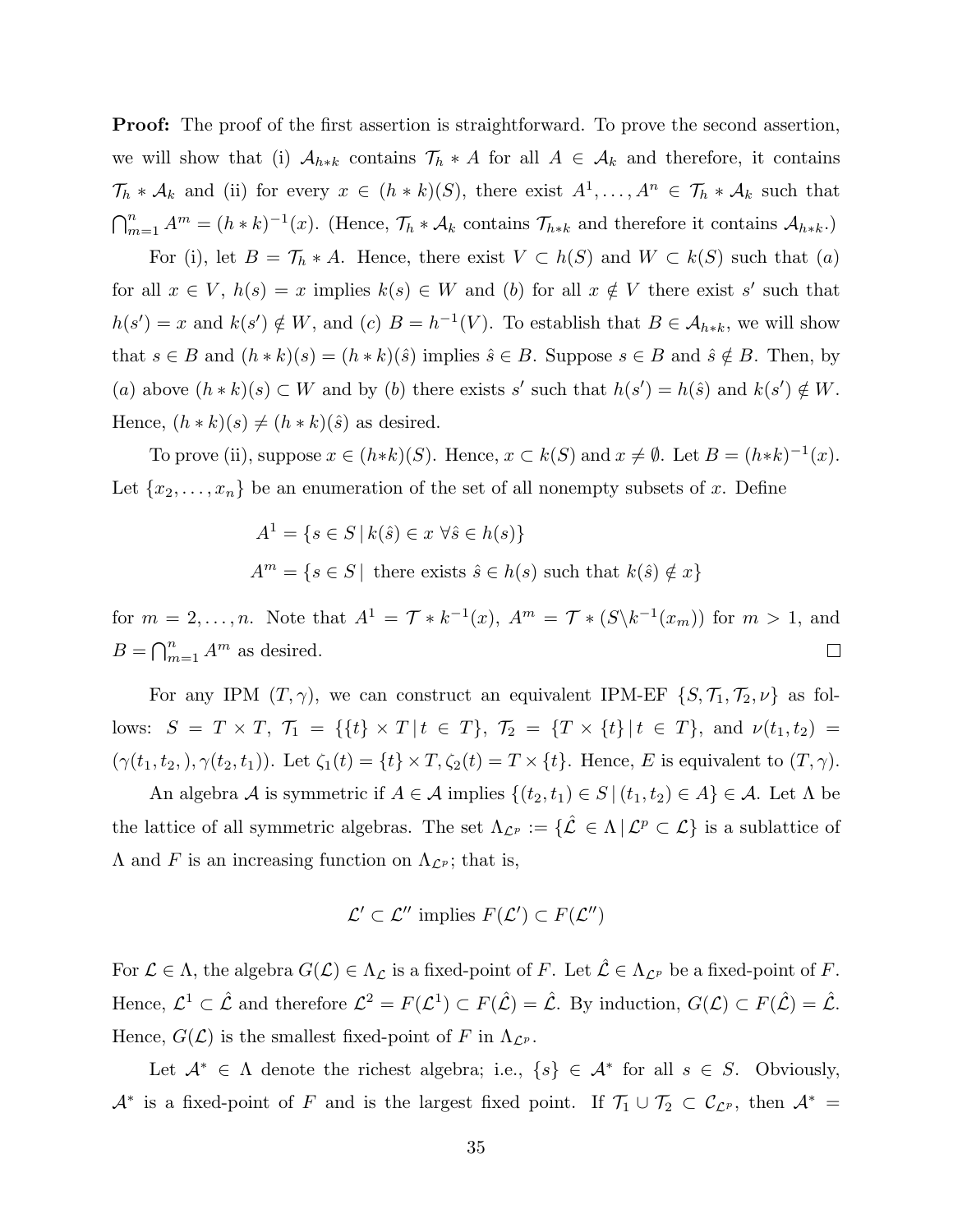$\mathcal{A}(\mathcal{T}_1 \cup \mathcal{T}_2) \subset \mathcal{C}_{\mathcal{L}^p} \subset G(\mathcal{L}^p)$ . Hence,  $\mathcal{A}^*$  is both the largest and smallest fixed-point of F in  $\Lambda_{\mathcal{L}^p}$ . So, if  $\mathcal{T}_1 \cup \mathcal{T}_2$  can be communicated in  $\mathcal{L}^p$ , then  $\mathcal{A}^*$  is the only fixed-point of F in  $\Lambda_{\mathcal{L}^p}$ . Conversely, if  $\mathcal{A}^*$  is the only fixed-point in  $\Lambda_{\mathcal{L}^p}$ , then  $G(\mathcal{L}^p) = \mathcal{A}^*$ . Since,  $\mathcal{T}_i * \mathcal{A}^* = \mathcal{T}_i$ , we have  $\mathcal{C}_{\mathcal{L}^p} = \mathcal{T}_1 \vee \mathcal{T}_2 = \mathcal{A}^*$  and therefore  $\mathcal{T}_1 \cup \mathcal{T}_2 \subset \mathcal{C}_{\mathcal{L}^p}$ . Hence, the proposition is equivalent to the statement that  $\mathcal{A}^*$  is the only fixed-point of F in  $\Lambda_{\mathcal{L}^p}$ .

Suppose  $\mathcal{L} \neq \mathcal{A}^*$  is a fixed-point of F in  $\Lambda_{\mathcal{L}^p}$ . Then,  $\mathcal{T}_i * \mathcal{L} \neq \mathcal{A}(\mathcal{T}_i)$ . Let  $h_1, h_2, k$  be functions such that  $\mathcal{T}_{h_1} = \mathcal{T}_1$  and  $\mathcal{A}_k = \mathcal{L}$ . Consider the partition  $\mathcal D$  induced on  $T$  by the function  $h_1 \cdot \zeta_1$ . By symmetry, this is the same partition as the one induced by  $h_2 \cdot \zeta_2$ . Since  $\mathcal{T}_i * \mathcal{L} \neq \mathcal{A}(\mathcal{T}_i), \mathcal{D} \neq \{\{t\} | t \in T\}.$  Since  $\mathcal{L}$  is a fixed point of F, we can assume

$$
k = (\nu, h_1 * k, h_2 * k) \tag{A2}
$$

Choose  $t' \in D^t$ , the element of  $D$  that contains t. Hence,

$$
k(h_2^{-1}(h_2(t, t^*))) = k(h_2^{-1}(h_2(t', t^*)))
$$
\n
$$
(A3)
$$

It follows from equation (A2) above that  $D^{t^*} \neq D^{t''}$  implies  $k(t, t^*) \neq k(t', t'')$ . Therefore, equation  $(A3)$  implies

$$
k(\lbrace t \rbrace \times D^{t^*}) = k(\lbrace t' \rbrace \times D^{t^*})
$$

Proving that for all  $\mathcal{T}^*$ , there exists  $\bar{t} \in D^{t^*}$  such that  $k(t', \bar{t}) = k(t, t^*)$  and therefore  $\nu(t',\bar{t}) = \nu(t,t^*)$ . Hence,  $(T,\gamma)$  is not valid.

For the converse, let  $\mathcal D$  be a partition other than the finest that satisfies (ii) in the definition of validity. Define  $h_1(t, t^*) = \{(t', t'') | t' \in D^t\}$  and  $h_2(t^*, t) = \{(t'', t') | t' \in D^t\}$ . It is easy to verify that  $\mathcal{A}_{(\nu,h_1,h_2)} \neq \mathcal{A}^*$  and  $\mathcal{A}_{(\nu,h_1,h_2)} \in \Lambda_{\mathcal{L}^p}$  is a fixed-point of F.  $\Box$ 

#### 7.4 Proof of Theorem 4

For any ordered IPM  $(T, \delta)$ , let  $\Delta(t, t') = (\delta(t, t'), \delta(t', t))$ . Then, the definition validity for an ordered IPM replaces  $\Gamma$  with  $\Delta$ .

**Lemma 9:** Let  $M = (T, \delta)$  be a simple IPM and suppose  $\delta$  is nondecreasing in both arguments. Then, M is a reciprocity model if and only if  $\delta(x, \cdot) = \delta(z, \cdot)$  implies  $x = y$ .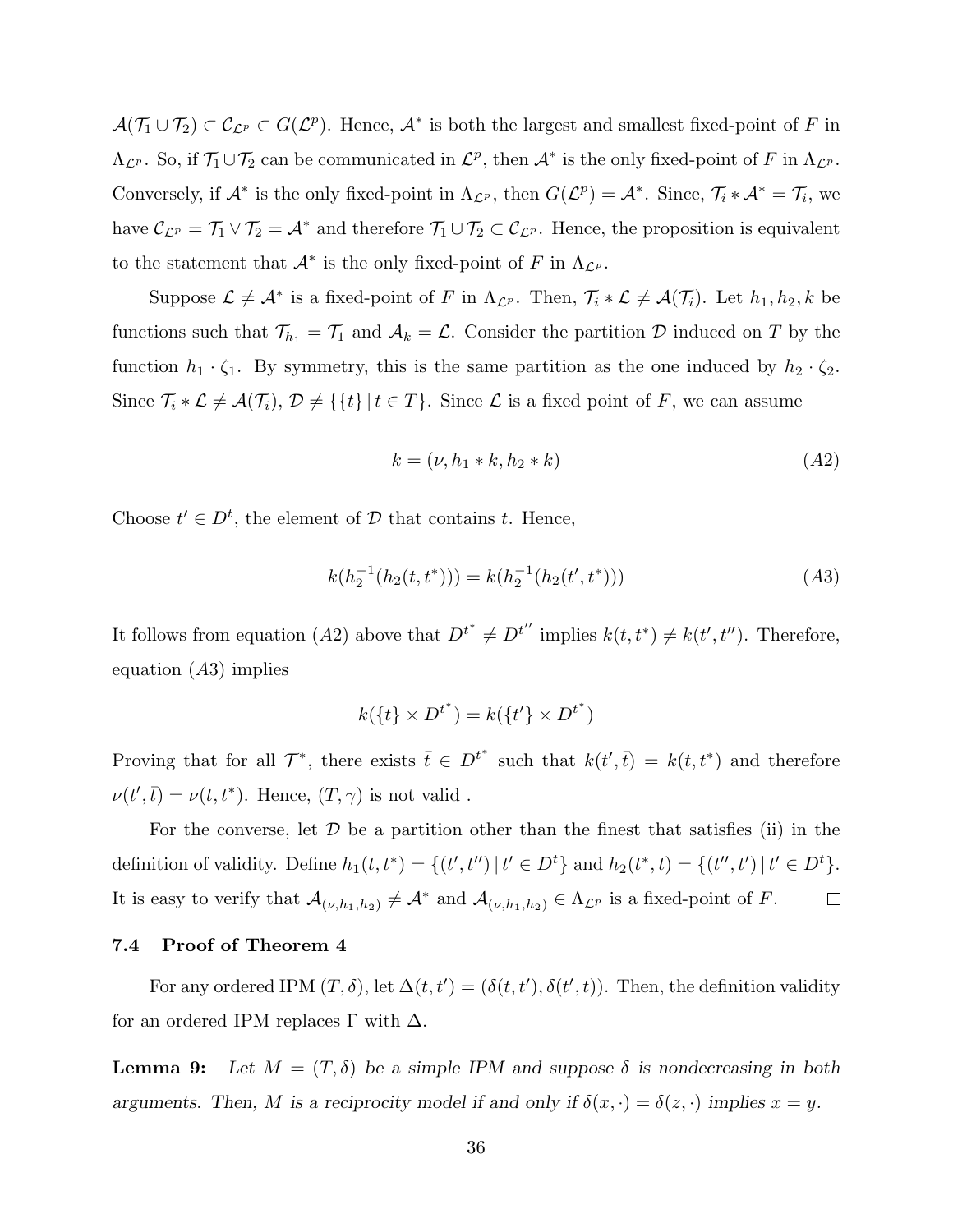**Proof:** Let  $M = (T, \delta)$  be a simple IPM and assume  $\delta$  is nondecreasing in both argument but  $\delta(x, \cdot) = \delta(z, \cdot)$  for some  $x \neq y$ . Then, define the partition D as follows: for  $y \notin \{x, z\}$ ,  $D^y = \{y\}$ , and  $D^x = D^z = \{x, z\}$ . It follows that  $\delta(x, \cdot) = \delta(z, \cdot)$  and therefore  $\delta(\cdot, x) =$  $\delta(\cdot, z)$  and hence  $\Delta(w, D) = \Delta(w', D)$  for all  $w \in T$ ,  $w' \in D^w$ , and  $D \in \mathcal{D}$ . Hence, M is not valid.

Next, suppose that M is not valid. Then, there exists a partition  $D$  of K such that (i) there is  $D \in \mathcal{D}$  and  $x, z \in D$  such that  $x \neq z$ , (ii)  $\Delta(w, D) = \Delta(w', D)$  for all  $w \in K$ ,  $w' \in D^w$ , and  $D \in \mathcal{D}$ . Let  $\overline{D}$  denote the closure of D. The continuity of  $\Delta$  ensures that

$$
\Delta(w, \bar{D}_2) = \Delta(w', \bar{D}_2) \tag{A4}
$$

for all  $w, w' \in \overline{D}_1$  and  $D_1, D_2 \in \mathcal{D}$ . To see this, take  $w, w' \in \overline{D}_1$  and  $y \in \overline{D}_2$ . By definition, there exists a sequence  $(w_n, w'_n, y_n) \in D_1 \times D_1 \times D_2$  converging to  $(w, w', y)$ . Moreover, there exists  $y'_n \in D_2$  such that  $\Delta(w_n, y_n) = \Delta(w'_n, y'_n)$  for all n. Since  $\overline{D}_2$ is compact,  $y'_n$  has a convergent subsequence that converges to some  $y' \in \bar{D}_2$ . Assume, without loss of generality, that this subsequence is  $y'_n$  itself. Then, the continuity of  $\Delta$ ensures  $\Delta(w, y) = \Delta(w', y')$  and proves (A4).

The weak monotonicity of  $\delta$  in both arguments together with  $(A4)$  implies

$$
\Delta(\max \bar{D}_1, \max \bar{D}_2) = \Delta(\min \bar{D}_1, \max \bar{D}_2) = \Delta(\min \bar{D}_1, \min \bar{D}_2)
$$

Then, monotonicity of  $\Delta$  ensures  $\delta(w, y) = \delta(w', y)$  for all  $y \in K$  whenever  $w, w' \in \overline{D}$ , in particular, for  $w = x$  and  $w' = z$ .  $\Box$ 

Lemma 9 establishes that any simple increasing IPM is a reciprocity model. Next, suppose  $M = (T, \delta)$  is a reciprocity model. By definition,  $\succeq$ , the nicer than relation is transitive and since M is reciprocity model it is also complete. The continuity of  $\gamma$  yields the continuity of  $\succeq$ . Since T is a compact metric space, it is separable and hence there exists a continuous real-valued function  $x : T \to \mathbb{R}$  that represents  $\succeq$ . Let  $K := x(T) =$  $\{x(t) | t \in T\}$ . Let  $D^t = \{t' \in T | x(t') = x(t)\}$  and  $\mathcal{D} = \{D^t | t \in T\}$ . Clearly,  $\mathcal{D}$  is a partition of T such that  $\delta(t', \cdot) = \delta(t, \cdot)$  for all  $t' \in D^t$ . Since every type reciprocates,  $\delta(\cdot, t') = \delta(\cdot, t)$  for all  $t' \in D^t$  and therefore  $\Delta(t, D) = \Delta(t', D)$  for all  $t \in T$ ,  $t' \in D^t$  and  $D \in d$ . Since M is valid, each  $D^t$  is a singleton and therefore x is one-to-one. Then, the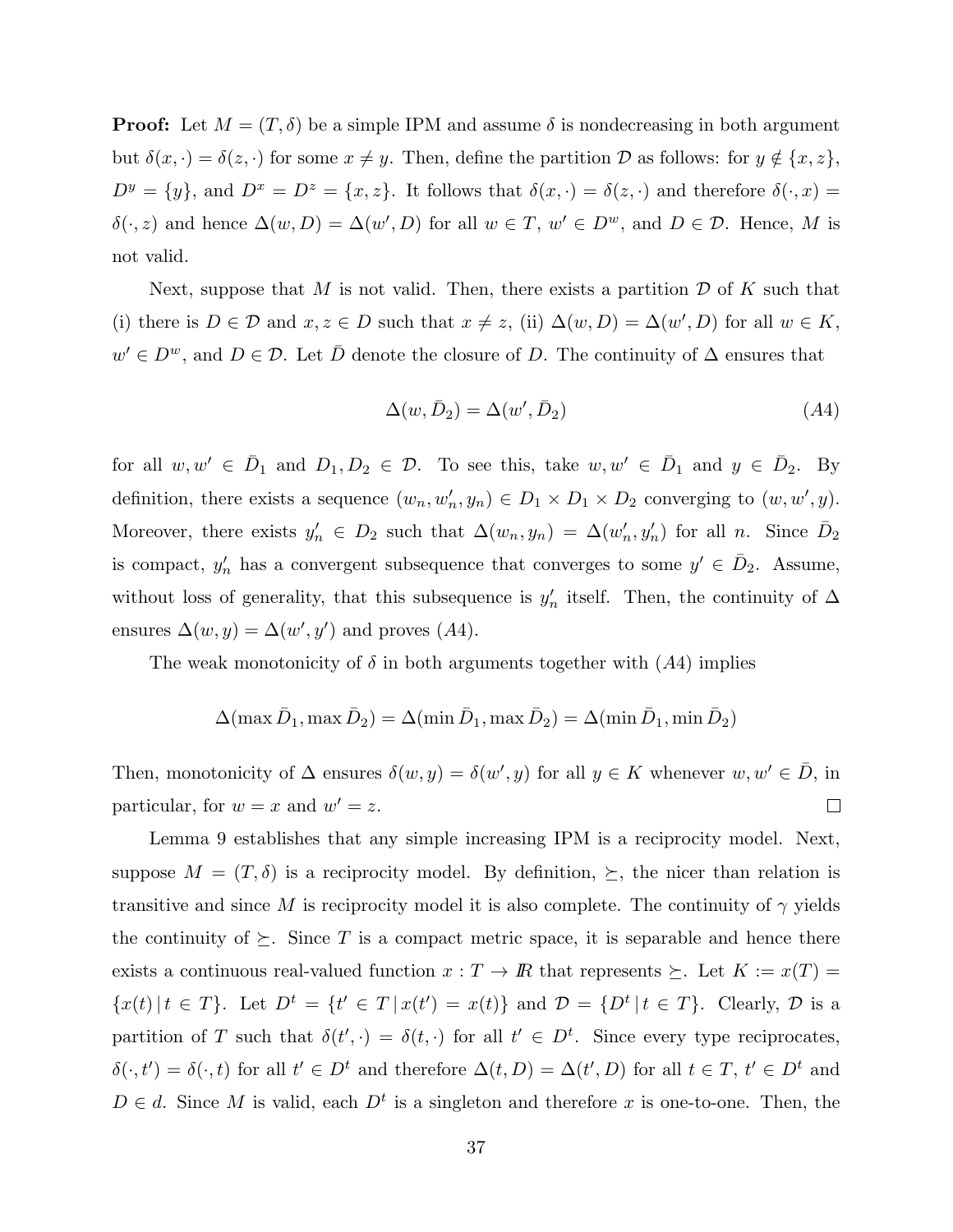compactness of T ensures that K is compact and that x is a homeomorphism. Define,  $\delta(w, y) = \delta(x^{-1}(w), x^{-1}(y))$  for all  $w, y \in K$ . Since x and  $\delta$  are continuous, so is  $\delta'$ . It follows that  $(K, \delta')$  is isomorphic to M and therefore is valid. Since x represent  $\succeq$  and every type in M reciprocates,  $\delta'$  is weakly increasing in both arguments. Finally, Lemma 9 and the validity of M imply  $(K, \delta')$  is increasing.  $\Box$ 

### 7.5 Proof of Theorem 5

Verifying the validity of  $M_k^0$  and  $M_k^1$  is straightforward. To prove the converse, let  $(T', \delta')$  be a valid binary symmetric model with  $\delta'(x, y) \in \{0, 1\}$  for all  $x, y \in T'$  and consider the mapping  $\eta_{\delta}: T' \to C(T', \{0, 1\})$  defined by  $\eta_{\delta}(x)(y) = \delta'(x, y)$ . Since  $\delta'$  is continuous, so is  $\eta_{\delta'}$ . Hence,  $\eta_{\delta}(T')$  is compact and therefore finite.

Then, without loss of generality, assume  $T' = \{1, \ldots, m\}$ . We will prove the result by induction. If  $k = 1$ , the result is obvious. Suppose that the result is true for  $k = m$  and assume  $m = k + 1$  and hence  $T' = \{1, \ldots, k + 1\}$ . Validity ensures that  $\delta'(t, \cdot)$  is constant for some  $t \in T'$ . Suppose this constant is 1 and  $t = k + 1$ . (The proof for the case in which this constant is 0 is symmetric and will be omitted.) Let  $T = T' \setminus \{t\}$  and let  $\delta$  be the restriction of  $\delta'$  to  $T \times T$ .

First, we argue that  $(T, \delta)$  must be a valid binary symmetric IPM. If not, there exist a some partition other than the finest that satisfies (ii) in the definition of validity. Then, let  $\mathcal{D}' = \mathcal{D} \cup \{\{\mathcal{T}\}\}\$ and note that  $\mathcal{D}'$  proves that  $(T', \delta')$  is not valid, a contradiction. Hence, by the inductive hypothesis, we can assume that  $T = \{1, \ldots, k\}$  and either  $\delta = \delta_k$ or  $\delta = \delta_{k+1}$ . In the former case, we have  $\delta'(k, t') = \delta(k+1, t') = 1$  for all  $t' \in T'$ , contradicting the validity of  $(T', \delta')$ . In the latter case, we have  $(T', \delta') = M_{k+1}^0$  as desired.  $\Box$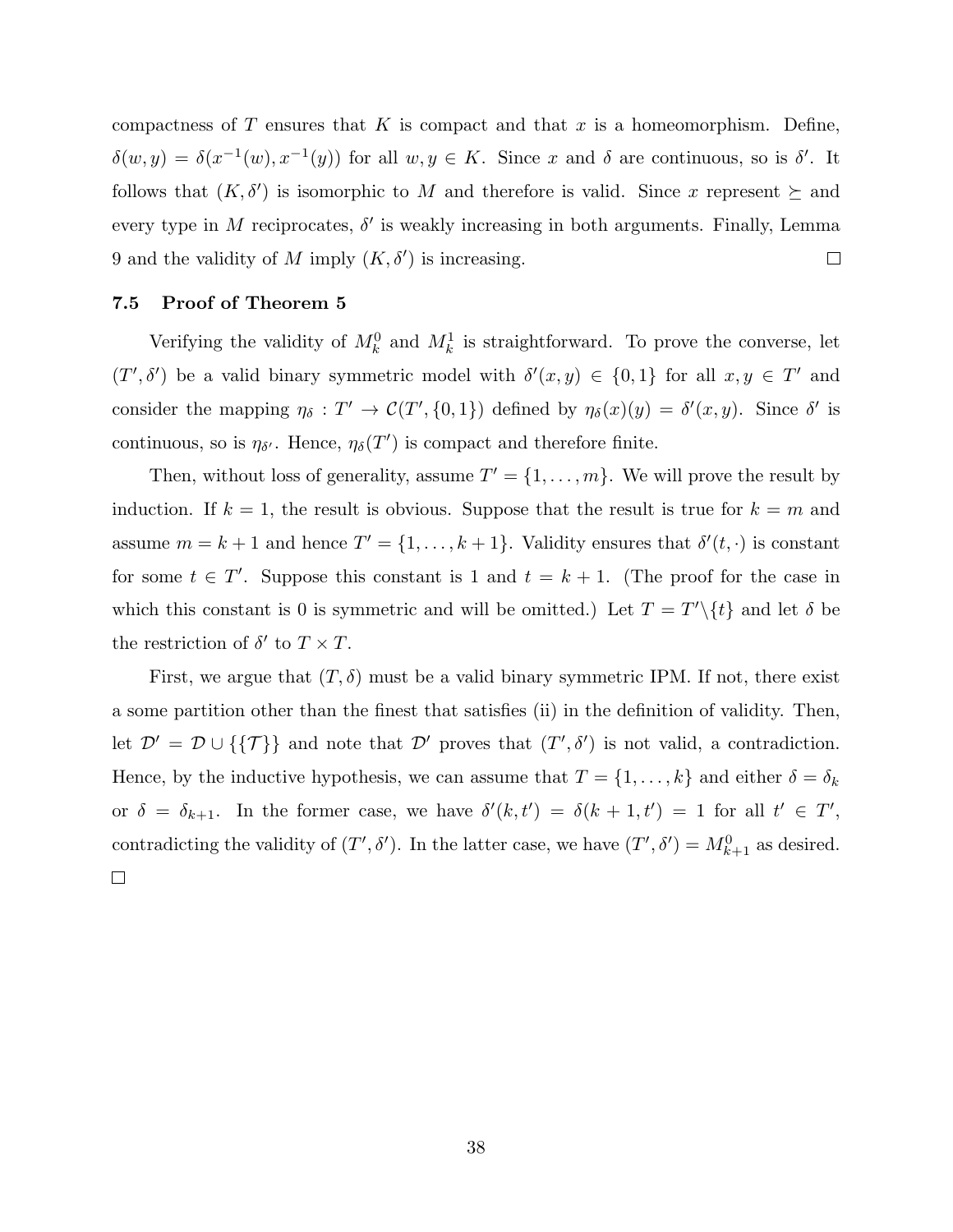## References

Aumann, R. (1976): "Agreeing to Disagree," Annals of Statistics, 4, 1236–39.

Bacharach, M. (1985): "Some Extensions of a Claim of Aumann in an Axiomatic Model of Knowledge," Journal of Economic Theory, 37, 167–90.

Battigalli, P. and M. Dufwenberg (2009) "Dynamic Psychological Games," Journal of Economic Theory, 144(1), 1–35.

Battigalli, P. and M. Siniscalchi (2003): "Rationalization and Incomplete Information," The B.E. Journal of Theoretical Economics, 3(1).

Berg, J., Dickhaut, J. and K. McCabe (1995) "Trust, Reciprocity and Social History," Games and Economic Behaviour, 10, 122–42.

Bergemann, D. and S. Morris (2007) "Strategic Distinguishability with an Application to Virtual Robust Implementation," mimeo, Princeton University.

Bergemann, D. and S. Morris (2009) "Robust Virtual Implementation," Theoretical Economics, 4(1), 45–88.

Bergemann, D. and S. Morris and S. Takahashi (2010) "Interdependent Preferences and Strategic Distinguishability," mimeo, Princeton University.

Blount, S. (1995), "When Social Outcomes Aren't Fair: The Effect of Causal Attributions on Preferences," Organizational Behavior and Human Decision Processes, 63, 131–44.

Bolton, G. and A. Ockenfels (2000) "EEC - A Theory of Equity, Reciprocity and Competition," American Economic Review, 90, 166–93.

Brandenburger A. and E. Dekel (1993): "Hierarchies of Beliefs and Common Knowledge," Journal of Economic Theory, 59, 1993, 189–98.

Brown, A. and C. Pearcy (1995) An Introduction to Analysis, Springer-Verlag, New York.

Camerer, C. and A. Thaler (1995): "Ultimatums, Dictators and Manners," Journal of Economic Perspectives, 9, 209–19.

Cave, J. A. K. (1983): "Learning to Agree," Economics Letters, 12(2), 147–52.

Charness, G. and M. Rabin (2002) "Understanding Social Preferences with Simple Tests," Quarterly Journal of Economics, 117, 817–69.

Cox, J. C., D. Friedman and S. Gjerstad (2007) "A Tractable Model of Reciprocity and Fairness," Games and Economic Behavior, 59(1), 17–45.

Dal Bo, P. (2005) "Cooperation under the Shadow of the Future: Experimental Evidence from Infinitely Repeated Games," American Economic Review, 95(5), 1591–1604.